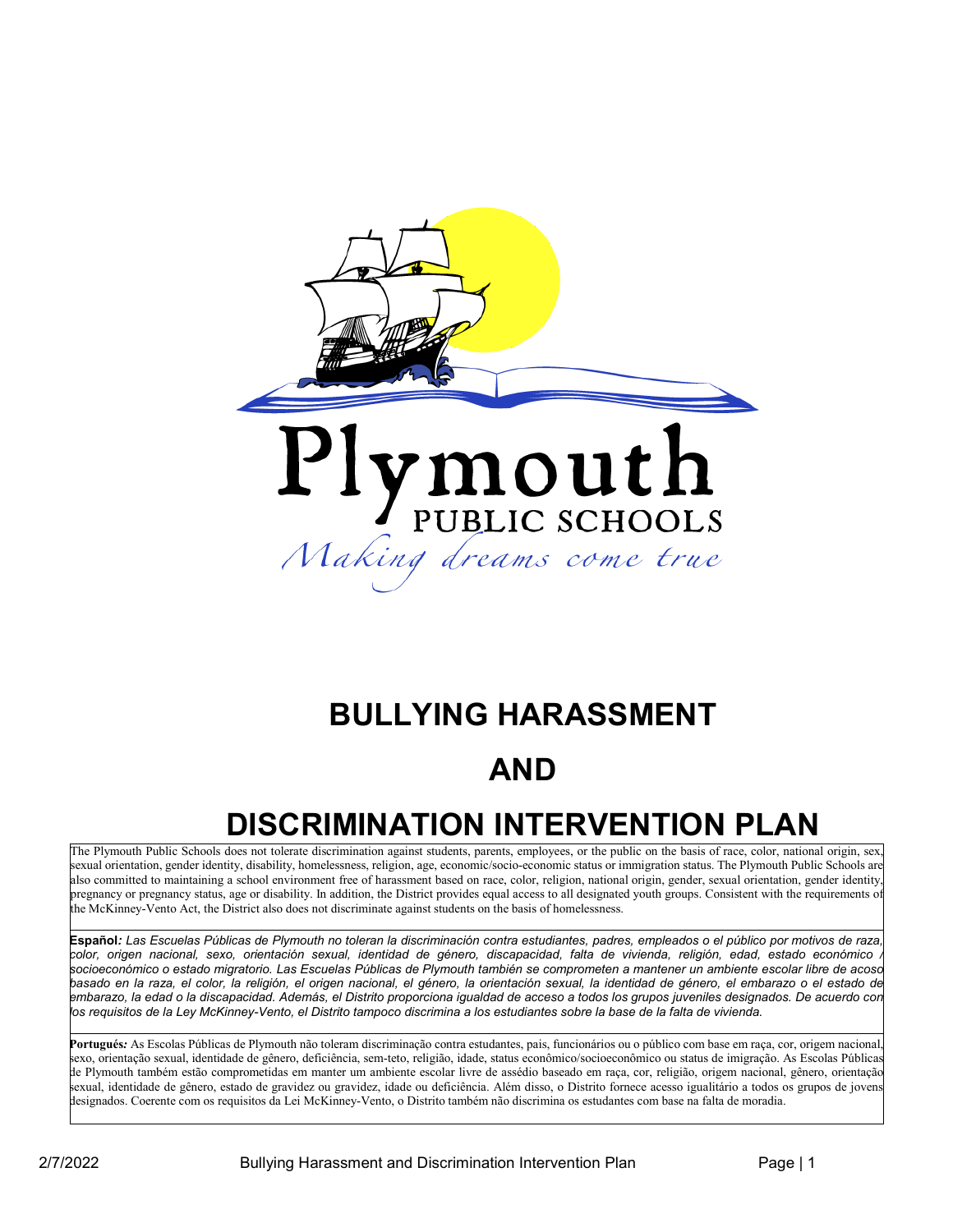### TABLE OF CONTENTS

| POLICIES AND PROCEDURES FOR REPORTING AND RESPONDING TO BULLYING AND RETALIATION  12 |  |
|--------------------------------------------------------------------------------------|--|
|                                                                                      |  |
|                                                                                      |  |
|                                                                                      |  |
|                                                                                      |  |
|                                                                                      |  |
|                                                                                      |  |
|                                                                                      |  |
|                                                                                      |  |
|                                                                                      |  |
|                                                                                      |  |
|                                                                                      |  |
|                                                                                      |  |
|                                                                                      |  |
| SAMPLE BULLYING/HARASSMENT/DISCRIMINATION REPORT - ADMINISTRATIVE RESPONSE FORM  26  |  |
|                                                                                      |  |
|                                                                                      |  |
|                                                                                      |  |
|                                                                                      |  |
|                                                                                      |  |
|                                                                                      |  |
|                                                                                      |  |
|                                                                                      |  |
|                                                                                      |  |
|                                                                                      |  |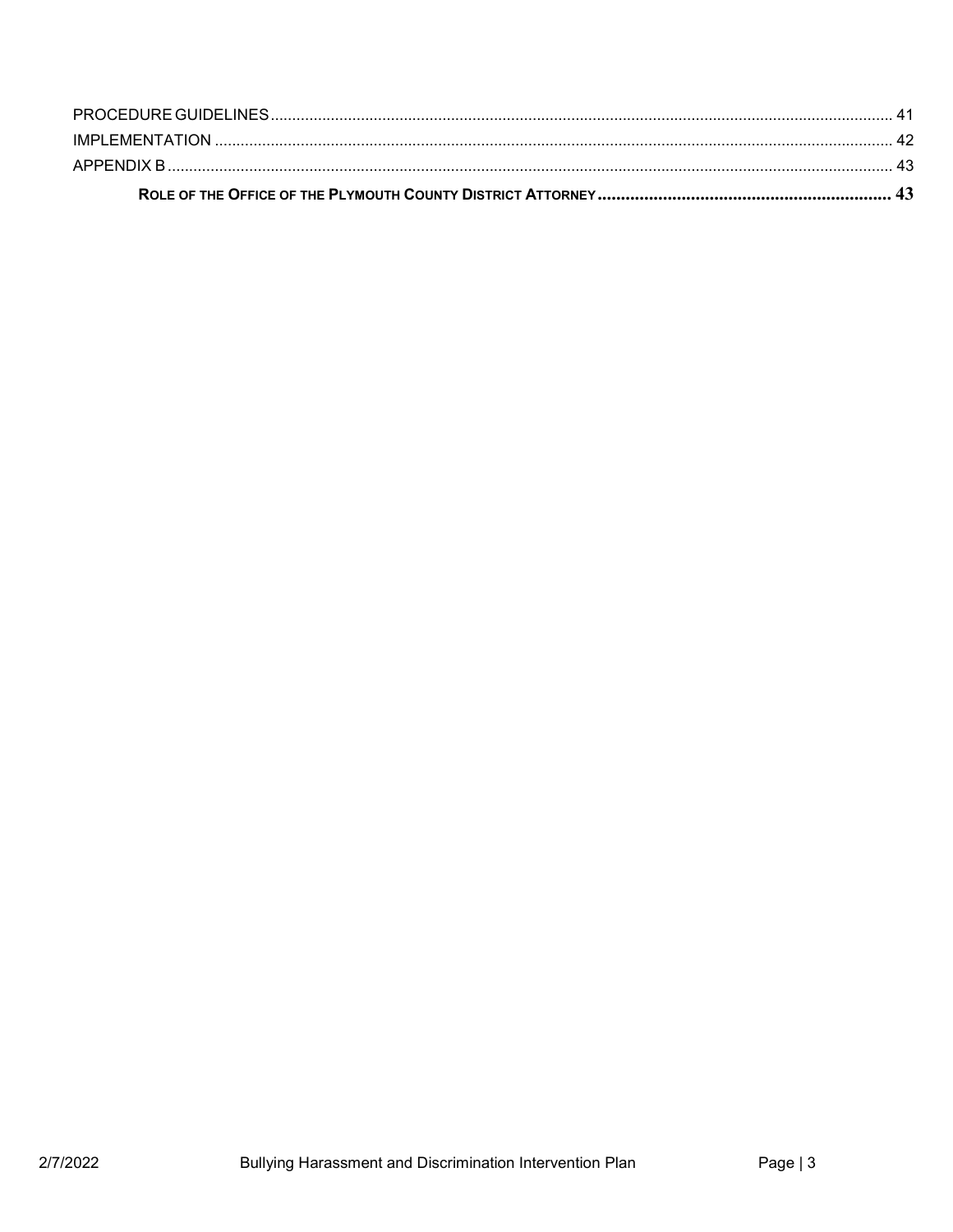### *MASSACHUSETTS DEPARTMENT OF ELEMENTARY AND SECONDARY EDUCATION*

#### <span id="page-3-0"></span>*MODEL BULLYING PREVENTION AND INTERVENTION PLAN*

The Department of Elementary and Secondary Education (Department) created the Model Bullying Prevention and Intervention Plan required under M.G.L. c. 71, § 37O, in consultation with state agencies, school personnel, advocacy organizations, and other interested parties. The Model Plan's format parallels the draft Behavioral Health and Public Schools Framework and is designed to be used by schools and school districts as a framework for developing local Plans. In some sections, there are examples of specific language that can be incorporated into local Plans, and in others, there are recommendations for decision-making and planning strategies. Schools and districts may choose to use this format for creating their own Bullying Prevention and Intervention Plans or develop an alternative format. *A sample incident reporting form is attached as Appendix A.*

Please note that in the Model Plan and other Department publications, we use the word "target" instead of "victim" and "aggressor" instead of "perpetrator."

#### <span id="page-3-1"></span>*LEADERSHIP*

#### <span id="page-3-2"></span>**PRIORITY STATEMENT**

The Plymouth Public Schools is committed to a safe educational environment for all students, employees, volunteers, and other stakeholders free from harassment, intimidation, or bullying. It is the policy of the Plymouth Public Schools to prohibit harassment, intimidation, and bullying by any means, including but not limited to electronic, written, oral or physical acts, either direct or indirect, when such acts physically harm or psychologically distress a student(s) and/or property, substantially interfere with a student's education, threaten the overall educational environment or the wellbeing of a person(s) and/or substantially disrupt the operation of the school. (See policy 6.15, Anti-bullying Policy.)

We recognize that certain students may be more vulnerable to become targets of bullying, harassment, or teasing based on actual or perceived characteristics, including race, color, religion, ancestry, national origin, sex, socioeconomic status, homelessness, academic status, gender identity or expression, physical appearance, sensory, disability, **pregnant or parenting status, sexual orientation, mental or physical developmental delays and/or challenges,** or by association with a person who has or is perceived to have one or more of these characteristics. The school or district will identify specific steps it will take to create a safe, supportive environment for vulnerable populations in the school community, and provide all students with the skills, knowledge, and strategies to prevent or respond to bullying, harassment, or teasing.

The Bullying Prevention and Intervention Plan ("Plan") is a comprehensive approach to addressing bullying and cyber-bullying. The Plymouth Public Schools is committed to working with students, staff, families, law enforcement agencies, and the community to prevent issues of violence. In consultation with these constituencies, we have established this Plan for preventing, intervening, and responding to incidents of bullying, cyber-bullying, and retaliation. The principal or designee is responsible for the implementation and oversight of the Plan.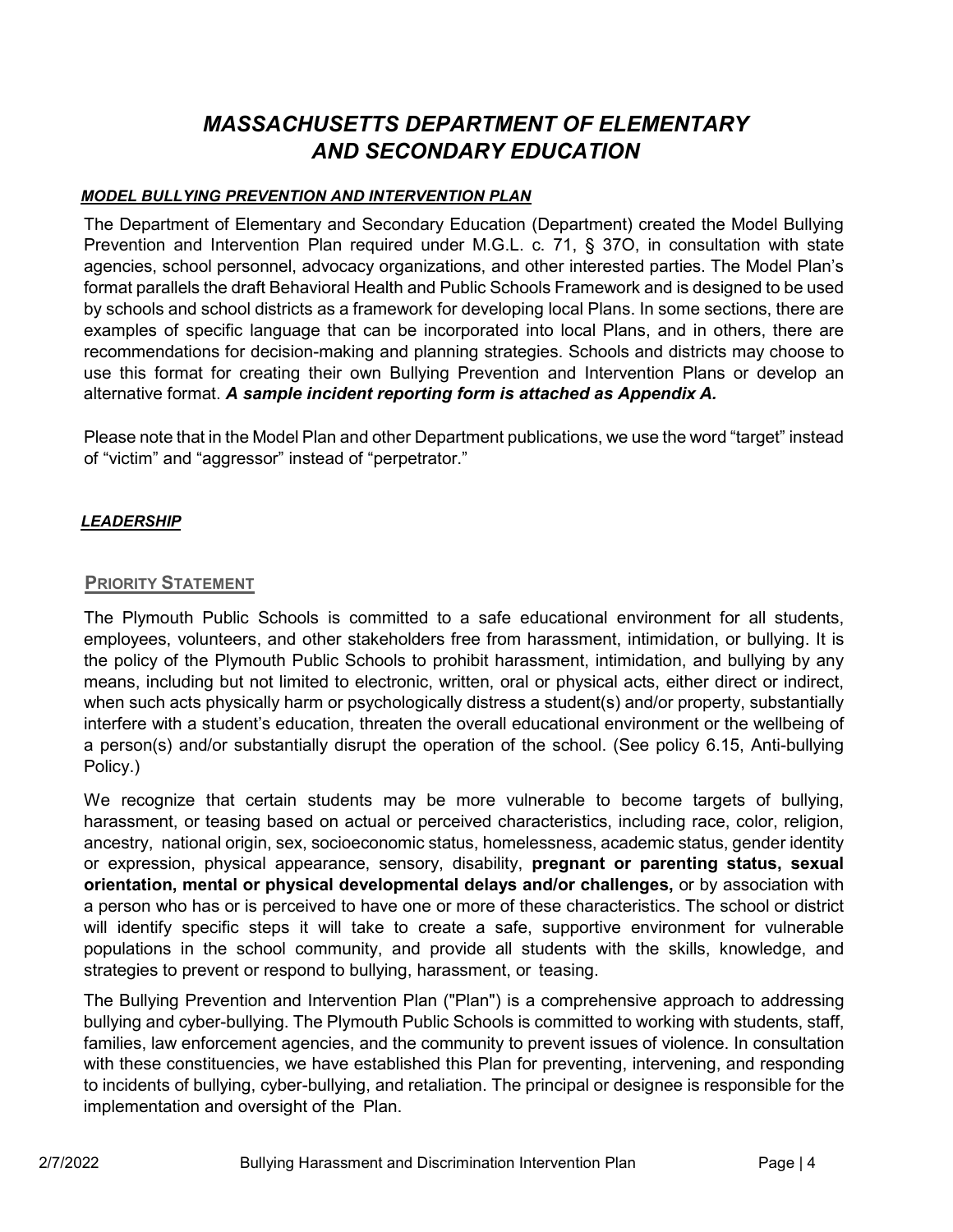#### <span id="page-4-0"></span>**PUBLIC INVOLVEMENT IN THE DEVELOPMENT OF THE PLAN**

As required by M.G.L. c. 71 §. 370, this Plan was developed through consultation with teachers, school staff, professional support personnel, administrators, community representatives, local law enforcement officers, students, and parents. Notice and a public comment period were provided before the Plan was adopted by the School Committee.

#### <span id="page-4-1"></span>**ASSESSING NEEDS AND RESOURCES**

This Plan is intended to serve as a blueprint for enhancing the District's capacity to prevent and respond to issues of bullying within the context of other healthy school climate initiatives. As part of the planning process, the Plymouth Public Schools, with input from families and staff, will continuously assess the adequacy of our existing programs, review our current policies and procedures, analyze the available data on bullying and behavioral incidents, and assess the available resources including curricula, training programs, and behavioral health services.

This "mapping" process will assist our schools in identifying resource gaps and the most significant areas of need. Our District findings will serve us as we revise policies and procedures, establish partnerships with local community agencies, and set priorities. At least once every four years, the district will administer a Department of Elementary and Secondary-developed student survey to assess school climate and the prevalence, nature, and severity of bullying in our schools. Additionally, the school or district will annually report bullying incident data to the Department.

#### *The Plymouth Public Schools will utilize the following as a means of periodic needs assessment:*

- Surveying students, staff, parents, and guardians on school climate and school safety issues.
- Collect and analyze building-specific data on the prevalence and characteristics of bullying.

This information will help to identify patterns of behaviors and areas of concern and will inform decision-making for prevention strategies.

#### <span id="page-4-2"></span>**PLANNING AND OVERSIGHT**

#### *The following school and district leaders are responsible for the corresponding tasks under the Plan:*

- 1. Receiving reports on bullying (principals or designee and Superintendent's Office).
- 2. Collecting and analyzing building- and/or school-wide data on bullying to assess the present problem and to measure improved outcomes (principals or designee and Superintendent's Office).
- 3. Creating a process for recording and tracking incident reports and for accessing information related to targets and aggressors (principals or designee).
- 4. Planning for the ongoing professional development that is required by the law (principals or designee, Assistant Superintendent for Administration and Instruction, Office of Pupil Services).
- 5. Planning supports that respond to the needs of targets and aggressors (principals or designee, Assistant Superintendent for Administration and Instruction, Office of Pupil Services).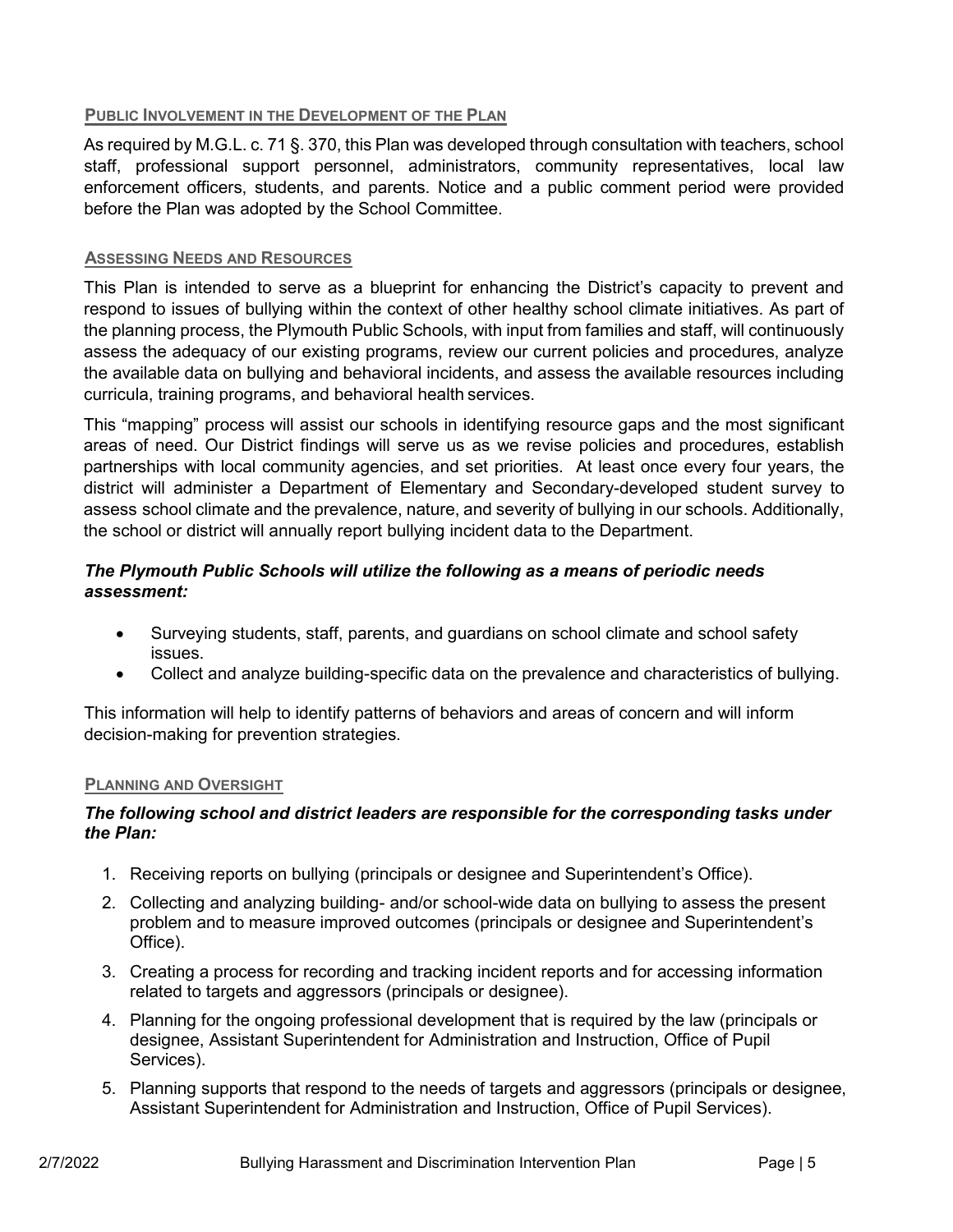- 6. Choosing and implementing the curricula that the school or district will use (Assistant Superintendent for Administration and Instruction).
- 7. Developing new or revising current policies and protocols under the Plan, including an Internet safety policy, and designating key staff to be in charge of the implementation of them (School Committee, Superintendent's Office).
- 8. Amending student and staff handbooks and codes of conduct (School Committee and Superintendent's Office).
- 9. Leading the parent or family engagement efforts and drafting parent information materials (principals or designee and Superintendent's Office).
- 10. Reviewing and updating the Plan on an annual basis (principals or designee and Superintendent's Office).

#### <span id="page-5-0"></span>*TRAINING AND PROFESSIONAL DEVELOPMENT*

#### *A. Annual Staff Training on the Plan*

Annual training for all school staff on the Plan will include staff duties under the Plan, an overview of the steps that the assistant principal or designee will follow upon receipt of a report of bullying or retaliation, and an overview of the bullying prevention curricula to be offered at all grade levels throughout the school district.

Annual training will be provided for all staff, including but not limited to, educators, administrators, counselors, school nurses, cafeteria workers, custodians, bus drivers, athletic coaches, advisors to extracurricular activities, and paraprofessionals.

Staff members hired after the start of the school year will be required to participate in schoolbased training during the school year in which they are hired unless they can demonstrate participation in an acceptable and comparable program within the past two years.

Training will be based on the Train-the-Trainer model provided by the Massachusetts Aggression Reduction Center. PowerPoint presentations will be used for targeted groups within the district. All staff in a group will receive the same training.

#### *B. Ongoing Professional Development*

The goal of professional development is to establish a common understanding of tools necessary for staff to create a school climate that promotes safety, civil communication, and respect for differences. Professional development will build the skills of staff members to prevent, identify, and respond to bullying. As required by M.G.L. c. 71, s 370, the content of school-wide and district-wide professional development will be informed by research and will include information on:

- **I.** developmentally (or age-) appropriate strategies to prevent bullying;
- **II.** developmentally (or age-) appropriate strategies for immediate, effective interventions to stop bullying incidents;
- **III.** information regarding the complex interaction and power differential that can take place between and among an aggressor, target, and witnesses to the bullying;
- **IV.** research findings on bullying, including information about specific categories of students who have been shown to be particularly at risk for bullying in the school environment;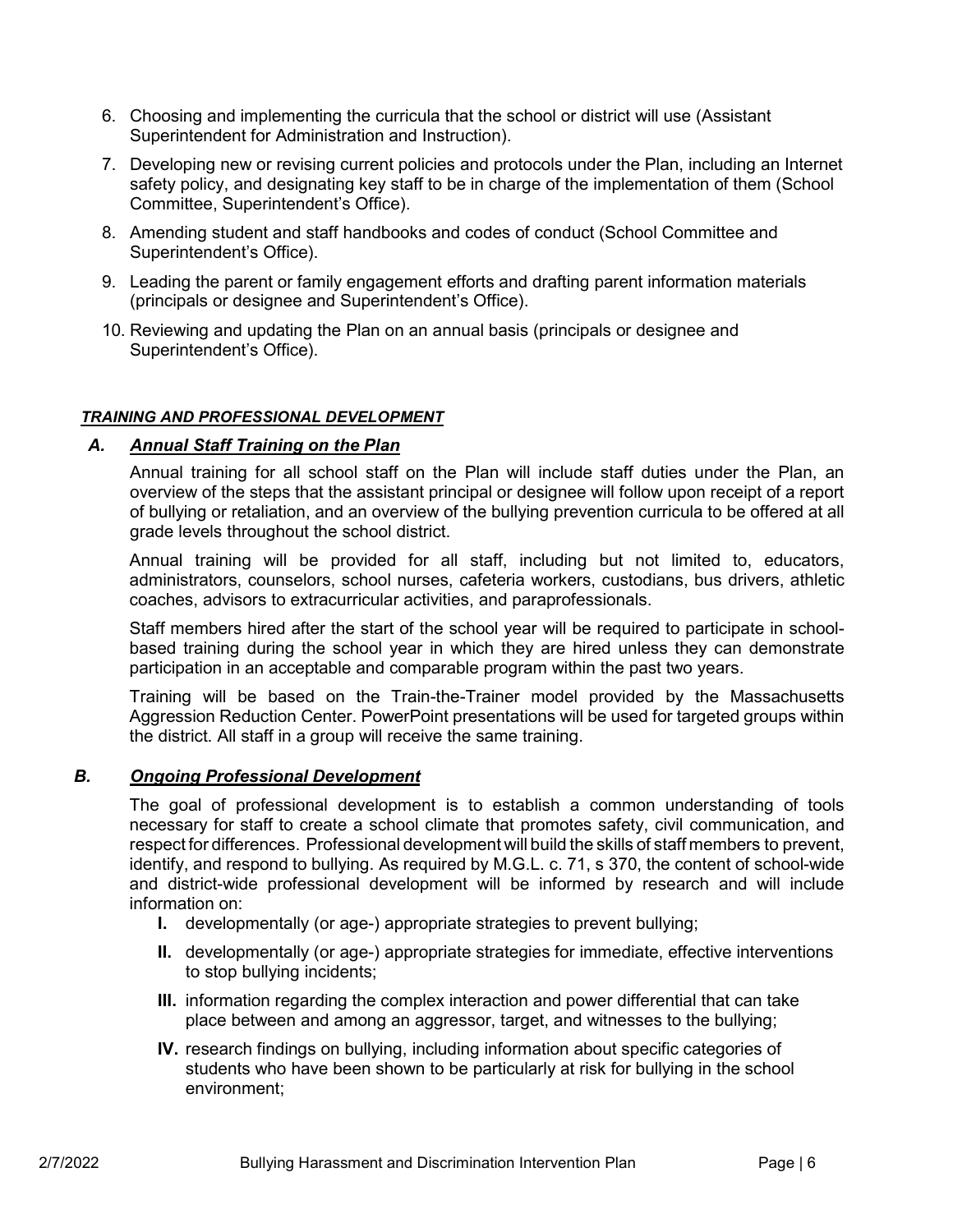- **V.** information on the incidence and nature of cyber-bullying; and
- **VI.** internet safety issues as they relate to cyber-bullying.

Professional development will also address ways to prevent and respond to bullying or retaliation for students with disabilities that must be considered when developing students' Individualized Education Programs (IEPs). This will include a particular focus on the needs of students with autism or students whose disability affects social skills development.

#### *Professional Development offerings in the district:*

- I. Second Step Violence Prevention Curriculum
- II. Steps to Respect Bullying Prevention Program
- III. MARC Training
- IV. Non-Violent Crisis Intervention Training

#### **C. Written Notice to Staff**

Plymouth Public Schools will provide all staff with an annual written notice of the Plan by publishing information about it, including sections related to staff duties, in the Plymouth Public Schools Teacher Handbook and the code of conduct.

#### <span id="page-6-0"></span>*ACCESS TO RESOURCES AND SERVICES*

Plymouth Public Schools is committed to providing adequate levels of personnel and services to support the creation of a positive school environment and to support the social and emotional wellbeing of all of our students. This is accomplished through annual reviews of staffing levels and programs by administration, faculty, and staff. The resources, supports, and programs provided for students and their families include:

- School Psychologists
- Guidance Counselors
- School District and Administrators
- Library of Resources including publications, CDs, DVDs, etc.
- Coaches
- Adjustment Counselors
- School Nurses
- Health/Wellness Teachers
- School Resource Officers
- Behavior Specialists
- Speech/Language Pathologists
- Occupational Therapists
- Special Education
- ELL Support
- Child Study Teams
- Crisis Response Teams
- Social Skills Groups
- Transitional Meetings for Students
- Behavior Intervention Plans
- Functional Behavioral Assessments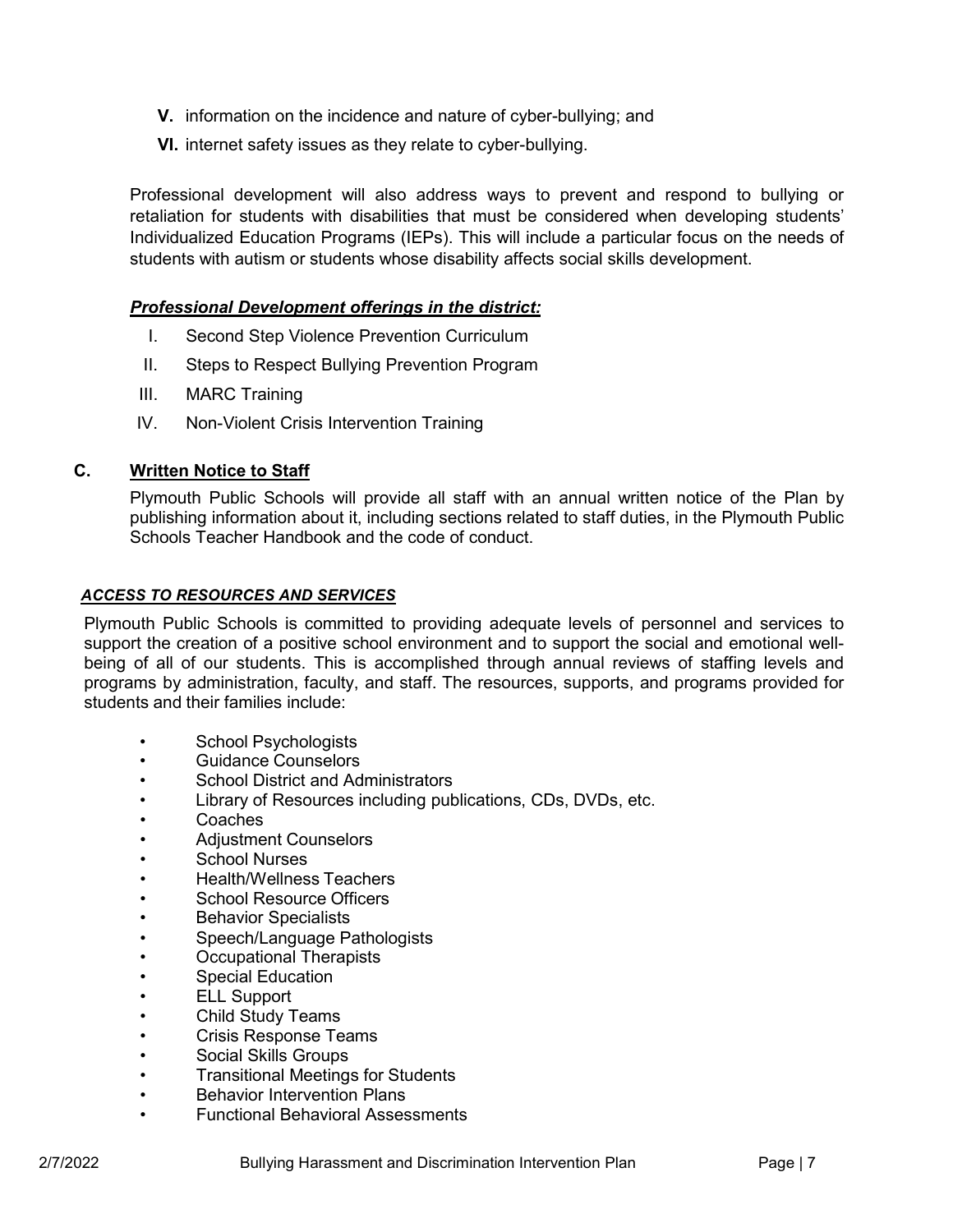- Community-Based Counseling Programs
- After-School Activities & Programs

The school counselors and school psychologists maintain a list of outside agencies and services available for students and families. Parents/Guardians should contact these personnel at their child's school to obtain assistance and/or a referral to an outside agency.

As required by M.G.L. c. 71B, s 3, as amended by Chapter 92 of Acts of 2010, when the IEP Team determines that the student has a disability that affects social skills development or that the student may participate in, or is vulnerable to, bullying, harassment, or teasing because of his/her disability, the Team will consider what should be included in the IEP to develop the student's skills and proficiencies to avoid and respond to bullying, harassment, or teasing.

#### <span id="page-7-0"></span>*ACADEMIC AND NON-ACADEMIC ACTIVITIES*

The *Plymouth Public Schools* community is committed to creating and maintaining a positive and proactive school environment, which promotes our core value of respect for human differences. Children learn best when they are safe, connected, respected, and empowered with the skills to analyze, think critically, problem solves, set goals, and work cooperatively with the rich and diverse members of their learning community. Proactively addressing issues of anti-social behavior creates a healthy learning environment conducive to improved academic achievement. PPS is prepared to respond to actions, which are contrary to a respectful community. Our Student and Staff Handbooks outline the expectations of our community, as well as the consequences of not meeting these expectations.

#### <span id="page-7-1"></span>*SPECIFIC BULLYING PREVENTION APPROACHES:*

*Bullying prevention curricula will be informed by current research, which, among other things, emphasizes the following approaches:*

- 1. Using scripts and role-plays to develop skills.
- 2. Cooperative activities, which require responsibility for all students and collaboration to complete activities.
- 3. Empowering students to take action by knowing what to do when they witness other students engaged in acts of bullying or retaliation, including seeking adult assistance.
- 4. Helping students understand the dynamics of bullying and cyber-bullying, including the underlying power imbalance.
- 5. Emphasizing cyber-safety, including safe and appropriate use of electronic communication technologies.
- 6. Enhancing students' skills for engaging in healthy relationships and respectful communications.
- 7. Engaging students in a safe, supportive school environment that is respectful of diversity and difference.

#### <span id="page-7-2"></span>**GENERAL TEACHING APPROACHES:**

*The following approaches are integral to establishing a safe and supportive school environment. These underscore the importance of our bullying intervention and prevention initiatives:*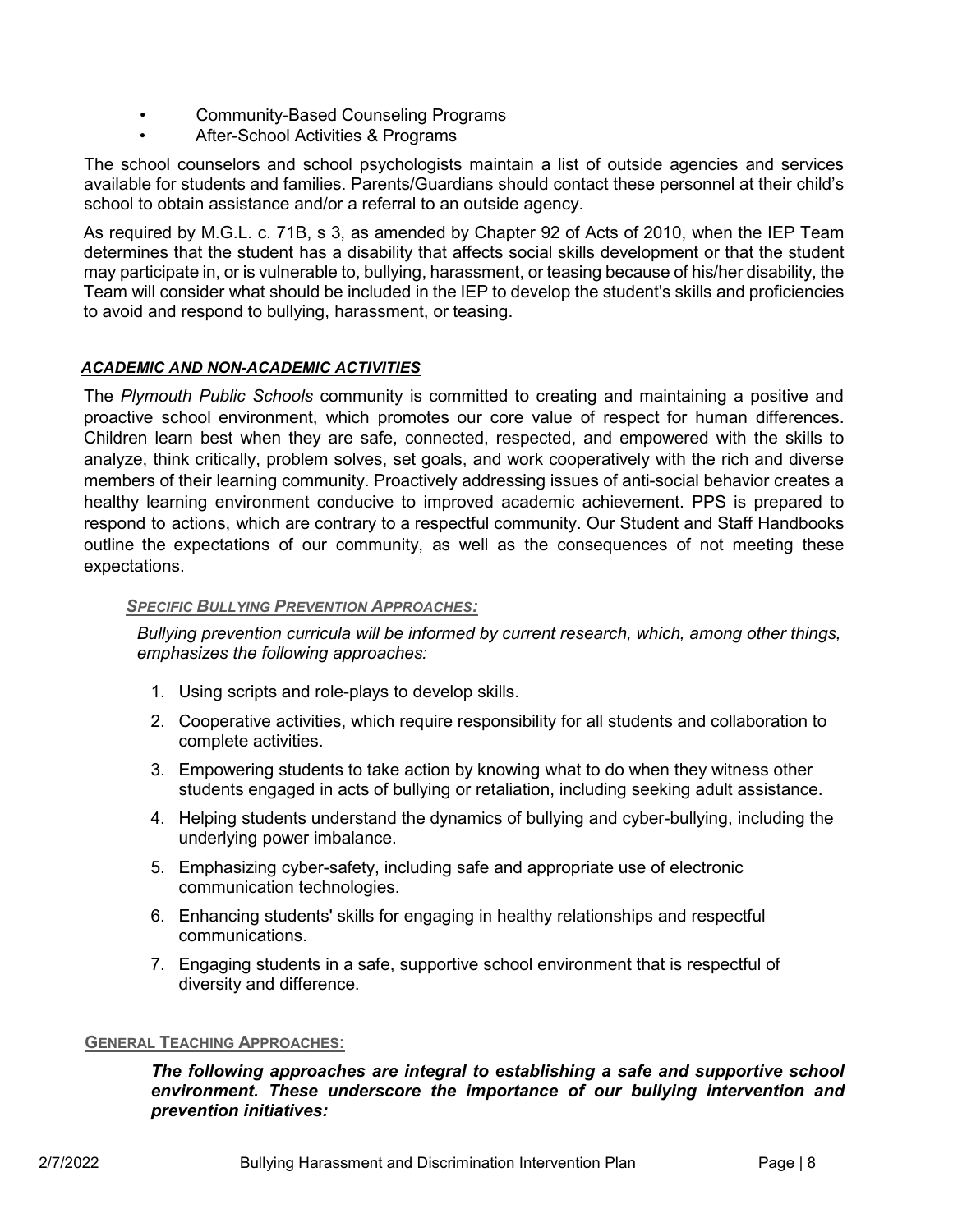- 1. Setting clear expectations for students and establishing school and classroom routines.
- 2. Creating a safe school and classroom environment for all students, including students with disabilities, lesbian, gay, bisexual, transgender students, and homeless students.
- 3. Using appropriate and positive responses and reinforcement, even when students require discipline.
- 4. Modeling, teaching, and rewarding pro-social, healthy, and respectful behaviors.
- 5. Using positive approaches to behavioral health, including collaborative problem solving, conflict resolution training, teamwork, and positive behavioral supports that aid in social and emotional development.
- 6. Using the Internet safely.
- 7. Supporting students' interest and participation in non-academic and extracurricular activities.

#### <span id="page-8-0"></span>**INSTRUCTIONAL AND CURRICULUM ACTIVITIES**

The more successful our students are in the classroom, the less likely they are to be bullied for not being successful in school. The content of the curriculum also helps prevent bullying by educating children on their responsibilities as members of a community. The following aspects of our curriculum, combined with our excellent instructional practices, are critical to bullying prevention:

- 1. Counseling Staff: Social Groups—Counselors run social groups at each grade level to help those students who have difficulty socializing to integrate more effectively. These students are historically the targets of bullies. • Continued work with the Massachusetts Aggression Reduction Center (MARC).
- 2. The elementary level bullying curriculum will be integrated by the elementary classroom teachers. The secondary health and the physical education department will integrate curriculum related to bullying into their wellness curriculum.
- 3. Internet Safety Plan: The Plymouth Public Schools Technology Curriculum addresses Standard 2 of the DESE Massachusetts Technology Literacy Standards and Expectations for grades K through 8, which states: "Demonstrate responsible use of technology and an understanding of ethics and safety issues in using electronic media." The technology curriculum is hosted on a secure site for teachers to access with a login and password. Communication is an effective tool for educators when helping students to avoid the dangers that exist on the Internet. The district uses NetSmartz to provide on- and offline learning activities to facilitate discussions with students about Internet safety for students in grades one, two, and four. In grade three, the district uses an online tool called WoogiWorld to teach Internet Safety and bullying. Woogi World is the world's leading virtual educational community for K-6 students utilizing the latest gaming and social networking technologies to teach children about Internet Safety. Students in grade five are taught about Digital Citizenship as a means to prevent bullying and protect students from using the Internet. Digital Citizenship is a concept, which helps students understand what they should know in order to use technology appropriately. The Library/Media Specialists have books that address the topic of bullying and Internet Safety to support the technology curriculum.
- 4. The educational technology staff participated in the MARC Bullying training on November 2, 2010. Six Instructional Technology Specialists and the Coordinator of Educational Technology and Instructional Media have been trained to educate Plymouth Public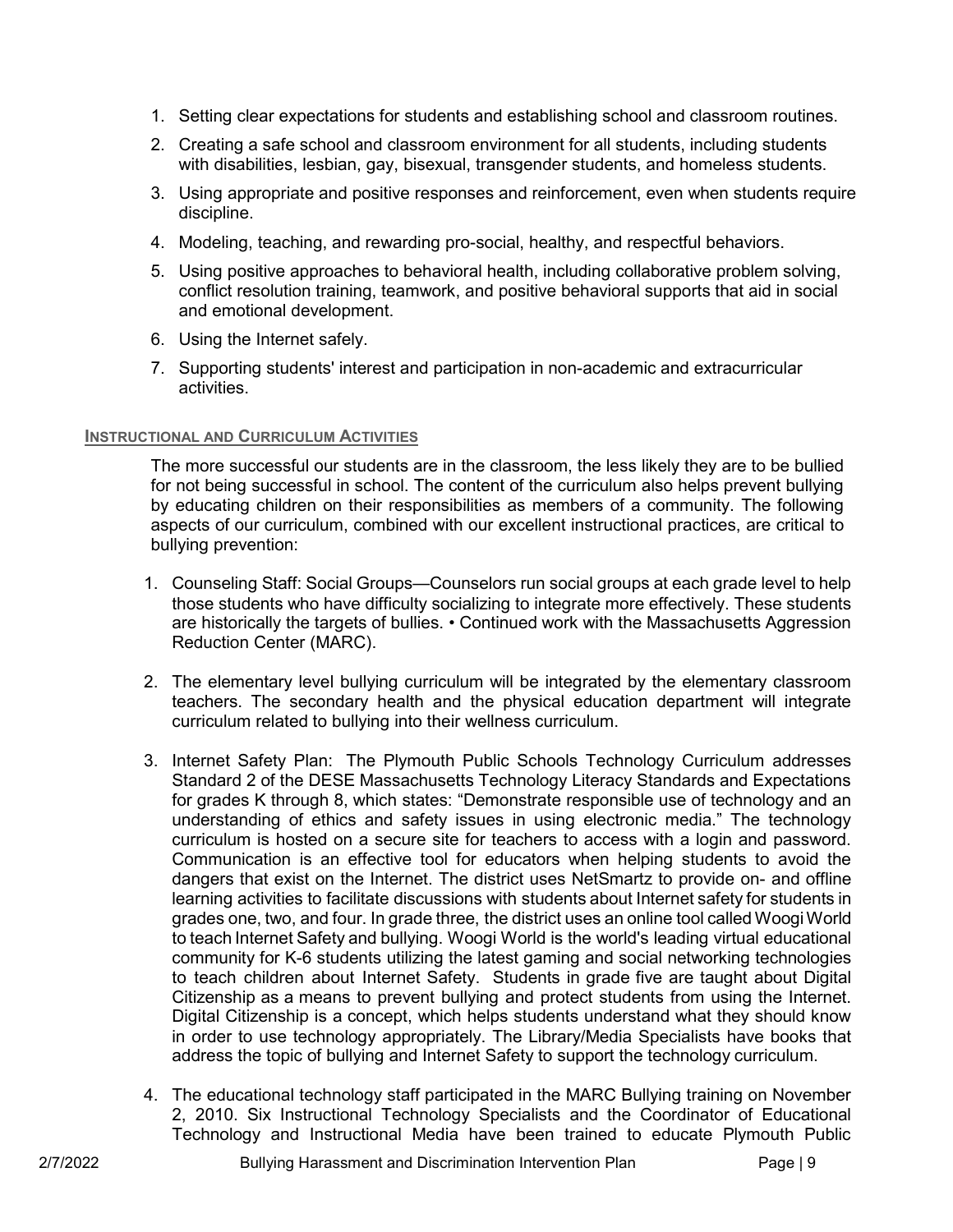School's employees. In addition, middle school administrators attended the training. A-Train the Trainer model will be implemented to educate the staff. There will be an emphasis on the secondary schools' computer lab managers who monitor student use of computers.

- 5. Special Education: As required by M.G.L. c. 71B, s 3, as amended by Chapter 92 of Acts of 2010, when the IEP Team determines the student has a disability that affects social skills development or that the student may participate in or is vulnerable to bullying, harassment, or teasing because of his/her disability, the Team will consider what should be included in the IEP to develop the student's skills and proficiencies to avoid and respond to bullying, harassment, or teasing. Additionally, our curriculum and programs are designed to meet the various needs of our special education students regardless of their disability. Some of the services and programs offered which help to prevent bullying are:
	- I. Small-Group Instruction
	- II. Social Pragmatics Instruction
	- III. Life Skills
	- IV. Therapeutic Classroom v.Counseling
- **D. Staffing and Personal Relationship Building:** At the heart of preventing bullying is the ability of staff to develop relationships with students. "Turning Points" spoke to the importance of developing systems, which allow for such relationships.
	- **Administration:** Our Administrative setup enables us to anticipate situations and develop relations with the bully/bullied in advance of negative behaviors.
	- **Counselors:** At every level, counselors follow students throughout their years at their respective schools, thus enabling the counselor to develop relationships with students and families.
	- **Child Study Teams:** Administrators, guidance counselors, and school psychologists meet to develop plans to help students in need of assistance and programs to improve the school.
	- **Student Placement:** Students are placed in classes with consideration of the teacher and other students, they will best connect with.
	- **School Resource Officer:** The two high schools have a School Resource Officer (SRO) assigned to their respective campuses. The two middle schools and the elementary schools share one School Resource Officer (SRO). Their ability to develop relationships, remain approachable, and anticipate student conflict helps to prevent bullying.
- **E. Institutional Prevention:** Bullying primarily takes place in specific locations including buses, hallways, cafeteria, and recess. Our school has taken steps in order to prevent negative behaviors in these locations.
	- **Location of Special Education Classrooms:** Special Education classes are located in visible, high-traffic locations as opposed to isolated locations that are typically found in schools. This sends a message to the community that all students are part of our community while also allowing staff to see any negative behaviors.
	- **Security Cameras:** Some schools are monitored electronically so that accusations can be responded to and student misbehavior is deterred by the knowledge that the cameras are watching.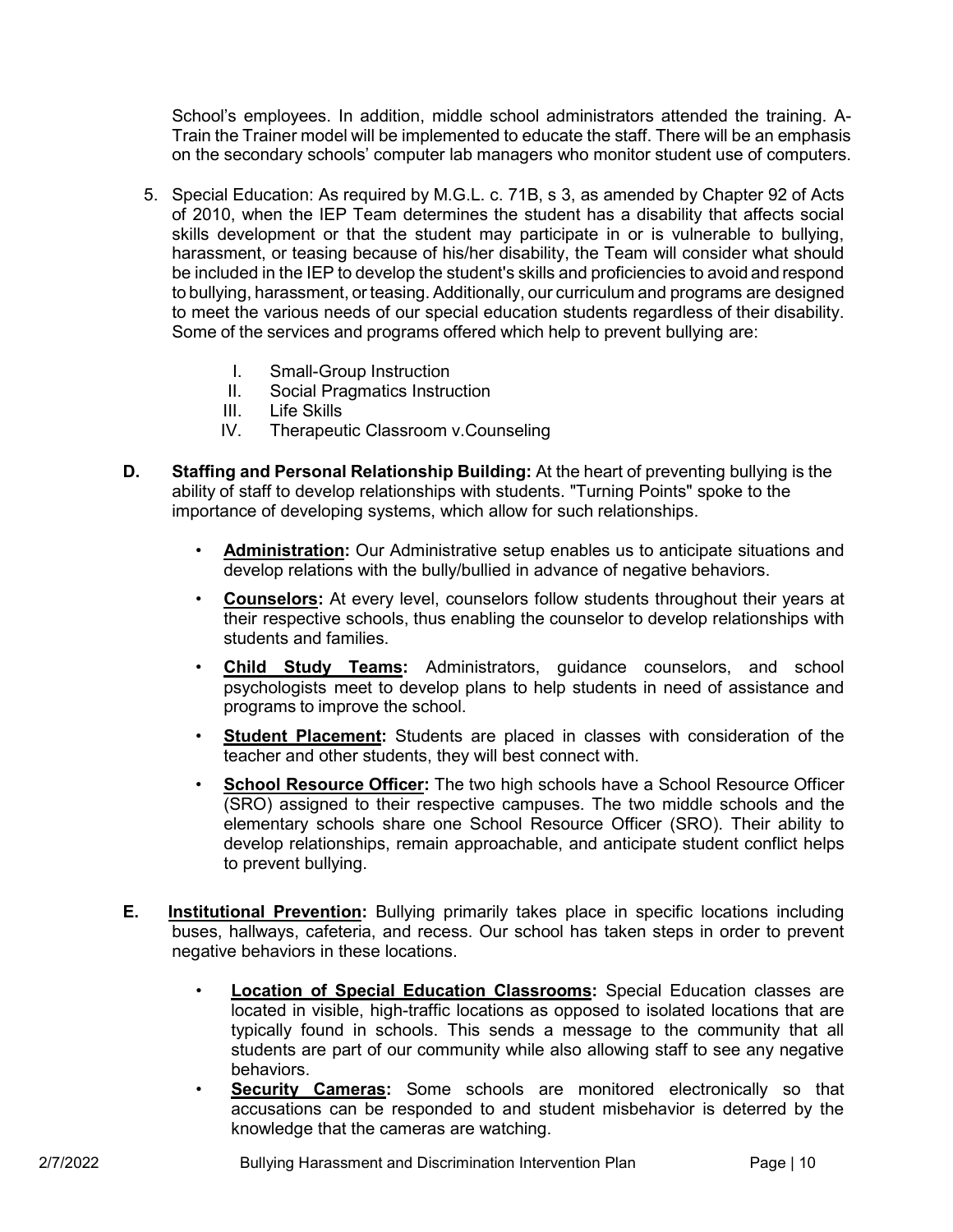- **Bus Cameras:** Buses with a high number of incidents have cameras on them.
- **Hallway Supervision:** Staff members are expected to be in the hallways between classes and escorting students to/from most classes and lunch. Adult presence helps to deter bullying.
- **Cafeteria Supervision:** Administrators, teachers, counselors, and student activity monitors supervise the cafeteria and student behavior. Their presence deters misbehavior.
- **Cafeteria Seating:** School determined the number of students at a table.
- **Recess Supervision:** Paraprofessional staff members are assigned to recess duty in order to supervise student safety.
- **Bathroom Sign-in/Sign-out Process:** Each school has established procedures to supervise bathrooms.
- **F. Promoting a Positive Culture:** The Plymouth Public Schools promotes a positive culture by meeting the interests of our students, inspiring their actions, and by celebrating their successes.
	- I. Displaying Student Work
	- II. Awards Assemblies
	- III. Night Activities
	- IV. PTA and HSA events

#### *A sample of examples offered at the Elementary Level:*

- 1. The Peaceful School Bus Program provides a safe, stress-free, pro-social student-centered experience.
- 2. Establishment of Safe Zones within the building for students to go to if they feel unsafe.
- 3. One-on-one mentoring programs to promote positive student/adult interactions.
- 4. After-school special interest programs such as athletics, board games, arts & crafts, knitting, robotics.
- 5. Peace Patrol Student monitors for lunch recess issues.
- 6. "Bucket Filler" bulletin boards that promote respectful behavior among students.
- 7. Weekly award assemblies.
- 8. Pro-social cultural arts programs sponsored by PTA/PTO.
- 9. Student-centered bulletin boards/murals.
- 10. Big friend/ little friend grade level pairings of students for weekly activities.
- 11. Posters/banners on display that reinforce pro-social skills and bullying prevention.

#### *A sample of examples offered at the Middle School Level:*

- 1. Massachusetts Aggression Reduction Center Assemblies: Train-the-Trainer Leadership Model.
- 2. Internet Safety and Cyber Bullying Assemblies.
- 3. Character Awards.
- 4. SRO Junior Police Academy.
- 5. SRO Classroom Visits.
- 6. Health Curriculum.
- 7. Anti-Bullying Assemblies.
- 8. Multiple Principal's Assembly
- 9. Massachusetts Aggression Reduction Center (MARC) Student Assemblies.
- 10. Ryan's Story Presentation.
- 11. Mark Brown Assemblies
- 12. Participation in Teaching Tolerance Month.
- 13. No Name-Calling Week Activities.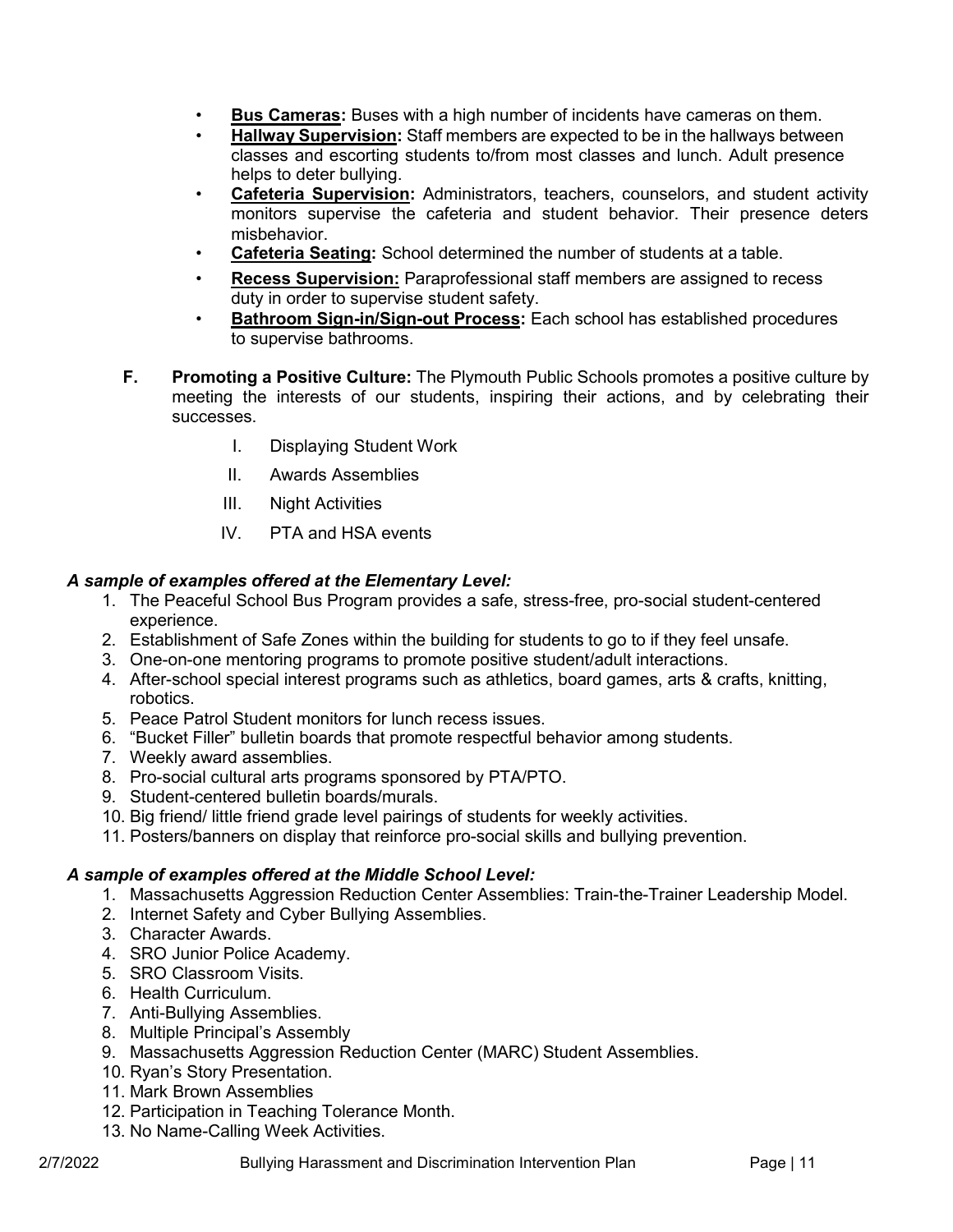- 14. Participation in National Mix-it-Up Day.
- 15. Student Leadership Groups.
- 16. Student Ambassadors.
- 17. Student Council.
- 18. Falcon Pride Student Leadership Group.
- 19. National Junior Honor Society
- 20. Positive Girls Group.

#### *A sample of examples offered at the High School Level:*

- 1. Rachel's Challenge Program.
- 2. Leadership Conferences (MIAA, MSSAA).
- 3. Advisor-Advisee Program.
- 4. General Administrator Assemblies.
- 5. Adjustment Counselor/SRO Classroom Visits.
- 6. SRO Visibility.
- 7. PRIDE Group- Peace, Respect, Integrity, Diversity, and Equality.
- 8. Health Curriculum.
- 9. MA Interscholastic Athletic Association Leadership Conference.
- 10. Athletic Captain's Breakfast and Council.
- 11. Assemblies with grade-level building administrators.
- 12. Students Against Destructive Decisions (SADD)
- 13. Adjustment counselor and SRO speak in 9th-grade academy classes.
- 14. White Ribbon Campaign.
- 15. Student Leadership Groups:
	- Student Council
	- National Honor Society
	- Principal's Breakfast Club
	- Interact

#### <span id="page-11-0"></span>*POLICIES AND PROCEDURES FOR REPORTING AND RESPONDING TO BULLYING AND RETALIATION*

#### **REPORTING BULLYING OR RETALIATION:**

Reports of bullying or retaliation may be made by staff, students, parents or guardians, and/or others, and may be oral or written. Oral reports made by or to a staff member shall be recorded in writing. A school or district staff member is required to report immediately to the principal or designee any instance of bullying or retaliation he/she becomes aware of or witnesses. Reports made by students, parents or guardians, or other individuals who are not school or district staff members, may be made anonymously (see below; 2. Reporting by Students, Parents or Guardians, and Others). The Plymouth Public Schools will make a variety of reporting resources available to the school community including, but not limited to, an Incident Report Form.

#### *Mail the Incident Report Forms to the Building Principal*

#### *Email to the Building Principal as well.*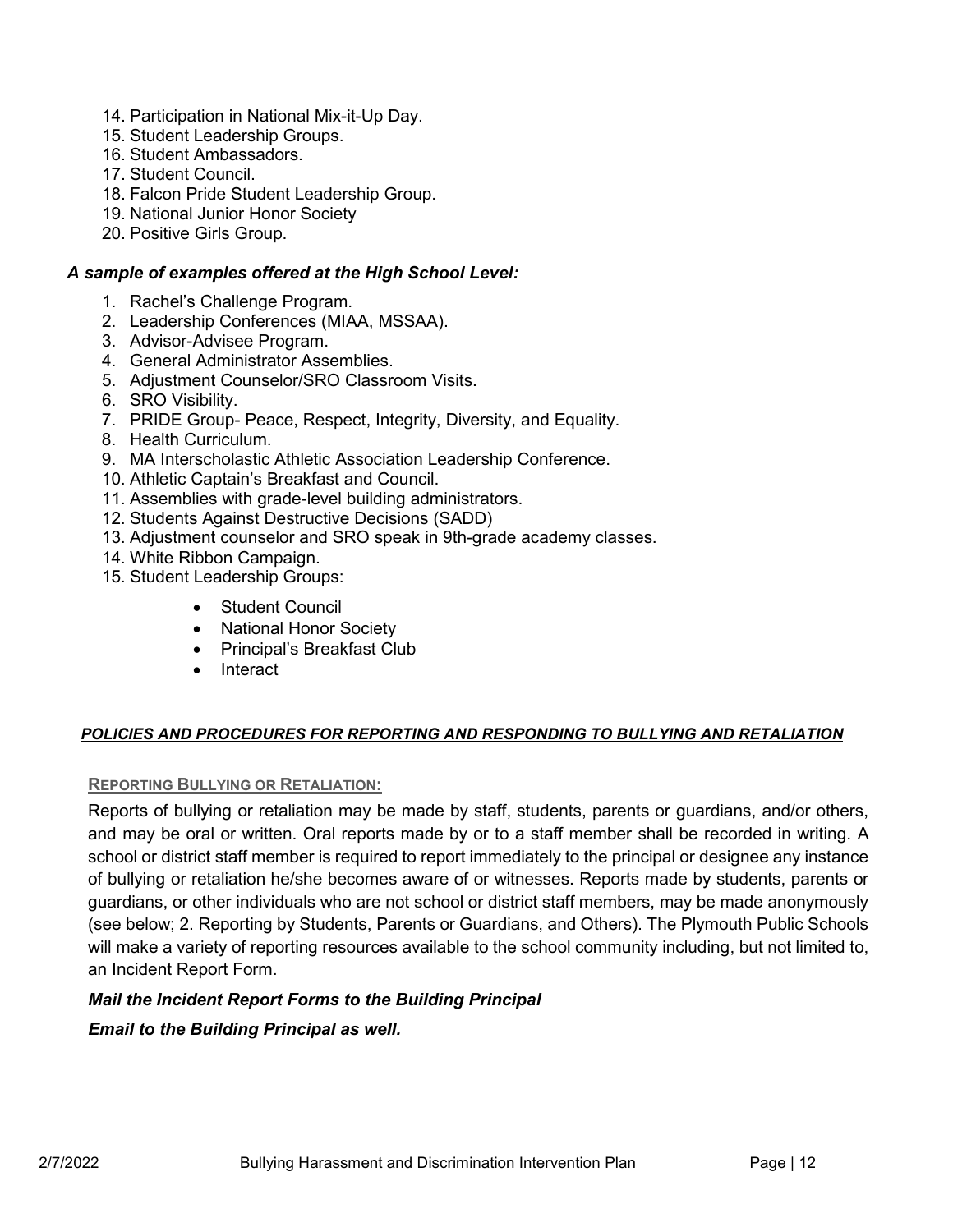Use of an Incident Report Form is not required as a condition of making a report. The Plymouth Public Schools will: 1) include a copy of the Incident Report Form in the Parent Handbook for students, parents, and guardians; 2) make it available in the school's main office, the counseling office, the school nurse's office; and 3) post it on the district's website.

At the beginning of each school year, the school or district will provide the school community, including administrators, staff, students, and parents or guardians, with written notice of its policies for reporting acts of bullying and retaliation through the use of Teacher and Parent Handbooks. A description of the reporting procedures and resources, including the name and contact information of the principal, will be incorporated in Student and Staff Handbooks, on the school and district website, and in information about the Plan that is made available to parents or guardians.

#### <span id="page-12-0"></span>**REPORTING BY STAFF:**

A staff member will report immediately to the principal or designee when he/she witnesses or becomes aware of conduct that may be bullying or retaliation. The requirement to report to the principal or designee does not limit the authority of the staff member to respond to behavioral or disciplinary incidents consistent with the Plymouth Public Schools' district policies and procedures for behavior management and discipline.

#### <span id="page-12-1"></span>**REPORTING BY STUDENTS, PARENTS OR GUARDIANS, AND OTHERS:**

The Plymouth Public Schools expects students, parents or guardians, and others who witness or become aware of an instance of bullying or retaliation involving a student to report it to the principal or designee. Reports may be made anonymously, but no disciplinary action will be taken against an alleged aggressor solely on the basis of an anonymous report. Students, parents or guardians, and others may request assistance from a staff member to complete a written report. Students will be provided practical, safe, private, and age-appropriate ways to report and discuss an incident of bullying with a staff member, or with the principal.

#### <span id="page-12-2"></span>**REPORTING BULLYING OR RETALIATION:**

1. Safety: Before fully investigating the allegations of bullying or retaliation, the principal or his/her designee will take steps to assess the need to restore a sense of safety to the alleged target and/or to protect the alleged target from possible further incidents. Responses to promote safety may include, but are not limited to, creating a personal safety plan; predetermining seating arrangements for the target and/or aggressor in the classroom, at lunch, or on the bus; identifying a staff member who is a "trusted adult" for the target, and altering the aggressor's schedule and access to the target. The principal or designee will take additional steps to promote safety during the course of and after the investigation, as necessary. The principal or designee will implement appropriate strategies to protect a student who has reported bullying or retaliation; who has witnessed bullying or retaliation; who provides information during an investigation; or who has reliable information about a reported act of bullying or retaliation.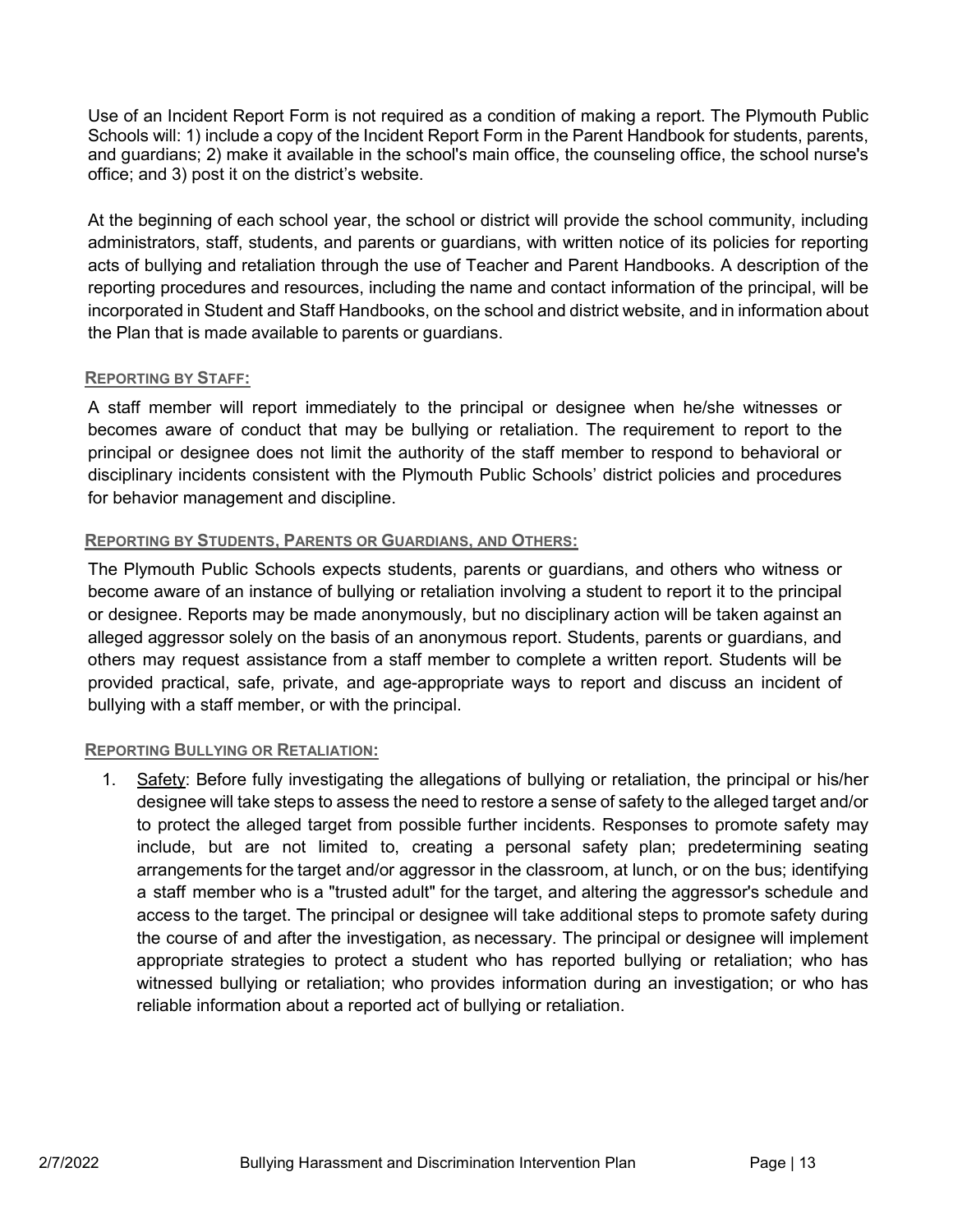#### <span id="page-13-0"></span>*OBLIGATIONS TO NOTIFY OTHERS*

- a. *Notice to parents or guardians*: Upon determining that bullying or retaliation has occurred, the principal or designee will promptly notify the parents or guardians of the target and the aggressor of the incident, and of the procedures for responding to it. There may be circumstances in which the principal or designee contacts parents or guardians prior to an investigation. Notice will be consistent with state regulations of 603 CMR 49.00.
- b. *Notice to Another School or District:* If the reported incident involves students from more than one school district, charter school, non-public school, approved private education day or residential school, or collaborative school, the principal or designee first informed of the incident will promptly notify, by telephone, the principal(s) or designee(s) of the other school(s) of the incident so that each school may take appropriate action. All communication will be in accordance with state and federal privacy laws and regulations of 603 CMR 49.00.
- c. *Notice to Law Enforcement:* At any point after receiving a report of bullying or retaliation, including after an investigation, if the principal or designee has a reasonable basis to believe that criminal charges may be pursued against the aggressor, the principal or designee will notify the local law enforcement agency. Notice will be consistent with requirements of 603 CMR 49.00 and locally established agreements with the local law enforcement agency. In addition, if an incident occurs on school grounds and involves a former student under the age of 21 who is no longer enrolled in school, the principal or designee shall contact the local law enforcement agency if he or she has a reasonable basis to believe that criminal charges may be pursued against the aggressor.

In making this determination, the principal or designee will, consistent with the Plan and with applicable school or district policies and procedures, consult with the school resource officer, if any, and other individuals the principal or designee deems appropriate.

#### <span id="page-13-1"></span>*INVESTIGATION*

The principal or designee will investigate promptly all reports of bullying or retaliation and, in doing so, will consider all available information known, including the nature of the allegation(s) and the ages of the students involved.

During the investigation, the principal or designee will, among other things, interview students, staff, witnesses, parents or guardians, and others as necessary. The principal or designee (or whoever is conducting the investigation) will remind the alleged aggressor, target, and witnesses that the retaliation is strictly prohibited and will result in disciplinary action.

Interviews may be conducted by the principal or designee, other staff members as determined by the principal or designee, and in consultation with the school's guidance staff, as appropriate. To the extent practical, and given his/her obligation to investigate and address the matter, the principal or designee will maintain confidentiality during the investigation process. The principal or designee will maintain a written record of the investigation.

Procedures for investigating reports of bullying and retaliation will be consistent with the Plymouth Public Schools' policies and procedures for investigations. If necessary, the principal or designee will consult with legal counsel about the investigation.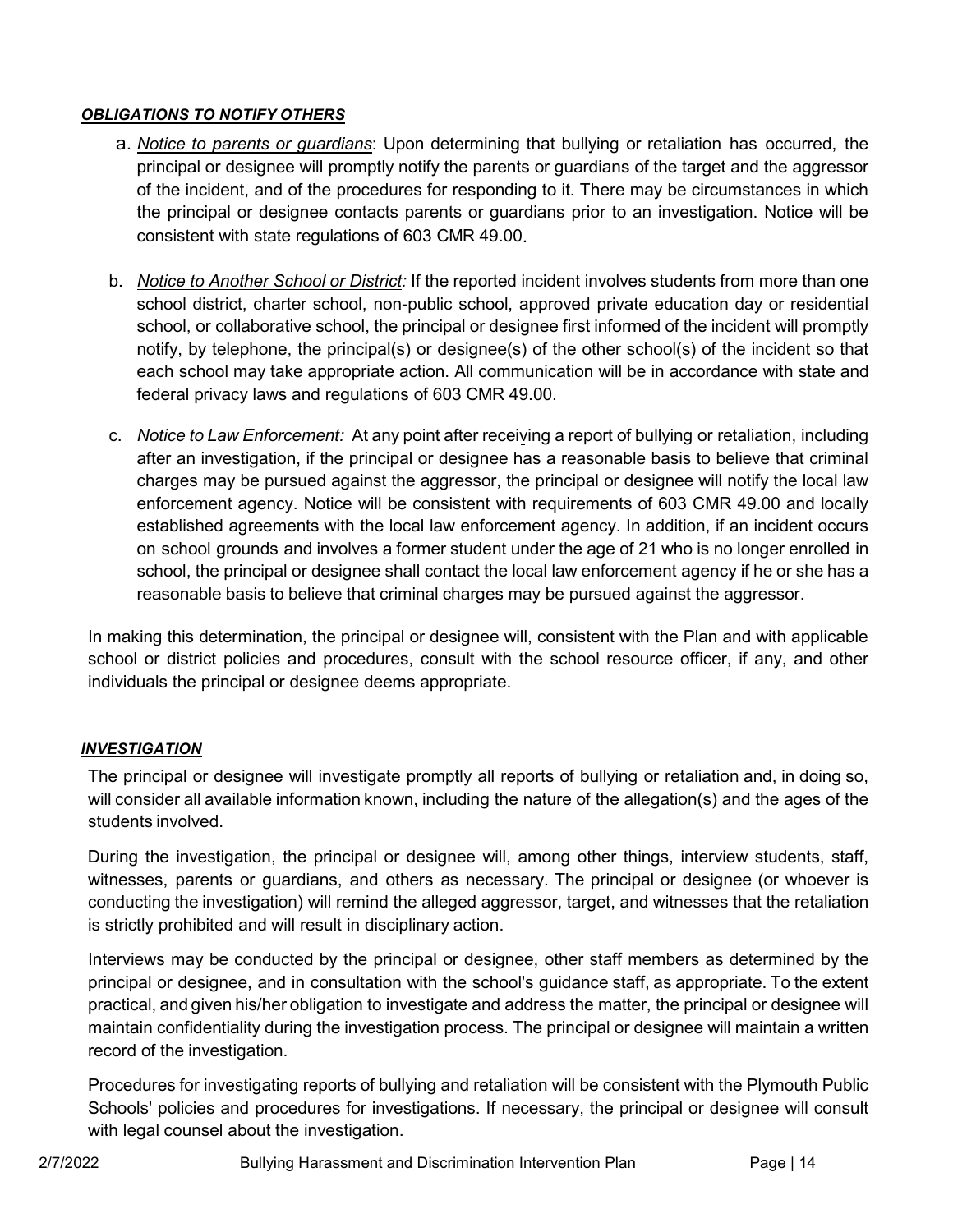#### <span id="page-14-0"></span>*DETERMINATIONS*

The principal or designee will make a determination based upon all of the facts and circumstances. If, after the investigation, bullying or retaliation is substantiated, the principal or designee will take steps reasonably calculated to prevent recurrence and to ensure the target is not restricted in participating in school or in benefiting from school activities. The principal or designee will:

#### *a. determine what remedial action is required, if any, and determine what responsive actions and/or disciplinary action is necessary.*

Depending upon the circumstances, the principal or designee may choose to consult with the student's teacher(s) and/or the adjustment counselor, and the targets or aggressor's parents or guardians, to identify any underlying social or emotional issue(s) that may have contributed to the bullying behavior and to assess the level of need for additional social skills development.

The principal or designee will promptly notify the parents or guardians of the target and the aggressor about the results of the investigation and if bullying or retaliation is found, what action is being taken to prevent further acts of bullying or retaliation. All notices to parents must comply with state and federal privacy laws and regulations. Because of the legal requirements regarding the confidentiality of student records, the principal or designee cannot report specific information to the target's parent or guardian about the disciplinary action taken unless it involves a "stay away" order or another directive that the target must be aware of in order to report violations.

The principal or designee shall inform the parent or guardian of the target about the Department of Elementary and Secondary Education's problem resolution system and the process for accessing that system, regardless of the outcome of the bullying determination.

#### <span id="page-14-1"></span>*RESPONSES TO BULLYING:*

1 *Teaching Appropriate Behavior through Skills-Building*

If the principal or designee determines that bullying or retaliation has occurred, the law requires that the school or district use a range of responses that balance the need for accountability with the need to teach appropriate behavior. M.G.L. c.71, s 370(d) (v).

- a. Skill-building approaches the principal or designee will consider:
- b. Offering individualized skill-building sessions based on the Plymouth Public Schools' anti-bullying curricula
- c. Providing relevant educational activities for individual students or groups of students, in consultation with the guidance counselors and other appropriate school personnel
- d. Implementing a range of academic and non-academic positive behavioral supports to help students understand pro-social ways to achieve their goals
- e. Meeting with parents and guardians to engage parental support and to reinforce the anti-bullying curricula and social skills building activities at home
- f. Adopting behavioral plans to include a focus on developing specific social skills Making a referral for evaluation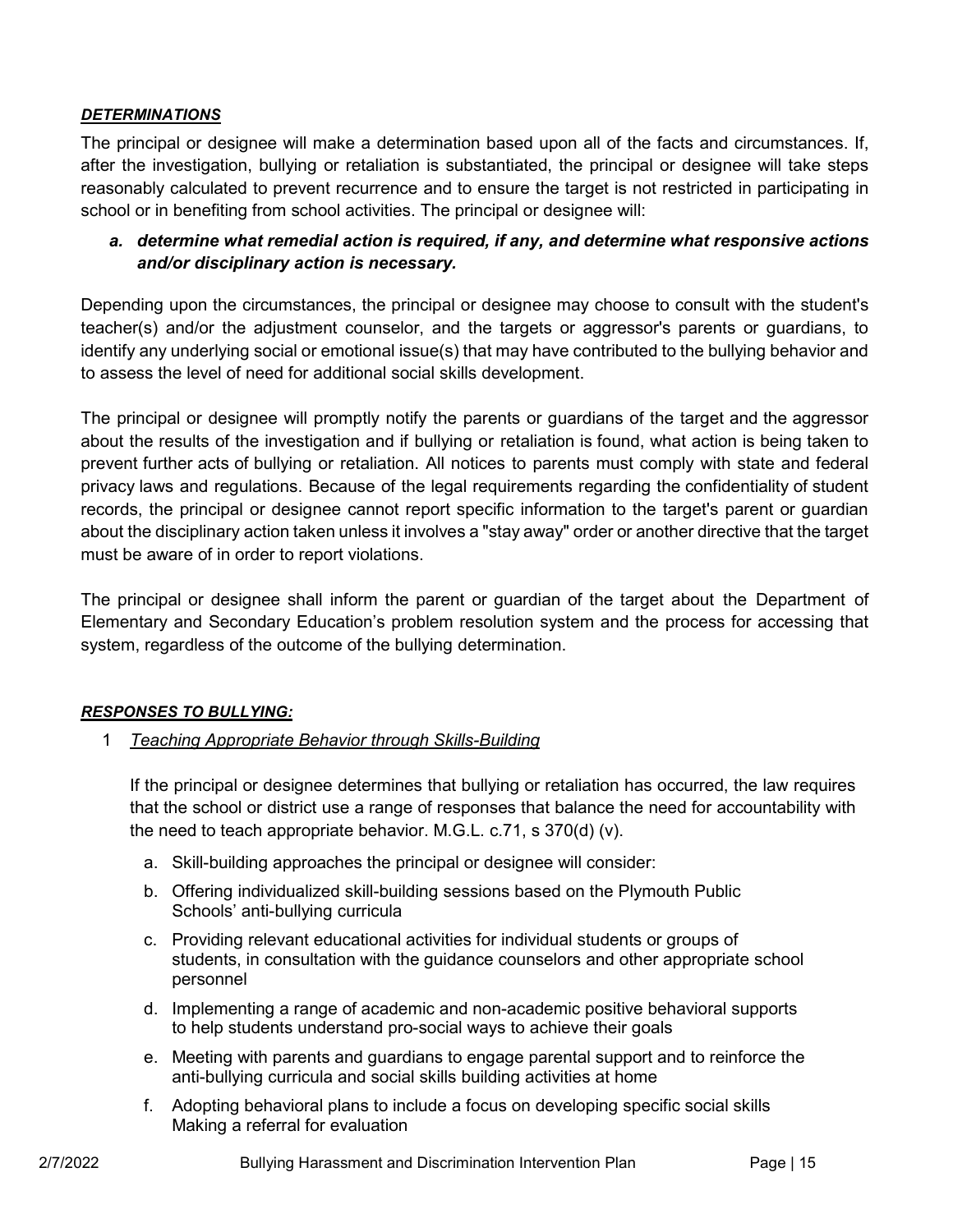#### **2** *Taking Disciplinary Action*

If the principal or designee decides that disciplinary action is appropriate, the disciplinary action will be determined on the basis of facts found by the principal or designee, including the nature of the conduct, the age of the student(s) involved, and the need to balance accountability with the teaching of appropriate behavior. Discipline will be consistent with the Plymouth Public Schools' Discipline policy as described in the Parent Handbook.

Discipline procedures for students with disabilities are governed by the federal Individuals with Disabilities Education Reform Act (IDEA), which should be looked at in cooperation with state laws regarding student discipline. If the principal or designee determines that a student knowingly made a false allegation of bullying or retaliation, that student may be subject to disciplinary action.

#### **3** *Promoting Safety for the Target and Others*

The principal or designee will consider what adjustments, if any, are needed in the school environment to enhance the target's sense of safety and that of others as well.

Within a reasonable period of time following the determination and the ordering of remedial and/or disciplinary action, the principal or designee will contact the target to determine whether there has been a recurrence of the prohibited conduct and whether additional supportive measures are needed. If so, the principal or designee will work with appropriate school staff to implement them immediately.

#### <span id="page-15-0"></span>*COLLABORATION WITH FAMILIES*

A. *Parent Education and Resources:* The Plymouth Public Schools will offer education programs for parents and guardians that are focused on the parental components of anti-bullying curricula and any social competency curricula being used by the school or district. The programs will be offered in collaboration with the Massachusetts Aggression Reduction Center (MARC), the Plymouth County District Attorney's Office, Plymouth Family Network, Parent Teacher Association, Parent Teacher Organization, Plymouth Youth Development Collaborative, School Council, School Health Advisory Council, Special Education Parent Advisory Council, and/or similar organizations.

Emotional intelligence, self-management, and social skills provide a base for positive values and responsible actions. Decision-making, emotion management, and communication skills help students to act on good intentions safely and effectively. The PPS will promote the transfer of this learning to authentic situations.

- a. Steps to Respect Family Overview Session includes training topics for students and strategies for skill reinforcement at home and the dynamics of bullying behavior.
- b. Second Step for Families is a pro-social skills training program for parents/guardians with skill reinforcement for building the language of social competency, impulse control, decision-making, and emotion management.
- c. Family Takes Home letters from the Second Step curriculum-quarterly.
- d. District Attorney Presentations regarding Cyber Safety.
- e. Parent information nights for an overview of Massachusetts Bullying Prevention Law/Curriculum.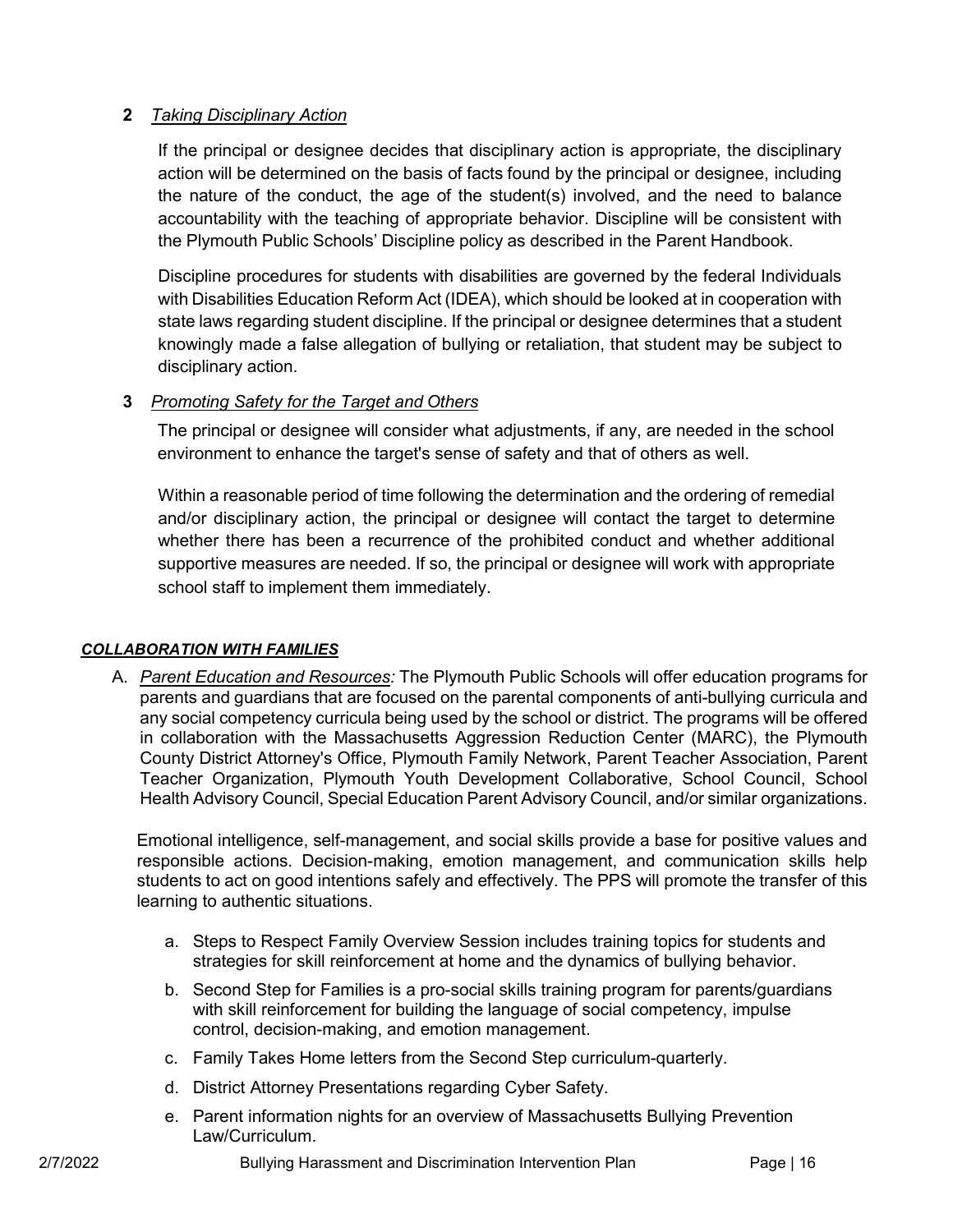- *B Notification Requirements:* Each year the Plymouth Public School or district will inform parents or guardians of enrolled students about the anti-bullying curricula that are being used. This notice will include information about the dynamics of bullying, including cyber-bullying and online safety. The school district will send parents written notice each year through the Student Handbook about the student-related sections of the Plan and the school's Acceptable Use Policy (AUP) and Internet safety policy. All notices and information will be available in hard copy and electronic formats and will be available in the language(s) most prevalent among parents or guardians. The district will also post the Plan and related information on the district website. Family involvement plays a key role in helping students succeed in school and in building a sense of pride in the school community. The PPS is committed to building strong partnerships among home, school, and community.
	- 1. Posting of the student-related sections of the Bullying Prevention Plan on the PPS website.
	- 2. PPS Student Handbook student/parent signoff sheet that both parent and student have read and agree to abide by the policies and Code of Conduct set forth therein.
	- 3. PPS Student Handbook student/parent signoff sheet for Acceptable Use Policy (AUP).

#### <span id="page-16-0"></span>*PROHIBITION AGAINST BULLYING AND RETALIATION*

The following statement is incorporated directly from M.G.L. c. 71, § 37O (b) and describes the law's requirements for the prohibition of bullying. Acts of bullying, which include cyber-bullying, are prohibited:

- **1.** On school grounds and property immediately adjacent to school grounds, at a schoolsponsored or school-related activity, function, or program whether on or off school grounds, at a school bus stop, on a school bus or other vehicle owned, leased, or used by a school district or school; or through the use of technology or an electronic device owned, leased, or used by a school district or school, and
- **2.** At a location, activity, function, or program that is not school-related through the use of technology or an electronic device that is not owned, leased, or used by a school district or school, if the acts create a hostile environment at school for the target or witnesses, infringe on their rights at school, or materially and substantially disrupt the education process or the orderly operation of a school.
- **3.** Retaliation against a person who reports bullying provides information during an investigation of bullying, or witnesses or has reliable information about bullying is also prohibited. As stated in M.G.L. c. 71, § 37O, nothing in this Plan requires the District to staff any non-school-related activities, functions, or programs.

#### <span id="page-16-1"></span>*DEFINITIONS*

#### *The following definitions are directly from M.G.L. c. 71, § 37O (d), as amended* **Section 37O:**

2/7/2022 Bullying Harassment and Discrimination Intervention Plan Page | 17 ''Bullying'', the repeated use by one or more students or by a member of school staff including, but not limited to, an educator, administrator, school nurse, cafeteria worker, custodian, bus driver, athletic coach, advisor to an extracurricular activity or paraprofessional of a written, verbal or electronic expression or a physical act or gesture or any combination thereof, directed at a victim that: (i) causes physical or emotional harm to the victim or damage to the victim's property; (ii) places the victim in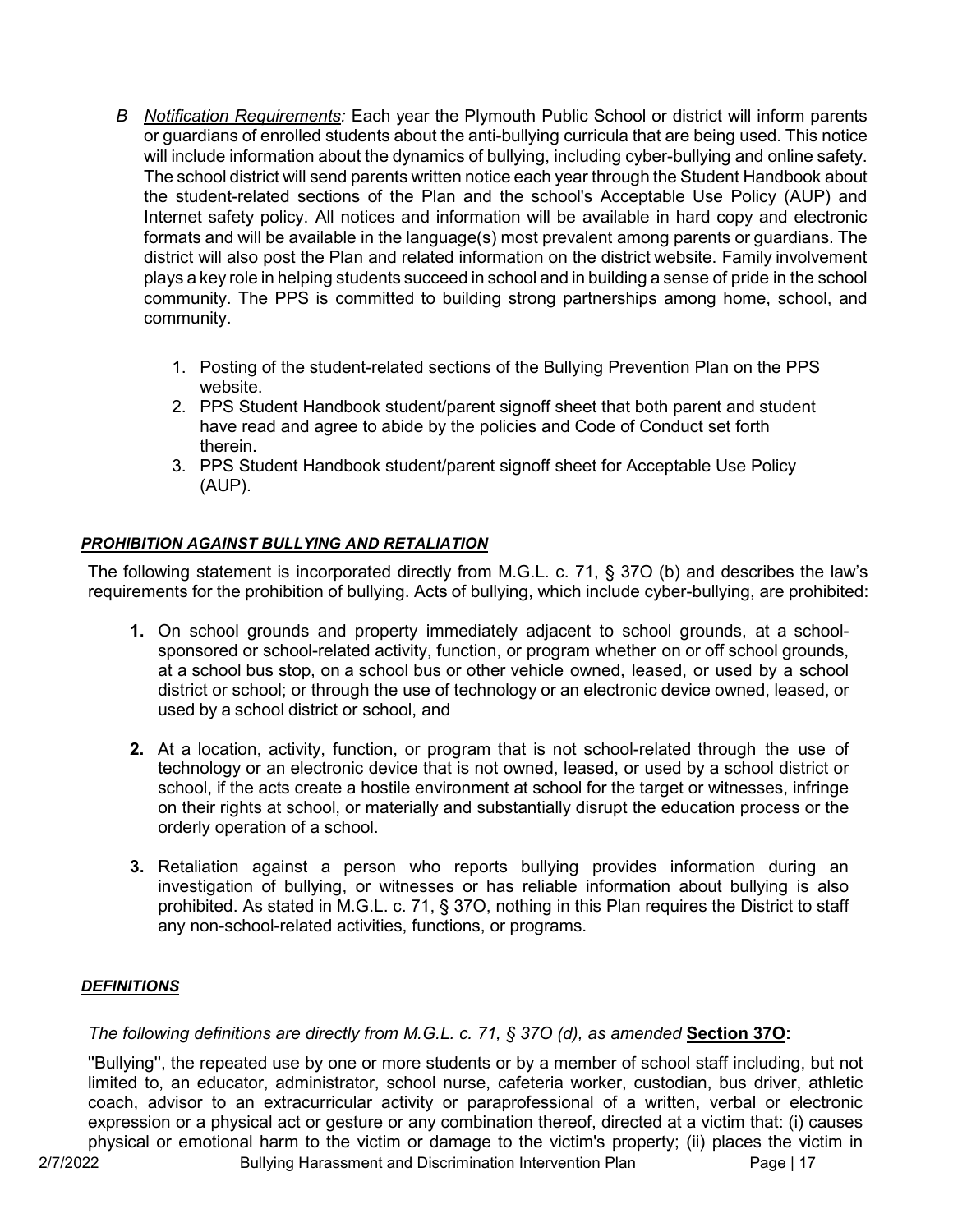reasonable fear of harm to himself or of damage to his property; (iii) creates a hostile environment at school for the victim; (iv) infringes on the rights of the victim at school; or (v) materially and substantially disrupts the education process or the orderly operation of a school.

#### *For the purposes of this section, bullying shall include cyber-bullying.*

''Cyberbullying'', bullying through the use of technology or any electronic communication, which shall include, but shall not be limited to, any transfer of signs, signals, writing, images, sounds, data or intelligence of any nature transmitted in whole or in part by a wire, radio, electromagnetic, photo electronic or photo-optical system, including, but not limited to, electronic mail, internet communications, instant messages or facsimile communications. Cyber-bullying shall also include **(i)** the creation of a web page or blog in which the creator assumes the identity of another person or **(ii)** the knowing impersonation of another person as the author of posted content or messages if the creation or impersonation creates any of the conditions enumerated in clauses **(i)** to **(v)**, inclusive, of the definition of bullying. Cyber-bullying shall also include the distribution by electronic means of a communication to more than one person or the posting of material on an electronic medium that may be accessed by one or more persons, if the distribution or posting creates any of the conditions enumerated in clauses **(i)** to **(v)**, inclusive, of the definition of bullying.

#### *''Department''*, the Department of Elementary and Secondary Education.

*''Hostile Environment''*, a situation in which bullying causes the school environment to be permeated with intimidation, ridicule, or insult that is sufficiently severe or pervasive to alter the conditions of the student's education.

*''Plan''*, **B**ullying Prevention and Intervention Plan established pursuant to subsection **(d)**.

#### *Aggressor ('Perpetrator)*, **a student or a member of school staff including, but not limited to, an educator, administrator, school nurse, cafeteria worker, custodian, bus driver, athletic coach, advisor to an extracurricular activity or paraprofessional who engages in bullying or retaliation.**

*''School District''*, the school department of a city or town, a regional school district, or a county agricultural school.

*''School Grounds''*, property on which a school building or facility is located or property that is owned, leased or used by a school district, charter school, non-public school, approved private day or residential school, or collaborative school for a school-sponsored activity, function, program, instruction or training.

#### *Target (Victim), a student against whom bullying or retaliation has been perpetrated.*

*(b) Bullying shall be prohibited:* **(i)** on school grounds, the property immediately adjacent to school grounds, at a school-sponsored or school-related activity, function, or program whether on or off school grounds, at a school bus stop, on a school bus, or other vehicle owned, leased or usedby a school district or school, or through the use of technology or an electronic device owned, leased or used by a school district or school and **(ii)** at a location, activity, function or program that is not school-related, or through the use of technology or an electronic device that is not owned, leased or used by a school district or school, if the bullying creates a hostile environment at school for the victim, infringes on the rights of the victim at school or materially and substantially disrupts the education process or the orderly operation of a school. Nothing contained herein shall require schools to staff any non-school-related activities, functions, or programs.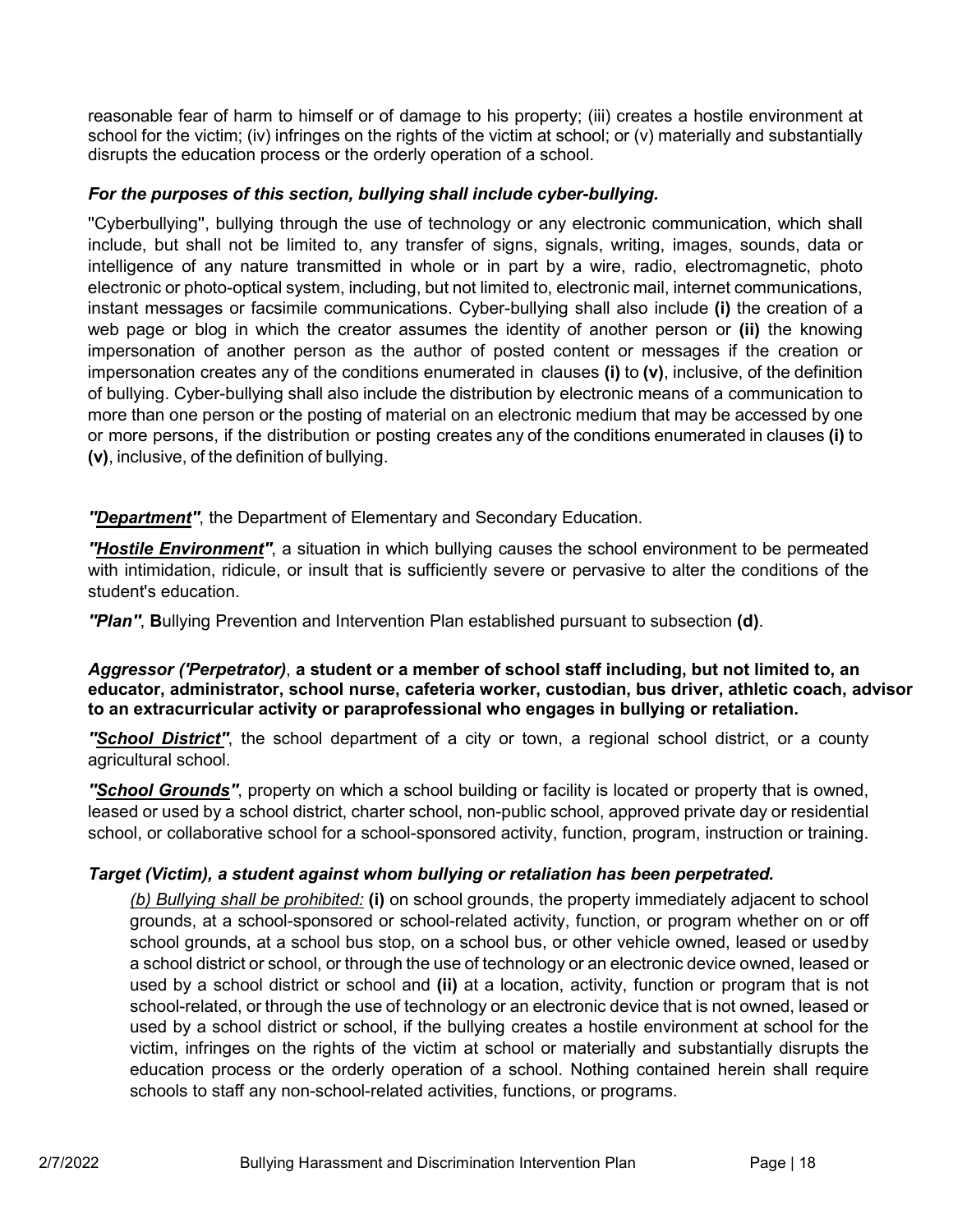#### **Retaliation against a person who reports bullying provides information during an investigation of bullying, or witnesses or has reliable information about bullying shall be prohibited.**

(c) Each school district, charter school, approved private day or residential school and collaborative school shall provide age-appropriate instruction on bullying prevention in each grade that is incorporated into the curriculum of the school district or school. The curriculum shall be evidencebased.

(d) (1) Each school district, charter school, non-public school, approved private day or residential school and collaborative school shall develop, adhere to and update a plan to address bullying prevention and intervention in consultation with teachers, school staff, professional support personnel, school volunteers, administrators, community representatives, local law enforcement agencies, students, parents, and guardians. The plan shall apply to students and members of school staff, including, but not limited to, educators, administrators, school nurses, cafeteria workers, custodians, bus drivers, athletic coaches, advisors to an extracurricular activity, and paraprofessionals. The consultation shall include, but not be limited to, notice and a public comment period; provided, however, that a non-public school shall only be required to give notice to and provide a comment period for families that have a child attending the school. The plan shall be updated at least biennially.

- (2) Each plan shall include, but not be limited to: **(i)** descriptions of and statements prohibiting bullying, cyber-bullying and retaliation, including procedures for collecting, maintaining and reporting bullying incident data required under subsection **(k); (ii)** clear procedures for students, staff, parents, guardians and others to report bullying or retaliation; **(iii)** a provision that reports of bullying or retaliation may be made anonymously; provided, however, that no disciplinary action shall be taken against a student solely on the basis of an anonymous report; **(iv)** clear procedures for promptly responding to and investigating reports of bullying or retaliation; **(v)** the range of disciplinary actions that may be taken against a perpetrator for bullying or retaliation; provided, however, that the disciplinary actions shall balance the need for accountability with the need to teach appropriate behavior; **(vi)** clear procedures for restoring a sense of safety for a victim and assessing that victim's needs for protection; **(vii)** strategies for protecting from bullying or retaliation a person who reports bullying, provides information during an investigation of bullying or witnesses or has reliable information about an act of bullying; **(viii)** procedures consistent with state and federal law for promptly notifying the parents or guardians of a victim and a perpetrator; provided, that the parents or guardians of a victim shall also be notified of the action taken to prevent any further acts of bullying or retaliation; and provided, further, that the procedures shall provide for immediate notification pursuant to regulations promulgated under this subsection by the principal or person who holds a comparable role to the local law enforcement agency when criminal charges may be pursued against the perpetrator; **(ix)** a provision that a student who knowingly makes a false accusation of bullying or retaliation shall be subject to disciplinary action; and **(x)** a strategy for providing counseling or referral to appropriate services for perpetrators and victims and for appropriate family members of said students. The plan shall afford all students the same protection regardless of their status under the law.
- (3) Each plan shall recognize that certain students may be more vulnerable to becoming a target of bullying or harassment based on actual or perceived differentiating characteristics, including race, color, religion, ancestry, national origin, sex, socioeconomic status, homelessness, academic status, gender identity or expression, physical appearance, pregnant or parenting status, sexual orientation, mental, physical, developmental or sensory disability or by association with a person who has or is perceived to have 1 or more of these characteristics. The plan shall include the specific steps that each school district, charter school, non-public school, approved private day or residential school and collaborative school shall take to support vulnerable students and to provide all students with the skills, knowledge, and strategies needed to prevent or respond to bullying or harassment. A school district, charter school,

2/7/2022 Bullying Harassment and Discrimination Intervention Plan Page | 19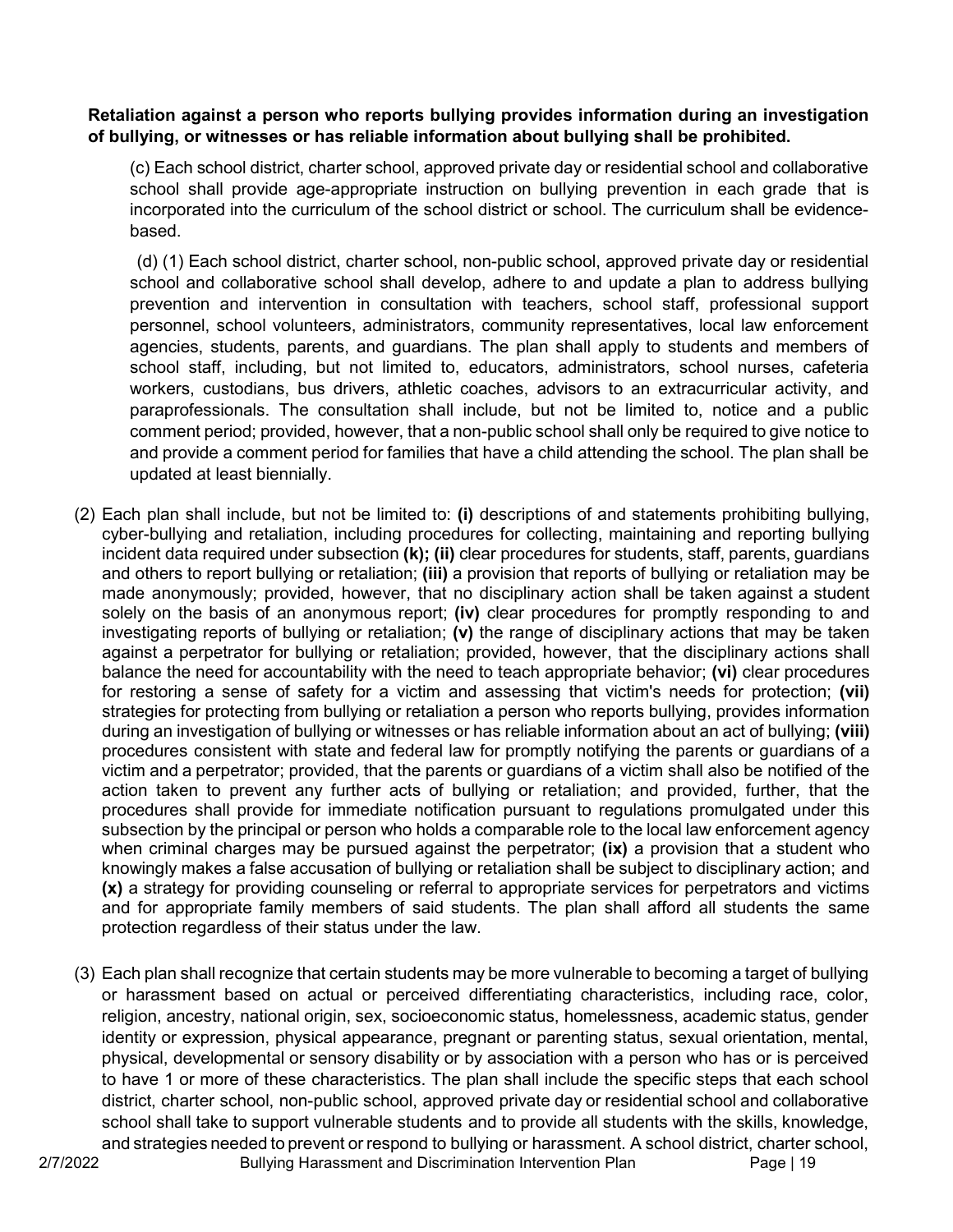non-public school, approved private day or residential school or collaborative school may establish separate discrimination or harassment policies that include additional categories of students. Nothing in this section shall alter the obligations of a school district, charter school, non-public school, approved private day or residential school, or collaborative school to remediate any discrimination or harassment based on a person's membership in a legally protected category under local, state or federal law.

- (4) The plan for a school district, charter school, approved private day or residential school and collaborative school shall include a provision for ongoing professional development to build the skills of all staff members, including, but not limited to, educators, administrators, school nurses, cafeteria workers, custodians, bus drivers, athletic coaches, advisors to extracurricular activities and paraprofessionals, to prevent, identify and respond to bullying. The content of such professional development shall include, but not be limited to **(i)** developmentally appropriate strategies to prevent bullying incidents; **(ii)** developmentally appropriate strategies for immediate, effective interventions to stop bullying incidents; **(iii)** information regarding the complex interaction and power differential that can take place between and among a perpetrator, victim, and witnesses to the bullying; **(iv)** research findings on bullying, including information about students who have been shown to be particularly at risk for bullying in the school environment; **(v)** information on the incidence and nature of cyber-bullying; and **(vi)** internet safety issues as they relate to cyber-bullying. The department shall identify and offer information on alternative methods for fulfilling the professional development requirements of this section, at least 1 of these alternative methods shall be available at no cost to school districts, charter schools, approved private day or residential schools, and collaborative schools.
	- (5) The plan shall include provisions for informing parents and guardians about the bullying prevention curriculum of the school district or school and shall include, but not be limited to: **(i)** how parents and guardians can reinforce the curriculum at home and support the school district or school plan; **(ii)** the dynamics of bullying; and **(iii)** online safety and cyber-bullying.
- (6) The department shall promulgate rules and regulations on the requirements related to a principal's duties under clause **(viii)** of the second paragraph of this subsection; provided, however, that school districts, charter schools, approved private day or residential schools and collaborative schools shall be subject to the regulations. A non-public school shall develop procedures for immediate notification by the principal or person who holds a comparable role to the local law enforcement agency when criminal charges may be pursued against the perpetrator.
	- (e) (1) Each school district, charter school, non-public school, approved private day or residential school and collaborative school shall provide to students and parents or guardians, in ageappropriate terms and in the languages, which are most prevalent among the students, parents, or guardians, annual written notice of the relevant student-related sections of the plan.
		- (2) Each school district, charter school, non-public school, approved private day or residential school and collaborative school shall provide to all school staff annual written notice of the plan. The faculty and staff at each school shall be trained annually on the plan applicable to the school. Relevant sections of the plan relating to the duties of faculty and staff shall be included in a school district or school employee handbook.
		- (3) The plan shall be posted on the website of each school district, charter school, nonpublic school, approved private day or residential school, and collaborative school.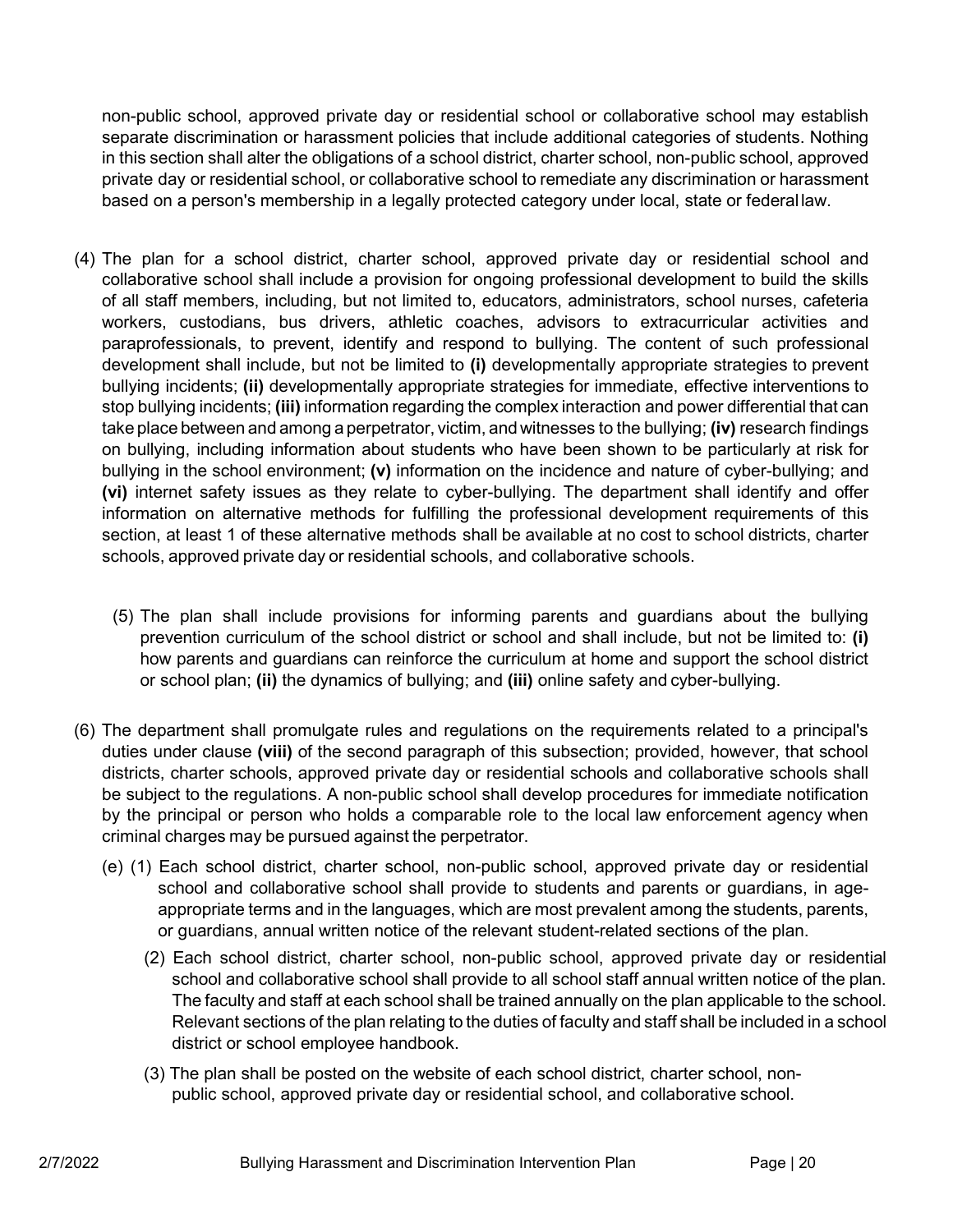- (f) Each school principal or the person who holds a comparable position shall be responsible for the implementation and oversight of the plan at his school.
- (g) A member of school staff, including, but not limited to, an educator, administrator, school nurse, cafeteria worker, custodian, bus driver, athletic coach, advisor to an extracurricular activity or paraprofessional, shall immediately report any instance of bullying or retaliation the staff member has witnessed or become aware of to the principal or to the school official identified in the plan as responsible for receiving such reports or both. Upon receipt of such a report, the school principal or a designee shall promptly conduct an investigation. If the school principal or a designee determines that bullying or retaliation has occurred, the school principal or designee shall (i) notify the local law enforcement agency if the school principal or designee believes that criminal charges may be pursued against a perpetrator; (ii) take appropriate disciplinary action; (iii) notify the parents or guardians of a perpetrator; (iv) notify the parents or guardians of the victim, and to the extent consistent with state and federal law, notify them of the action taken to prevent any further acts of bullying or retaliation; and (v) inform the parents or guardians of the victim about the department's problem resolution system and the process for seeking assistance or filing a claim through the problem resolution system.
- (h) If an incident of bullying or retaliation involves students from more than one school district, charter school, non-public school, approved private day or residential school or collaborative school, the school district or school first informed of the bullying or retaliation shall, consistent with state and federal law, promptly notify the appropriate administrator of the other school district or school so that both may take appropriate action. If an incident of bullying or retaliation occurs on school grounds and involves a former student under the age of 21 who is no longer enrolled in a local school district, charter school, non-public school, approved private day or residential school or collaborative school, the school district or school informed of the bullying or retaliation shall contact law enforcement consistent with the provisions of clause (viii) of the second paragraph of subsection (d).
- (i) Nothing in this section shall supersede or replace existing rights or remedies under any other general or special law, nor shall this section create a private right of action.
- (j) The department, after consultation with the department of public health, the department of mental health, the attorney general, the Massachusetts District Attorneys Association, and experts on bullying shall: (i) publish a model plan for school districts and schools to consider when creating their plans; and (ii) compile a list of bullying prevention and intervention resources, evidence-based curricula, best practices and academic-based research that shall be made available to schools. The model plan shall be consistent with the behavioral health and public schools framework developed by the department in accordance with section 19 of chapter 321 of the acts of 2008. The resources may include, but shall not be limited to, print, audio, video, or digital media; subscription-based online services; and on-site or technology-enabled professional development and training sessions. The department shall biennially update the model plan and the list of the resources, curricula, best practices, and research and shall post them on its website.
- (k) Each school district, charter school, approved private day or residential school and collaborative school shall annually report bullying incident data to the department. The data shall include, but not be limited to (i) the number of reported allegations of bullying or retaliation; (ii) the number and nature of substantiated incidents of bullying or retaliation; (iii) the number of students disciplined for engaging in bullying or retaliation; and (iv) any other information required by the department. Said incident data shall be reported in the form and manner established by the department, in consultation with the attorney general; provided, that the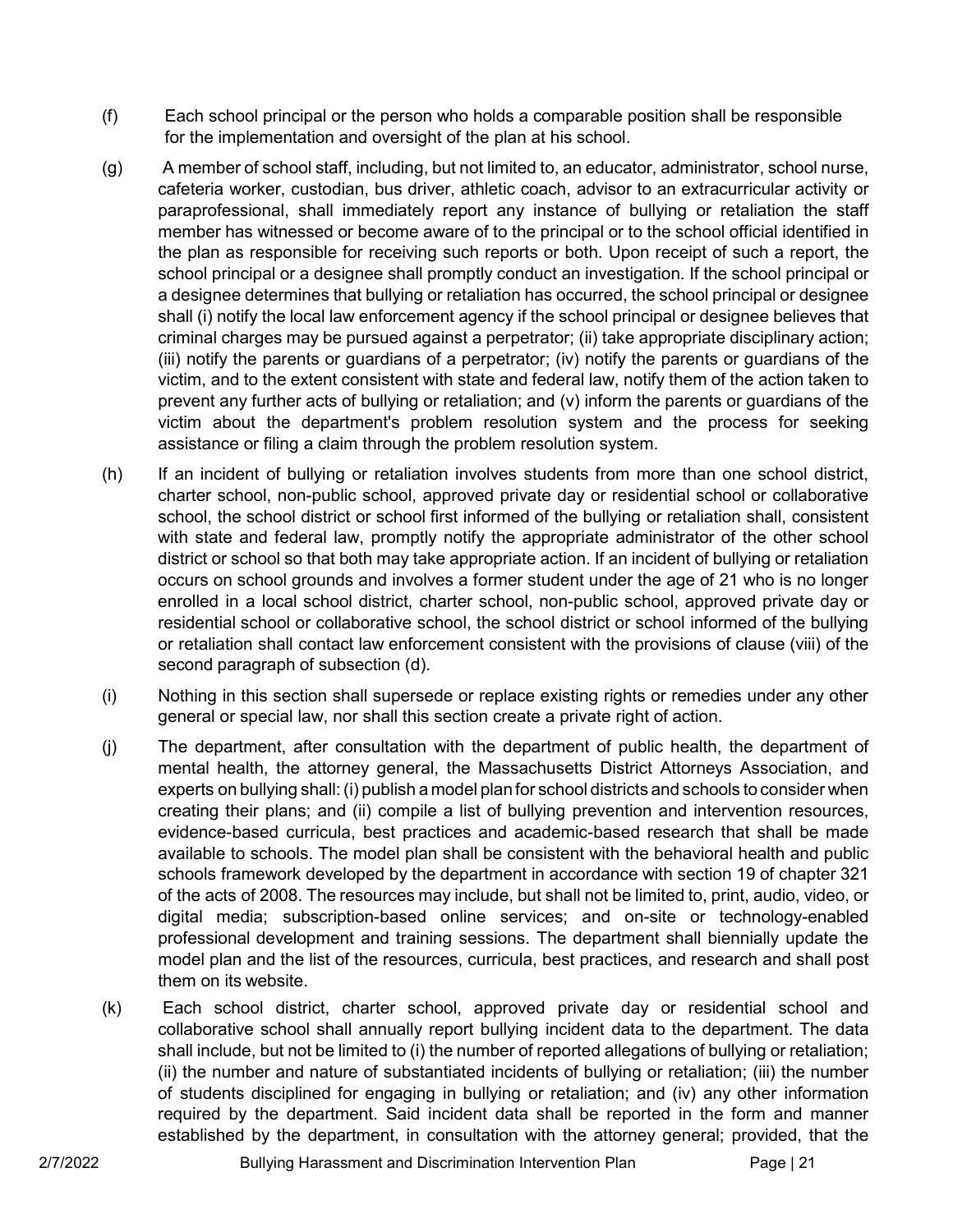department shall minimize the costs and resources needed to comply with said reporting requirements; and provided further, that the department may use existing data collection and reporting mechanisms to collect the information from school districts. The department shall analyze the bullying incident data and shall publish an annual report containing aggregate statewide information on the frequency and nature of bullying in schools. The department shall file the annual report with the attorney general and with the clerks of the Senate and the House of Representatives who shall forward the same to the chairs of the joint education committee, the joint committee on the judiciary, and the house and senate committees on ways and means.

(l) The department shall develop a student survey to assess school climate and the prevalence, nature, and severity of bullying in schools. The survey shall be administered by each school district, charter school, approved private day or residential school, and collaborative school at least once every 4 years. The survey shall be designed to protect student privacy and allow for anonymous participation by students.

The school official identified in the plan as responsible for receiving reports of bullying or retaliation shall verify the completion of the student surveys. All completed surveys shall be forwarded to the department. The department shall use the survey results to help assess the effectiveness of bullying prevention curricula and instruction developed and administered under subsection (c). The department shall collect and analyze the student survey data in order to compare the survey results with the bullying incident data reported under subsection (k); identify long-term trends and areas of improvement, and monitor bullying prevention efforts in schools over time. The department shall make its findings available to the school official.

- (m) Each school district, charter school, approved private day or residential school or collaborative school may adopt an anti-bullying seal to represent the district or school's commitment to bullying prevention and intervention.
- (n) The department may investigate certain alleged incidents of bullying. If upon completion of investigation by the department, a school district, charter school, approved private day or residential school, or collaborative school is found to not have properly implemented its prevention plan as outlined in subsection (d), the department may require that school district, charter school, approved private day or residential school or collaborative school to properly implement the plan or take other actions to address the findings of the investigation.

#### <span id="page-21-0"></span>*RELATIONSHIP TO OTHER LAWS*

Consistent with state and federal laws, and the policies of the District, no person shall be discriminated against in admission to a public school of any town or in obtaining the advantages, privilege, and courses of study of such public school because of race, color, sex, religion, national origin, or sexual orientation. Nothing in the Plan prevents the District from taking action to remediate discrimination or harassment based on a person's membership in a legally protected category under local, state, or federal law, or school or district policies. In addition, nothing in the Plan is designed or intended to limit the authority of the school or district to take disciplinary action or other action under M.G.L. c. 71, §§ 37H or 37H½, other applicable laws, or local school or district policies in response to violent, harmful, or disruptive behavior, regardless of whether the Plan covers the behavior.

#### <span id="page-21-1"></span>*PROBLEM RESOLUTION SYSTEM*

Chapter 86 of the Acts of 2014 amended Section 37O of chapter 71 of the General Laws to include (g) (v): The Plan shall inform parents or guardians of the target about the Department's problem resolution system and the process for seeking assistance or filing a claim through the problem resolution system.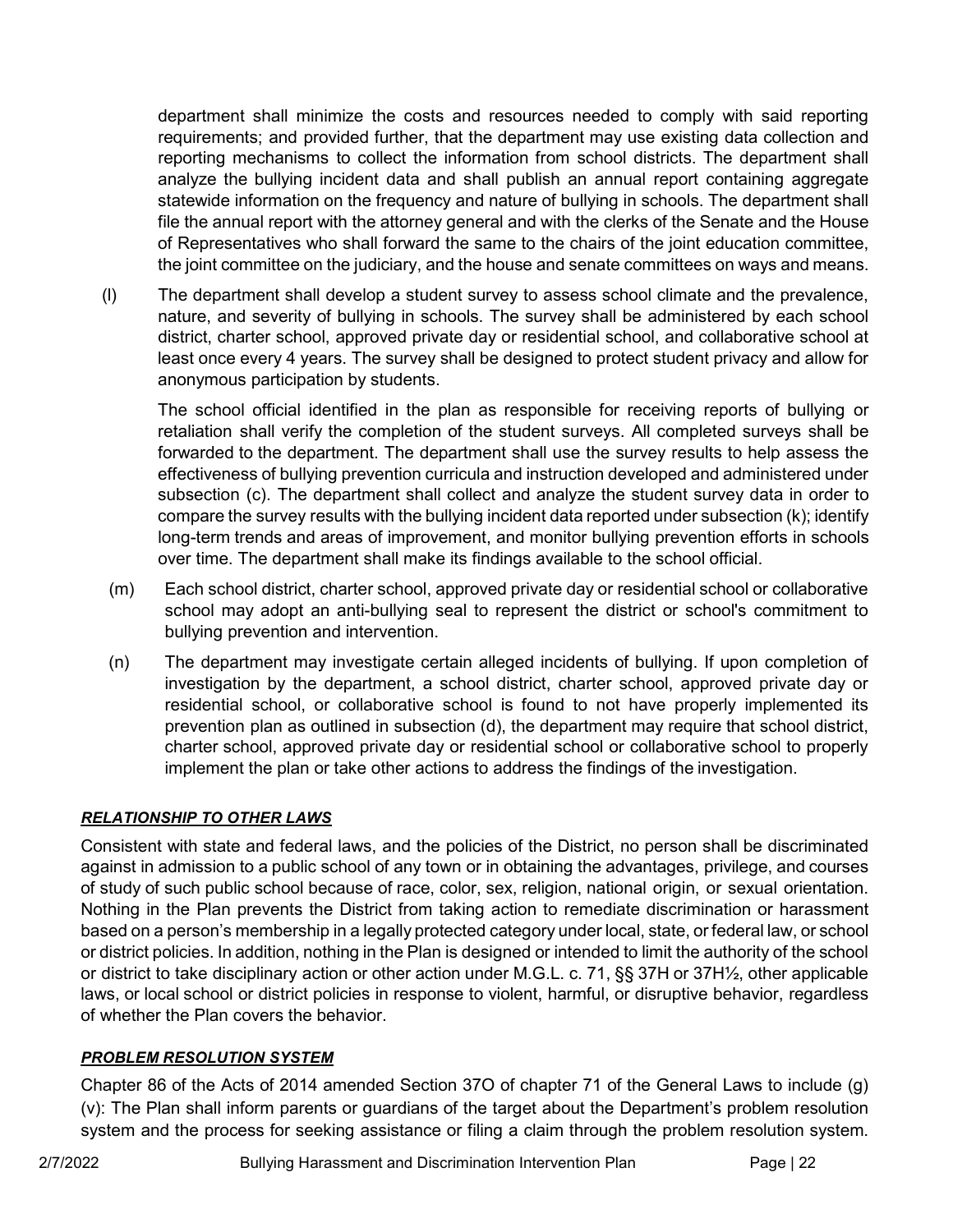This information will be made available in both hard copy and electronic formats: Any parent wishing to file a claim/concern or seeking assistance outside of the district may do so with the Department of Elementary and Secondary Education Program Resolution System (PRS). That information can be found at *<http://www.doe.mass.edu/pqa>*, emails can be sent to *[compliance@doe.mass.edu](mailto:compliance@doe.mass.edu)* or individuals can call 781-338-3700. Hard copies of this information are also available at the Superintendent's office.

#### <span id="page-22-0"></span>*APPENDIX A:*

Sample Bullying Prevention and Intervention Incident Reporting Form Bullying/Harassment Report – Administrative Response Form Plymouth Public Schools Anti-Bullying Policy Internet Safety Plan Student Internet Safety and Technology Acceptable Use Policy (AUP) Memorandum of Understanding between the Plymouth Public Schools and the Plymouth Police Department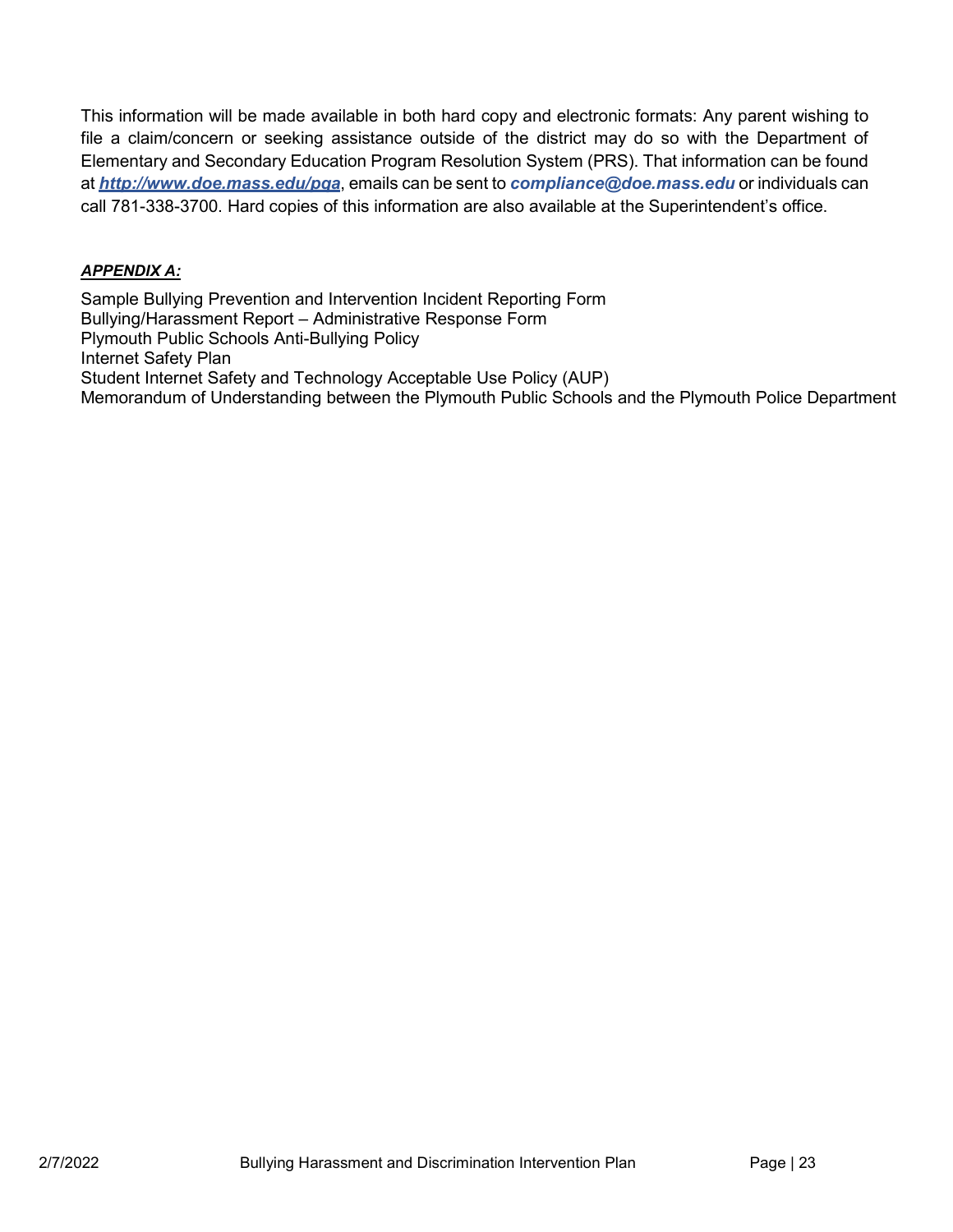*SAMPLE BULLYING PREVENTION AND INTERVENTION INCIDENT REPORTING FORM*

<span id="page-23-0"></span>

| School:_____________                                                                                             |  |        |
|------------------------------------------------------------------------------------------------------------------|--|--------|
|                                                                                                                  |  |        |
|                                                                                                                  |  |        |
|                                                                                                                  |  |        |
| Previous Incident(s) / Relevant History (if applicable):                                                         |  |        |
| (Please include a description in the text box below)                                                             |  |        |
| Description of Incident: (use the reverse side of paper for more space)                                          |  |        |
|                                                                                                                  |  |        |
|                                                                                                                  |  |        |
|                                                                                                                  |  |        |
|                                                                                                                  |  |        |
|                                                                                                                  |  |        |
|                                                                                                                  |  |        |
|                                                                                                                  |  |        |
|                                                                                                                  |  |        |
|                                                                                                                  |  |        |
|                                                                                                                  |  |        |
| Possible Bystander: Cambridge Crade: Consider Bystander:                                                         |  | Grade: |
| Possible Bystander: Cambridge Caracter Consider Bystander: Caracter Caracter Consider Consider Consider Conside  |  |        |
| Possible Bystander: Cambridge Canade: Consider Bystander:                                                        |  | Grade: |
| Possible Bystander: Cambridge Caracter Caracter Consider Bystander: Caracter Caracter Consider Consider Caracter |  |        |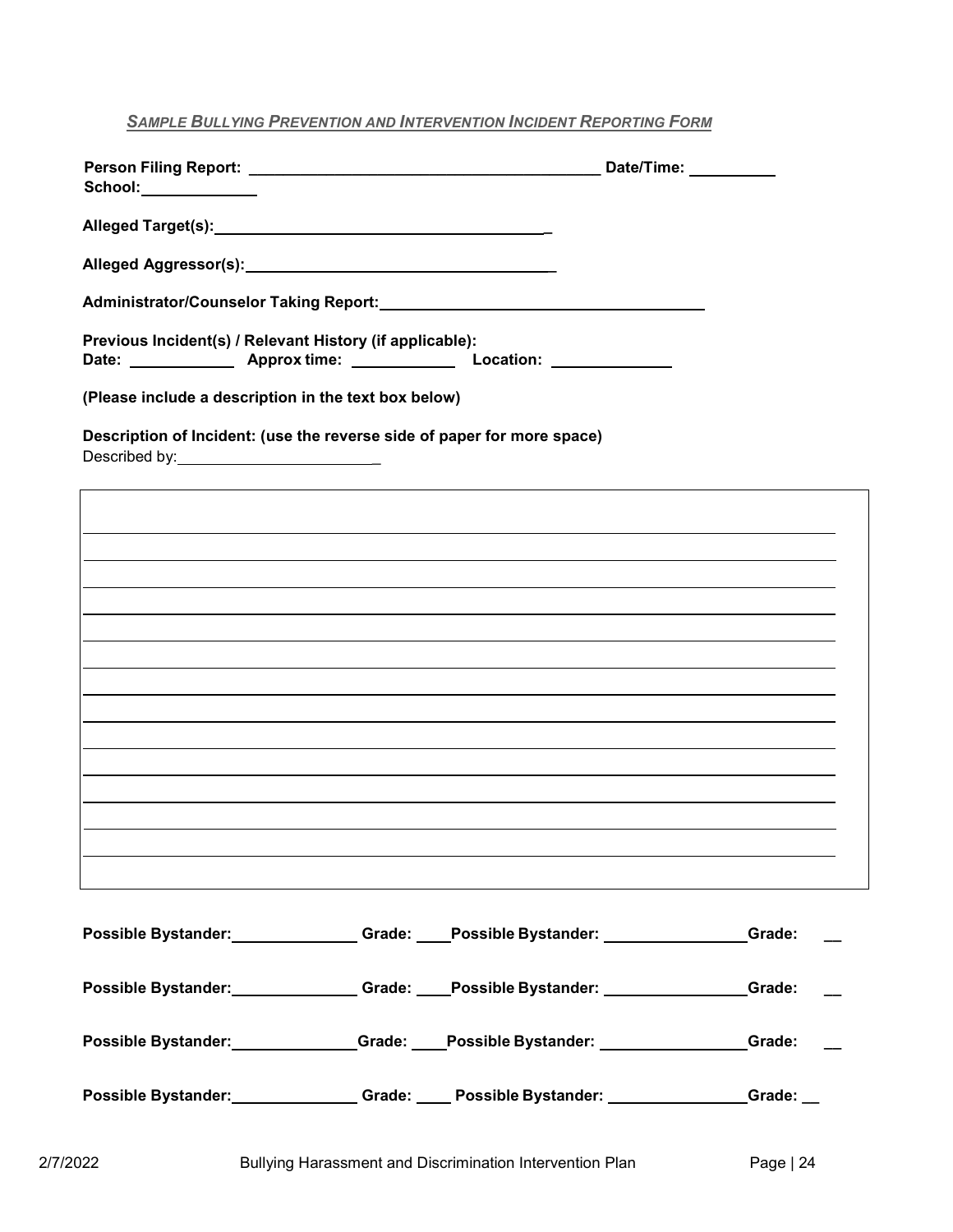Possible Bystander: \_\_\_\_\_\_\_\_\_\_\_\_\_\_\_\_\_Grade: \_\_\_\_ Possible Bystander: \_\_\_\_\_\_\_\_\_\_\_\_\_Grade: \_\_ **Possible Bystander: \_ Grade: Possible Bystander: Grade: \_\_**

**Student acknowledgment of school's process and policy regarding bullying/harassment reporting and investigation:**

- **I have been encouraged and directed to communicate any future bullying/harassment/ discrimination incidents to my Guidance Counselor, Principal, or Designee via any means with which I am able or comfortable (i.e., office visit, email, voicemail, note, asking a parent to call on my behalf, etc.).**
- **All information I have reported and that is recorded on this form, and on any attachments to this form, is accurate and truthful to the best of my knowledge.**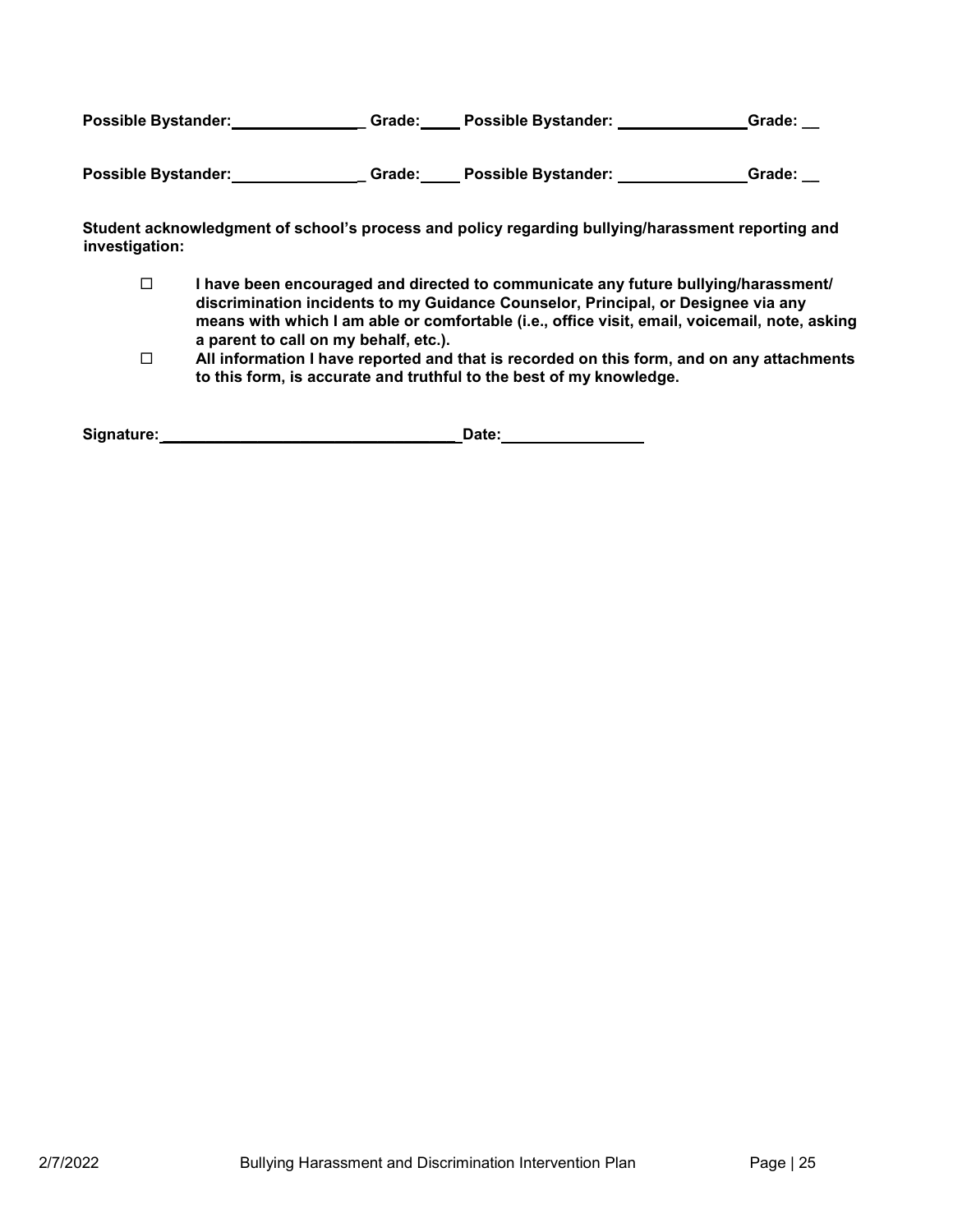<span id="page-25-0"></span>

|                                                 |       | <b>SAMPLE BULLYING/HARASSMENT/DISCRIMINATION REPORT - ADMINISTRATIVE RESPONSE FORM</b> |  |
|-------------------------------------------------|-------|----------------------------------------------------------------------------------------|--|
|                                                 |       |                                                                                        |  |
| Date/time:                                      |       |                                                                                        |  |
|                                                 |       | Please check: student parent staff member other                                        |  |
| Potential Target(s):                            |       | ,我们也不会有什么。""我们的人,我们也不会有什么?""我们的人,我们也不会有什么?""我们的人,我们也不会有什么?""我们的人,我们也不会有什么?""我们的人       |  |
| Potential Aggressor(s):                         |       | ,我们也不会有什么。""我们的人,我们也不会有什么?""我们的人,我们也不会有什么?""我们的人,我们也不会有什么?""我们的人,我们也不会有什么?""我们的人       |  |
| Administrator/Counselor taking report:          |       |                                                                                        |  |
| Parent(s)/Guardian Notified (Target):           |       |                                                                                        |  |
|                                                 |       |                                                                                        |  |
|                                                 |       | Date: Time: Please circle: <i>Phone</i> Email Letter                                   |  |
| Parent(s)/Guardian Notified (Aggressor):        |       | Meeting: Yes No Date: Time:                                                            |  |
|                                                 |       |                                                                                        |  |
|                                                 |       | Date: Time: Time: Please circle: Phone Email Letter                                    |  |
| <b>Police Notified:</b>                         |       |                                                                                        |  |
| $Yes \tNow No \tDate:$                          | Time: |                                                                                        |  |
| Officer who took report:                        |       |                                                                                        |  |
| Summary of Incident (written by administrator): |       |                                                                                        |  |
|                                                 |       |                                                                                        |  |
|                                                 |       |                                                                                        |  |
|                                                 |       |                                                                                        |  |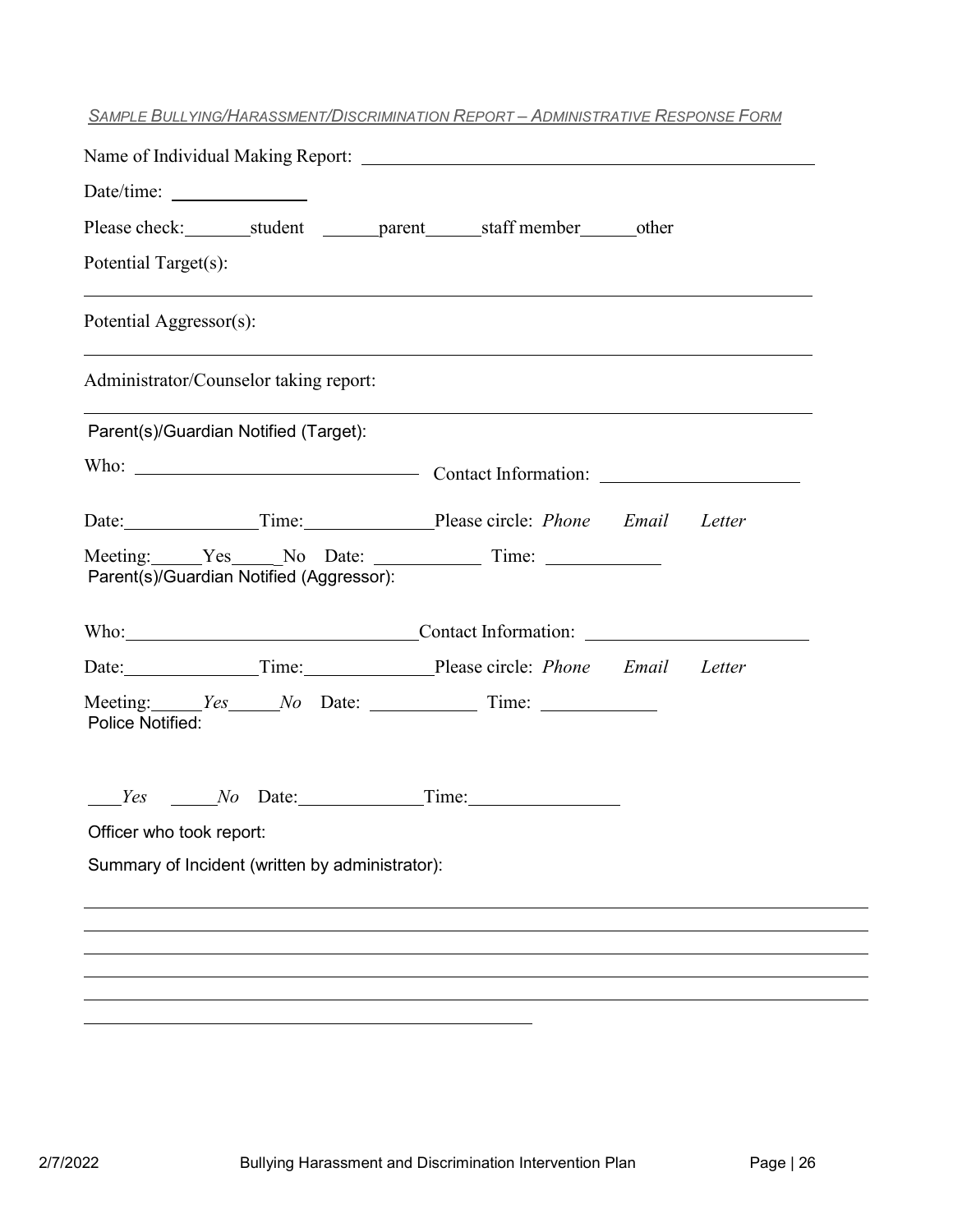**Finding of Fact determined after an investigation by Administrator:**

*White Copy – File Yellow Copy - Counselor*

*Bullying is defined as behavior toward another person that is intentional, repetitive, and hurtful resulting in the imbalance of power between the bully and the target. It is further defined as unwanted purposeful written, verbal, nonverbal, or physical behavior, including but not limited to any threatening, insulting, or dehumanizing words or gestures, by an adult or student, that has the potential to create an intimidating, hostile, or offensive educational environment or cause long term damage; cause discomfort or humiliation, or unreasonably interfere with the individual's school performance or participation, is carried out repeatedly and is often characterized by an imbalance of power.*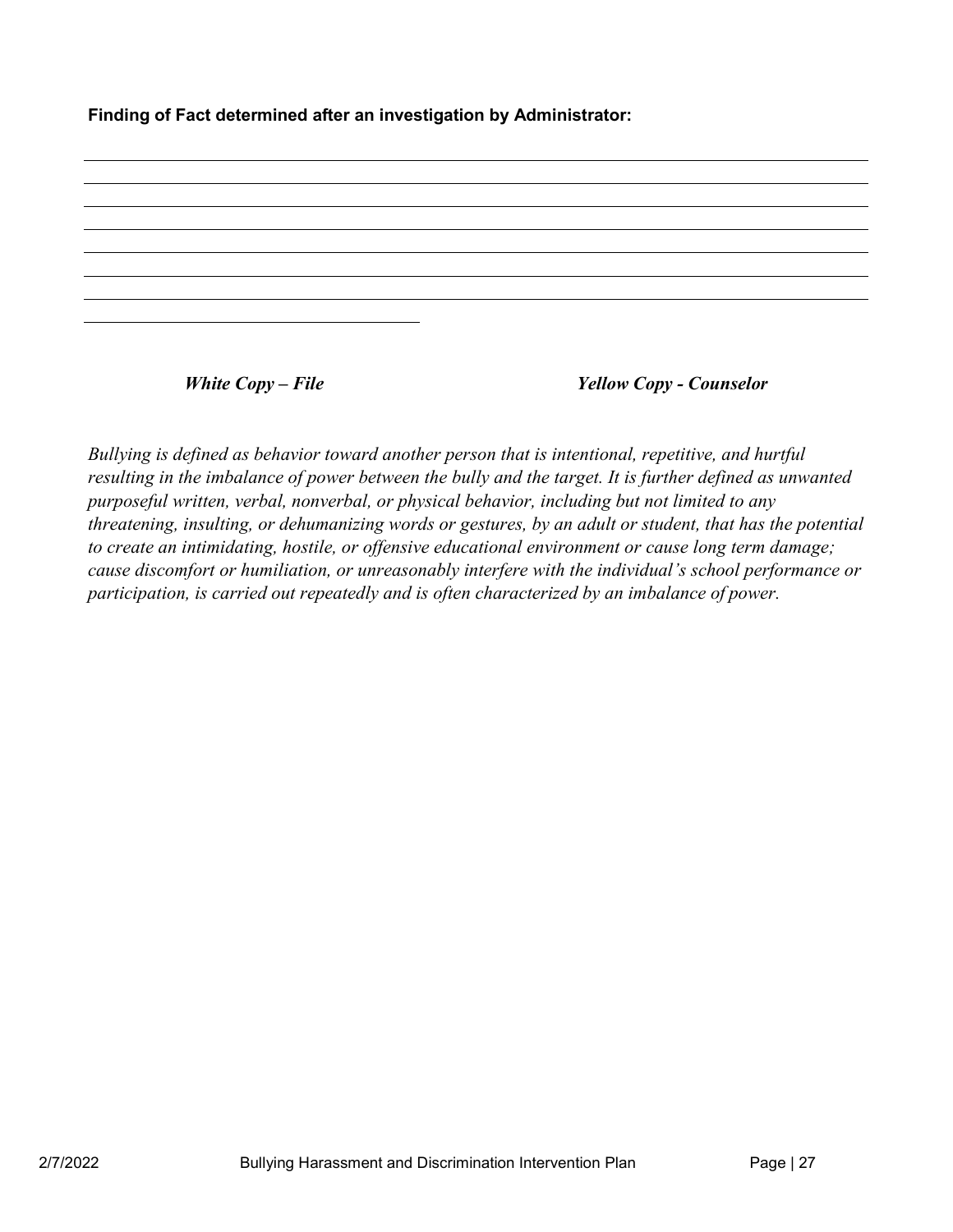#### <span id="page-27-0"></span>*PLYMOUTH PUBLIC SCHOOLS ANTI-BULLYING POLICY (NEW POLICY)*

The Plymouth Public Schools is committed to providing a safe, positive and productive educational environment where students can achieve the highest academic standards. No student shall be subjected to harassment, intimidation, bullying, or cyber-bullying.

#### **1.0 Definitions**

- 1.1 **"Bullying"** is the repeated use by one or more students or school staff members of a written, verbal, or electronic expression, or a physical act or gesture, or any combination thereof, directed at a target that:
	- causes physical or emotional harm to the target or damage to the target's property;
	- places the target in reasonable fear of harm to themselves, or of damage to their property;
	- creates a hostile environment at school for the target;
	- infringes on the rights of the target at school; or
	- materially and substantially disrupts the education process or the orderly operation of a school.
- 1.2 **"Cyber-bullying"** means bullying through the use of technology or any electronic communication, which shall include, but shall not be limited to, any transfer of signs, signals, writing, images, sounds, data or intelligence of any nature transmitted in whole or in part by a:
	- wire
	- radio
	- electromagnetic
	- photo-electronic or photo-optical system, including, but not limited to, electronic mail, internet communications, instant messages or facsimile communications.

Cyber-bullying shall also include the creation of a web page or blog in which the creator assumes the identity of another person or knowingly impersonates another person as author of posted content or messages, if the creation or impersonation creates any of the conditions enumerated in the definition of bullying.

Cyber-bullying shall also include the distribution by electronic means of a communication to more than one person or the posting of material on an electronic medium that may be accessed by one or more persons, if the distribution or posting creates any of the conditions enumerated in the definition of bullying.

- 1.3 Bullying and cyber-bullying may occur in and out of school, during and after school hours, at home and in locations outside of the home. When bullying and cyber-bullying are alleged, the full cooperation and assistance of parents/guardians and families are expected.
- 1.4 For the purpose of this policy, whenever the term bullying is used it is to denote either bullying, or cyberbullying.

#### **2.0 Prohibition against Bullying**

Bullying is prohibited:

- On school grounds;
- On property immediately adjacent to school grounds;
- At school-sponsored or school-related activities;
- At functions or programs whether on or off school grounds
- At school bus stops;
- On school buses or other vehicles owned, leased or used by the school district; or,
- Through the use of technology or an electronic device owned, leased or used by the school district;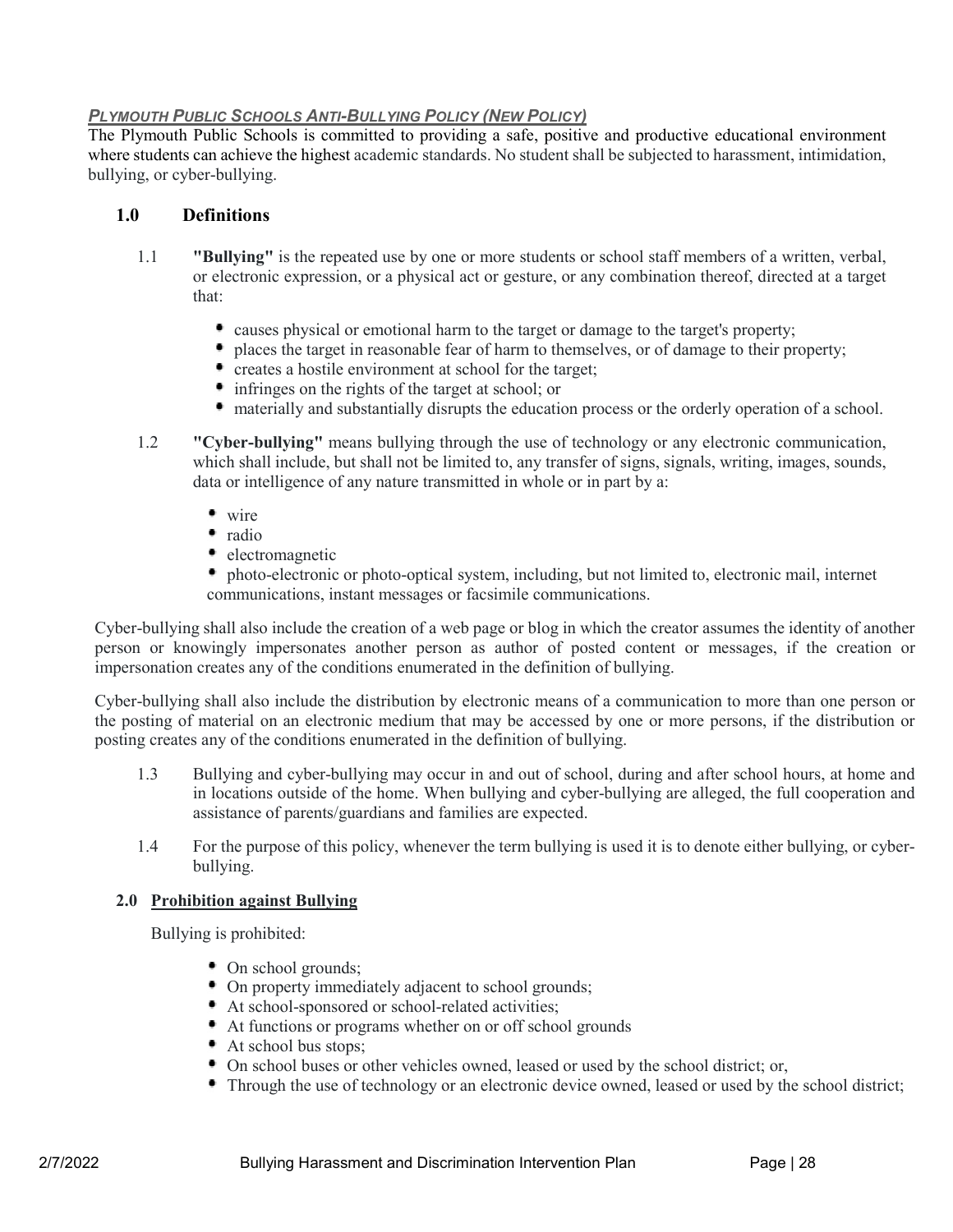Bullying and cyber-bullying are prohibited at a location, activity, function or program that is not school-related or through the use of technology or an electronic device that is not owned, leased or used by the school district if the act or acts in question:

- create a hostile environment at school for the target;
- infringe on the rights of the target at school; and/or
- materially and substantially disrupt the education process or the orderly operation of a school.

#### **3.0 Prevention and Intervention Plan**

The Superintendent and/or their designee shall oversee the development of a prevention and intervention plan, in consultation with all district stakeholders, which may include teachers, school staff, professional support personnel, school volunteers, administrators, community representatives, local law enforcement agencies, students, parents and guardians, consistent with the requirements of this policy, as well as state and federal laws. The bullying prevention and intervention plan shall be reviewed and updated at least biennially.

The Principal is responsible for the implementation and oversight of the bullying prevention and implementation plan within his or her school.

#### **4.0 Reporting**

Students, who believe that they are a target of bullying, observe an act of bullying, or who have reasonable grounds to believe that these behaviors are taking place, are obligated to report incidents to a member of the school staff. The target shall, however, not be subject to discipline for failing to report.

Each school shall have a means for anonymous reporting by students of incidents of bullying. No formal disciplinary action shall be taken solely on the basis of an anonymous report.

Any student who knowingly makes a false accusation of bullying may be subject to disciplinary action.

Parents or guardians, or members of the community, are encouraged to report an incident of bullying as soon as possible.

A member of a school staff shall immediately report any instance of bullying the staff member has witnessed or become aware of to the school principal or their designee.

#### **5.0 Investigation Procedures**

The Principal or their designee, upon receipt of a report which, if true, would constitute bullying as defined by M.G.L. c. 71, § 37O, shall promptly contact the parents or guardians of a student who has been the alleged target or alleged perpetrator of bullying. The actions being taken to prevent further acts of bullying shall be discussed.

The school Principal or a designee shall promptly investigate the report of bullying in accordance with the Plymouth Public Schools' Bullying Prevention and Intervention Plan.

Disciplinary actions for students who have committed an act of bullying or retaliation shall be in accordance with district disciplinary policies.

#### **6.0 Retaliation**

Retaliation against a person who reports bullying, provides information during an investigation of bullying, or witnesses or has reliable information about bullying, shall be prohibited.

#### **7.0 Training and Assessment**

Annual training shall be provided for school employees in preventing, identifying, responding to, and reporting incidents of bullying in accordance with the Plymouth Public Schools' Bullying Prevention and Intervention Plan.

#### **LEGAL REFERENCES:**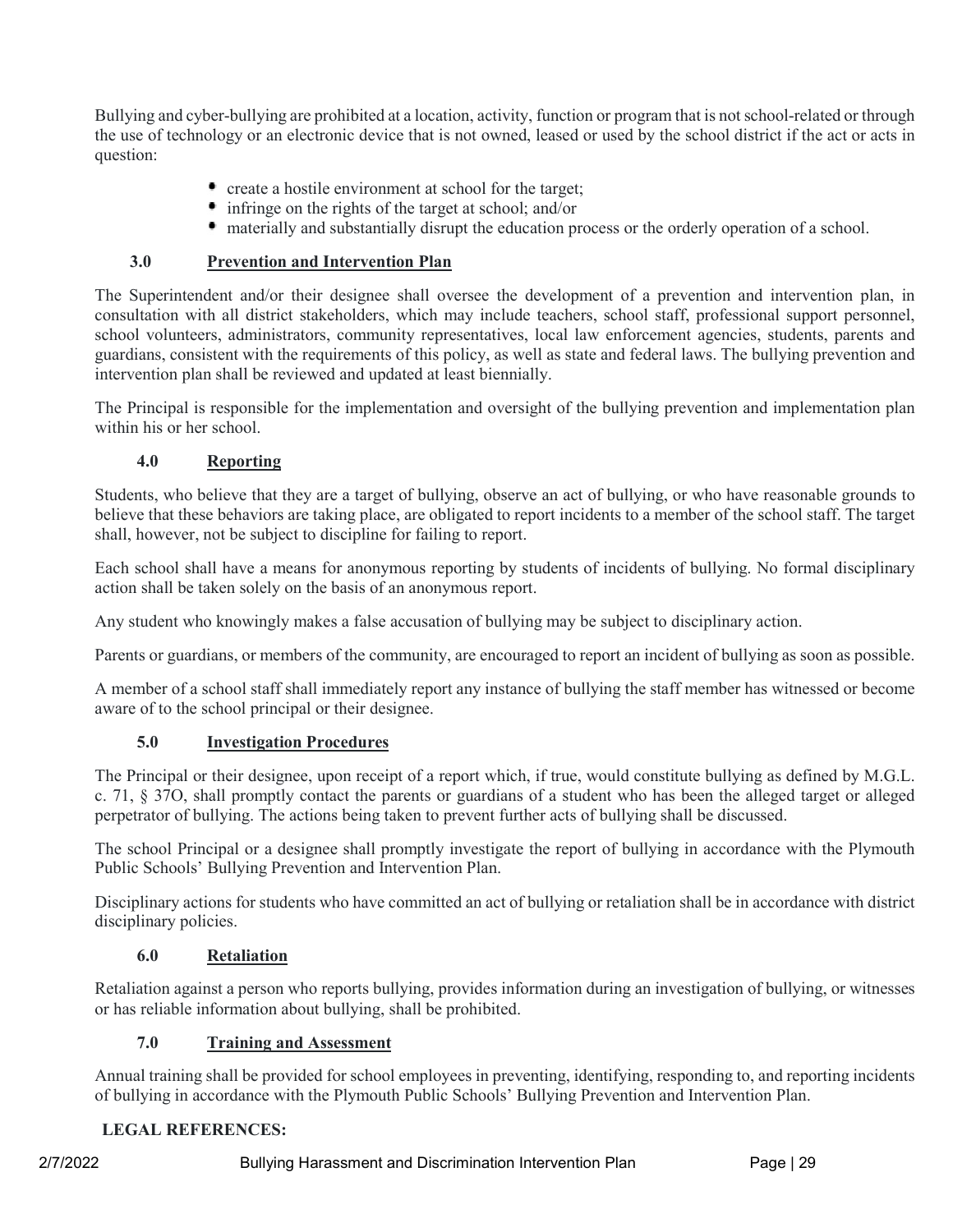Title VII, Section 703, Civil Rights Act of 1964 as amended Federal Regulation 74676 issued by EEO Commission Title IX of the Education Amendments of 1972 603 CMR [26:00](http://www.doe.mass.edu/lawsregs/603cmr26.html) M.G.L. [71:37O;](http://www.malegislature.gov/Laws/GeneralLaws/PartI/TitleXII/Chapter71/Section37O) [265:43,](http://www.malegislature.gov/Laws/GeneralLaws/PartI/TitleXII/Chapter265/Section43) [43A;](http://www.malegislature.gov/Laws/GeneralLaws/PartI/TitleXII/Chapter265/Section43A) [268:13B;](http://www.malegislature.gov/Laws/GeneralLaws/PartI/TitleXII/Chapter268/Section13B) [269:14A](http://www.malegislature.gov/Laws/GeneralLaws/PartI/TitleXII/Chapter269/Section14A)

#### *INTERNET SAFETY PLAN*

Plymouth Public Schools provides Internet access for educational purposes for their students, ensuring that students develop global communication and 21<sup>st-</sup>century skills.

Plymouth Public Schools filters the Internet in compliance with the Children's Internet Protection Act (CIPA). Student use of the network, associated Plymouth Public Schools' technology devices, and Plymouth Public Schools applications, programs, or accounts is restricted to educational purposes only. Personal electronic devices are subject to the same restrictions.

<span id="page-29-0"></span>*STUDENT INTERNET SAFETY AND TECHNOLOGY ACCEPTABLE USE POLICY (AUP)*

#### **1.0 Scope of Acceptable Use Policy**

- 1.1 This policy and all Plymouth Public Schools technology policies, guidelines, and rules refer to all computing and electronic devices (including but not limited to: computers, mobile webenabled devices, Chromebooks, iPads, MP3 players, portable memory storage devices, calculators with interfacing capability, cell phones, digital cameras, etc.) peripheral devices (including but not limited to devices for printing, storing, duplicating and receiving information), technology infrastructure, and/or software.
- 1.2 Further, this policy and all Plymouth Public Schools technology policies, guidelines, and rules apply to any and all computing or electronic communication devices owned by, leased by, in the possession of, or being used by students and/or staff that is operated on the grounds of any district facility or connected to any equipment at any district facility by means of web connection, direct connection, or any other type of connection.
- 1.3 This policy and all Plymouth Public Schools technology policies, guidelines, and rules apply to all computing, network access, and network infrastructure, regardless of whether it is accessed from school or off-campus and regardless of whether it is accessed during or after school hours.
- 1.4 This policy and the Acceptable Use Policy Agreement also applies to any online service provided directly or indirectly by the Plymouth Public Schools for student and/or staff use, including but not limited to: Google Apps for Education accounts, Email, Calendar, and Aspen.
- 1.5 The privilege of using Plymouth Public Schools technology resources is not transferable or extendable by students to people and/or to groups outside the district and terminates when a student is no longer enrolled in Plymouth Public Schools.
- 1.6 Due to the changing nature of information technology, not all circumstances may be anticipated or addressed in this policy and the associated Acceptable Use Agreement. All users are expected to comply with both this policy as written and the spirit of this policy and show good judgment in their use of technology resources.

#### **2.0 District Responsibilities**

2.1 The Coordinator of Educational Technology and Instructional Media (CETIM) and the Technology Systems Engineer or their designee(s) will oversee access to the network and will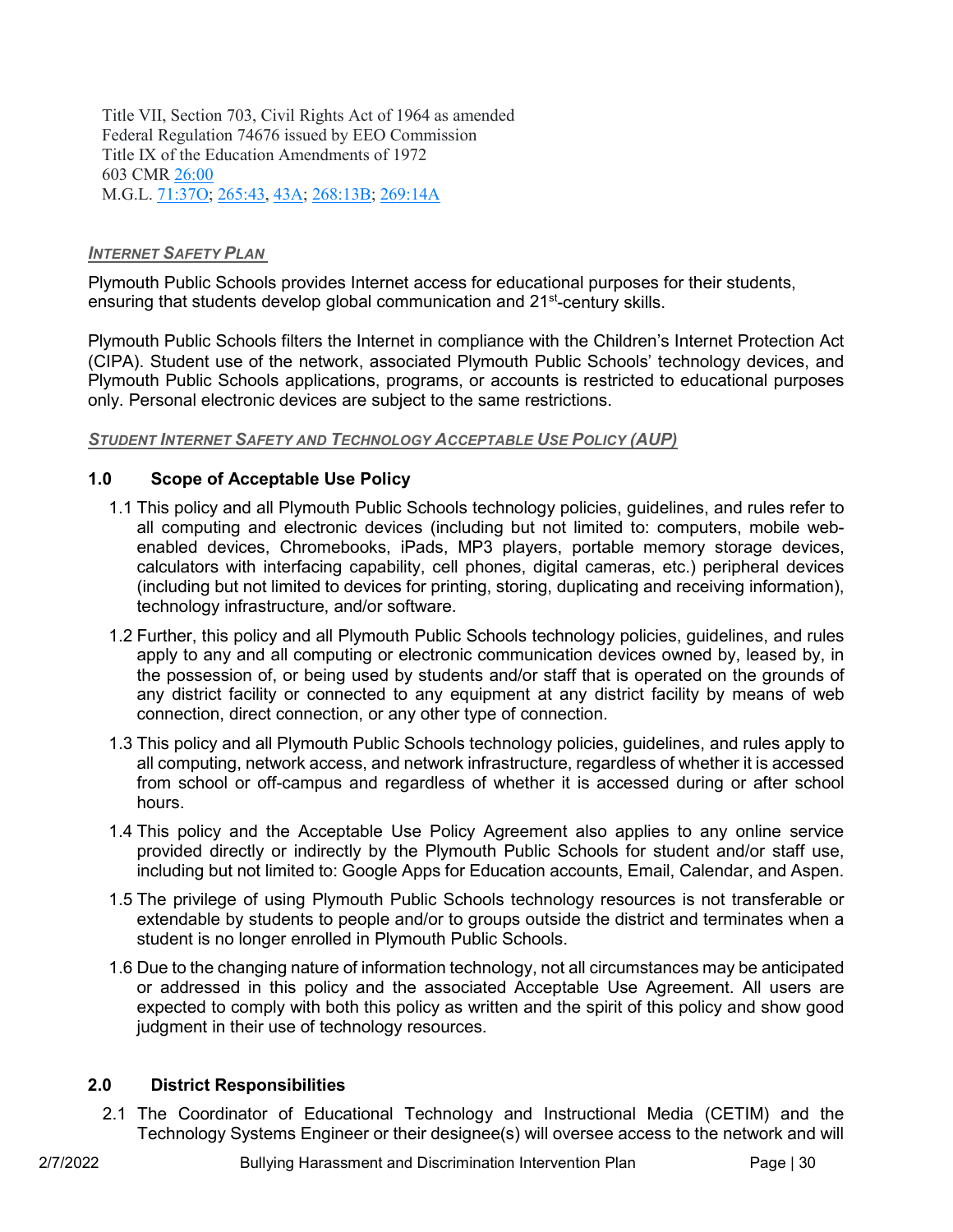establish processes for the following: individual and/or class accounts, authorization for software installation; back-up and archiving of databases; virus protection; and compliance with filtering laws and regulations.

- 2.2 The Principal or designee will maintain signed user agreements, and be responsible for enforcing the Technology AUP.
- 2.3 When using the internet for class activities, teachers will make every attempt to preview and select material appropriate to the students and relevant to the course objectives. Teachers will provide guidelines and resources to assist their students in developing the necessary critical thinking skills to access online information.

#### **3.0 Access to the System**

- 3.1 The Technology AUP will govern all utilization of the network. Student use of the system will also be governed by applicable sections of the Plymouth School Committee Policy Handbook and the Student Handbook.
- 3.2 Parents/Guardians may specifically request that their children not be provided such access by checking the appropriate box on the signature page of the AUP Agreement and returning it to their child's school. Upon receipt of that form, Plymouth Public Schools will make its best effort to restrict all internet access.
- 3.3 The internet will be for educational purposes only. Students will be educated about appropriate internet and technology behaviors, including cyberbullying awareness and response. Furthermore, accessing, knowingly and willingly causing, or providing access to data or computer software through a computer, computer system, or computer network within the scope of the district school system is prohibited (see Plymouth Public Schools Anti-Bullying Policy 6.15).

#### **4.0 District Limitation of Liability**

- 4.1 Plymouth Public Schools makes no guarantees of any kind, either expressed or implied, that the functions or the services provided by or through its network, network infrastructure, or district-owned or leased devices will be error-free or without defect. The district will not be responsible for any damages users may suffer, including but not limited to, loss of data or interruptions of service caused by any reason, or personal physical, psychological, or monetary damages.
- 4.2 The district is not responsible for the accuracy or quality of the information obtained through or stored on the system. The district will not be responsible for unauthorized financial obligations arising through the use of the system. Parents or guardians agree to accept financial responsibility for any expenses or damages incurred as a result of their student's inappropriate, prohibited, or illegal activities on the Plymouth Public Schools network, and the Plymouth Public Schools will not be responsible for financial obligations arising through the use of technology, including but not limited to the district's network.
- 4.3 Parents and guardians agree to reimburse the Plymouth Public Schools for any expenses or damages incurred in the use of district-owned or -leased devices such as Chromebooks, mobile electronic devices, or other devices provided to the student.

#### **5.0 Due Process**

5.1 When using the network, the user agrees to take full responsibility for his or her actions. The Plymouth Public Schools will not be held liable for the actions of anyone connecting to the internet through this network. Therefore, all users shall assume full liability, legal, financial, or otherwise, for their use of the network.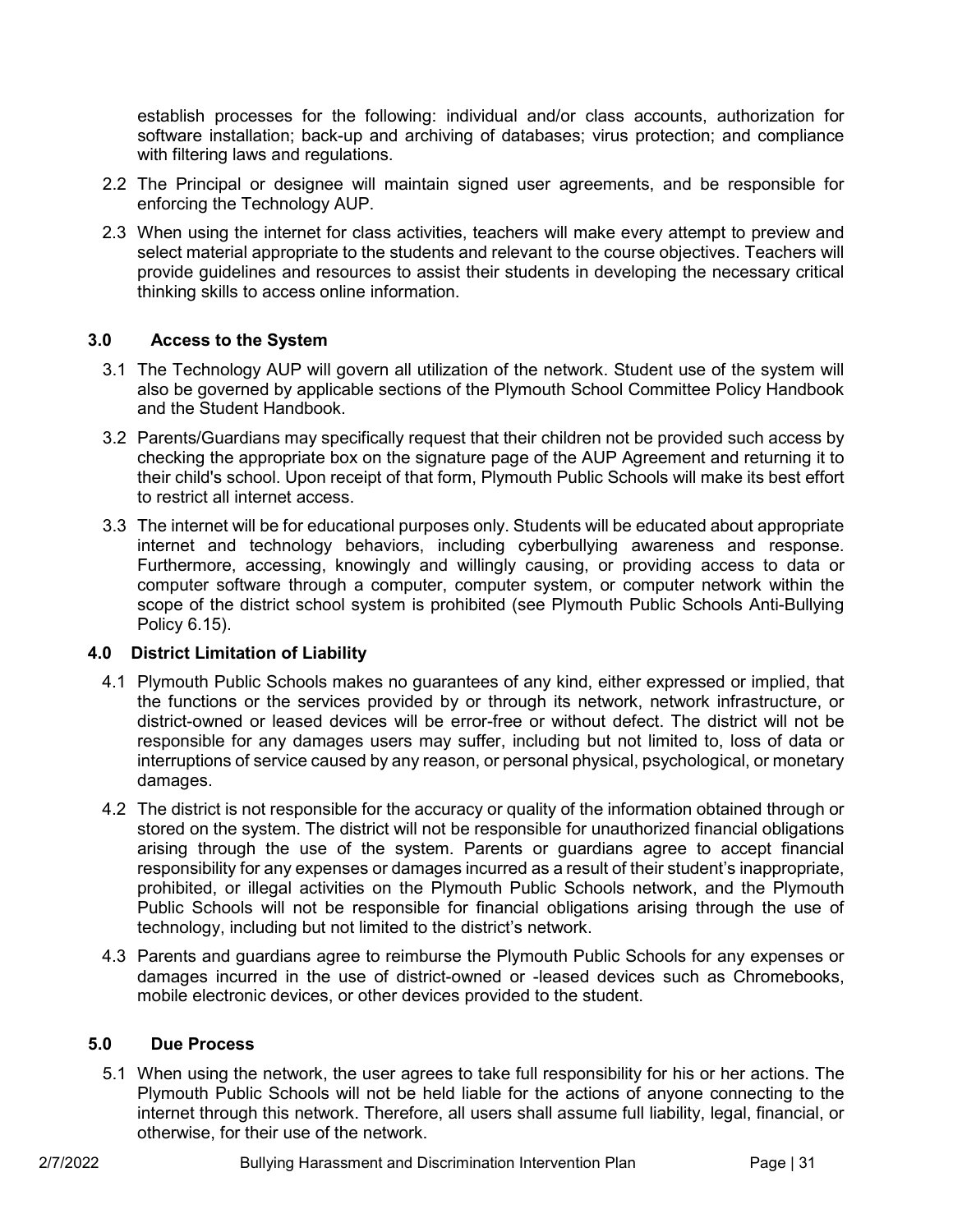- 5.2 Violations of the Technology AUP could result in the immediate suspension of the user's privileges, suspension, and/or expulsion. Further disciplinary action may be taken by the Administration of the Plymouth Public Schools and/or Town, County, State**,** or Federal authorities.
- 5.3 Any question**s** or allegations concerning adherence to the Technology AUP should be brought to the attention of the CEITM.

#### **6.0 Monitoring and Privacy**

- 6.1 The network is the property of the school department and its storage systems are therefore subject to inspection by the administration at any time. System users have a limited privacy expectation in the contents of their personal files stored on or accessed through the network. Records of electronic device use may be subject to public records law and may be discoverable in criminal or civil proceedings.
- 6.2 All Plymouth Public Schools email and files, either downloaded or copied from the Plymouth Public Schools system, that is accessed through a user's home computer or any other non-Plymouth Public Schools computer or device, are Plymouth Public Schools' property and should be used and protected according to this policy and other applicable policies and laws governing information confidentiality and security.
- 6.3 An individual search will be conducted if there is suspicion that a user has violated the AUP, the law, or the disciplinary code. The nature of the investigation will be in the context of the nature of the alleged violation.
- 6.4 Technicians and computer system administrators maintain full access rights to all storage devices and may need to access/manage such storage devices as part of their duties.
- 6.5 The Plymouth Public Schools prohibits the use of camera and audio recording functions on any equipment, including but not limited to personal cameras, personal camera telephones, and/or school-issued devices, at school or school-sponsored events, except when specifically authorized by school administration or staff and with knowledge and consent of the participants. In no event should any photographs or video be taken of confidential information, nor should photographs, audio, or video recordings be made without knowledge of the subjects. Audio recording without the consent of the individuals recorded may result in criminal felony charges. M.G.L. c. 272 § 99.

#### **7.0 Unacceptable Use**

The user of any Plymouth Public Schools network, Plymouth Public Schools owned or leased electronic device, or any personal electronic device connected to the Plymouth Public Schools network is expected to abide by this policy, along with the Code of Conduct and rules set forth in the Student Handbook. The user will not use the Plymouth Public Schools network, Plymouth Public Schools owned or leased electronic device, or any personal electronic device connected to the Plymouth Public Schools network for any unacceptable purpose including, but not limited to:

- using obscene, profane, lewd, vulgar, rude, inflammatory, threatening, or disrespectful language.
- engaging in personal attacks, including prejudicial or discriminatory attacks.
- knowingly or recklessly posting false or defamatory information about a person or organization or posting information that could cause damage or disruption; this includes, but is not limited to, the posting of broadcast messages or other actions that cause congestion of the network or interfere with the work of others.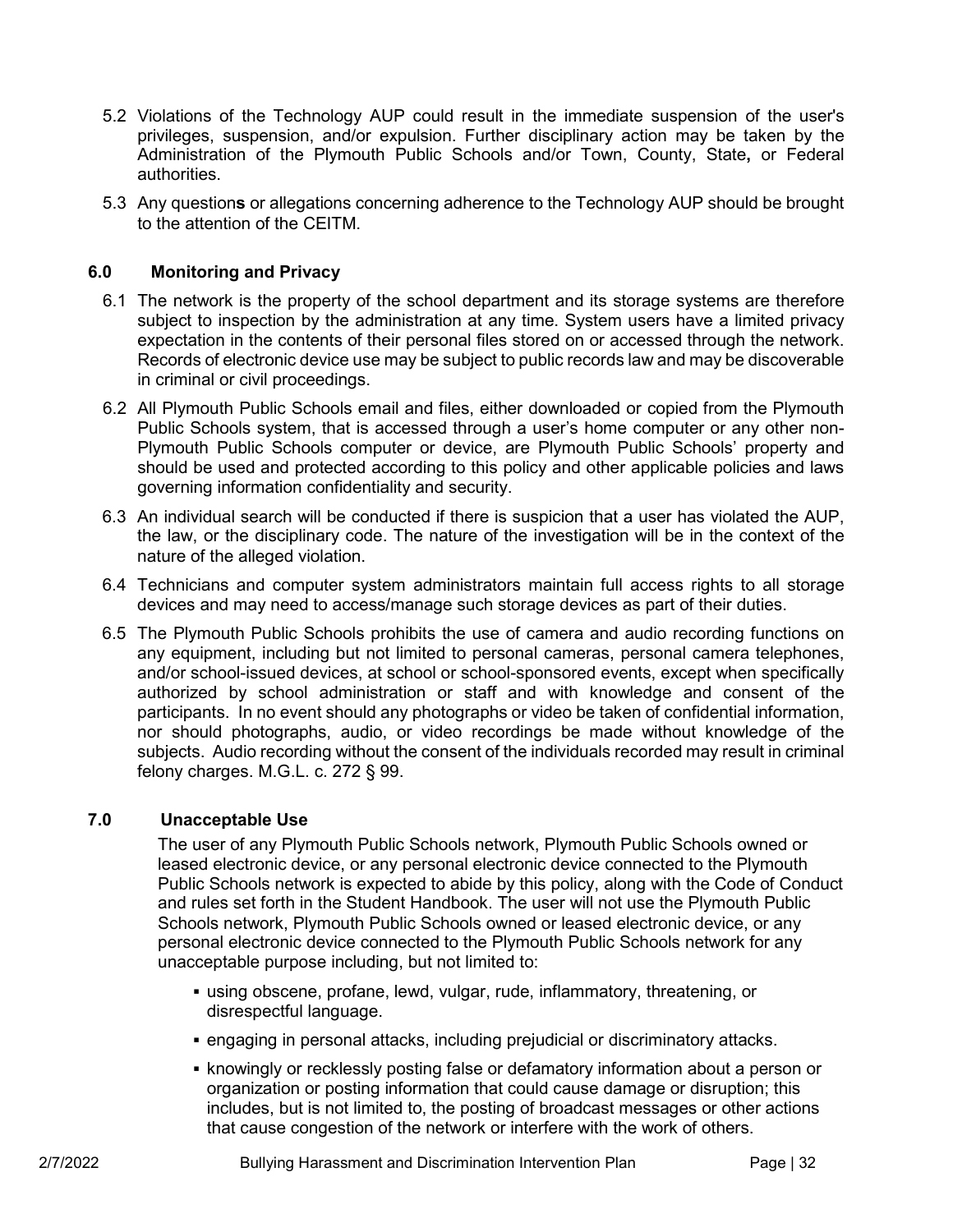- installing or downloading unauthorized software, applications, extensions, routers, or joining listservs or newsgroups without expressed permission of instructional staff.
- attempting to go beyond his or her authorized access, making deliberate attempts to disrupt system performance or destroy data (by spreading computer viruses or by any other means), or engaging in other illegal activities.
- disseminating passwords, codes, access telephone numbers, or account numbers to unauthorized persons.
- using the network to access or send material that is profane or obscene (e.g., pornography), advocates illegal acts, or advocates violence or discrimination towards other people (e.g., hate literature).
- changing in any way the configuration of a computer or network without permission of instructional staff.
- engaging in plagiarism or other forms of academic dishonesty.
- damaging or vandalizing computers, computer systems, or networks.
- trespassing in other's folders, work, or files or using another's password.
- using computers/internet to play non-educational games or other non-academic activities.
- participating in any type of teleconferencing or chat without permission of instructional staff.
- using e-mail without instructional staff permission/supervision.
- The network may not be used for personal and commercial purposes, such as, but not limited to, offering or purchasing goods and/or services for personal use.
- Engaging in electronic forgery, credit card fraud, or other illegal behavior.

#### **8.0 Safety**

The safety of the internet user is of utmost concern. Users should never provide personal information about themselves or anyone else. Users will not agree to meet with someone they have met online without parent/guardian approval and participation. Users will promptly disclose to their teacher or other school employees any message they receive that is inappropriate or makes them feel uncomfortable.

#### **9.0 Web Publishing**

The Plymouth Public Schools website is designed to provide a portal to enable communication among teachers, students, staff, administration, and the community, both local and global. Material posted on the District's website must reflect the high educational standards of the Plymouth Public Schools.

#### *To ensure the safety of our students and the accuracy and security of district information the guidelines and procedures listed below must be followed:*

9.1 No student's personal information, such as SIMS (Student Information Management Systems) data, last name, home address, and telephone number may be posted on the website. Students must submit a signed permission form from their parent/guardian granting permission to post the student's work or picture.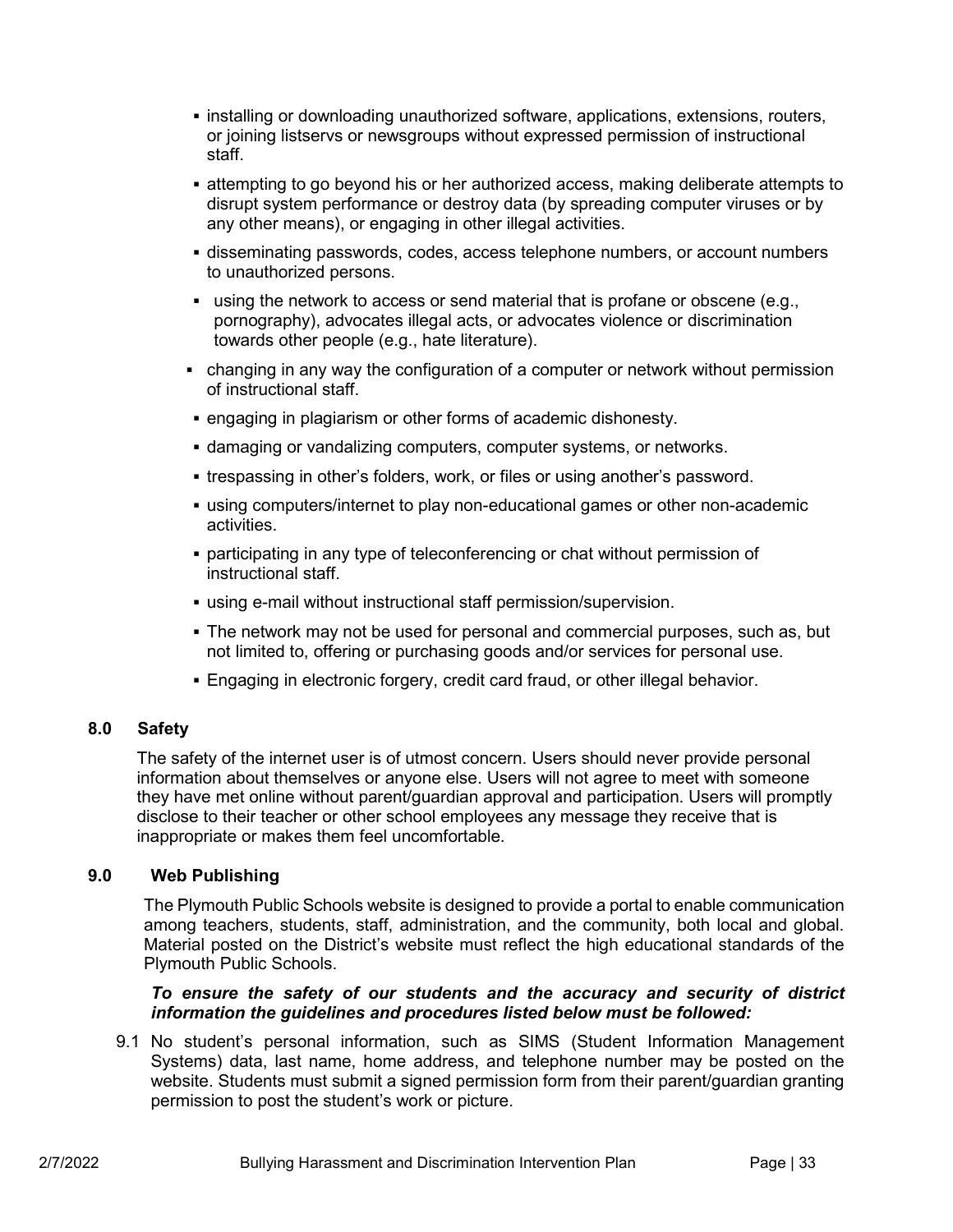- 9.2 Requests to post material on the Plymouth Public Schools' Web site must have prior approval of the Principal or designee.
- 9.3 Student directory information may not be published.
- 9.4 The creator of a home page on the District's network is responsible for ensuring that the information contained therein is of the highest editorial standards (spelling, punctuation, grammar, style, etc.). The information should be factually accurate and current. If errors are observed, the CETIM or designated school page editor should be contacted to make the necessary corrections.

#### *\* It should be noted that the Plymouth Public Schools name or logo may not be used on a personal web page without the permission of the Superintendent.*

#### **10.0 Plagiarism and Copyright Infringement**

Existing copyright law will govern the use of material accessed through the network. The user will not plagiarize works found on the Internet. Plagiarism is taking the ideas or writings of others and presenting them as if they were yours. All copyrighted material used must have the express written permission or appropriate citation of the person or organization that owns the copyright. Plymouth Public Schools will cooperate with copyright protection agencies investigating copyright infringement by users of the computer systems and network of the Plymouth Public Schools.

#### **11.0 Use of Plymouth Public Schools Owned or Leased Devices**

- 11.1 Plymouth Public Schools may provide a 1:1 electronic device (such as a Chromebook) to students through a 1:1 electronic device initiative to promote equitable access to technology, enhance the Plymouth Public Schools learning environment, and allow for seamless integration of technology under the direction of the school staff.
- 11.2 Use of a 1:1 device requires Parent/Guardian (and Students over 18) agreement to the terms of the Plymouth Public Schools' Loan of Technology Agreement, this Acceptable Use Policy and Associated Agreement, the 1:1 Chromebook Handbook for Students and Families, and the Plymouth Public Schools Student Handbook.
- 11.2.1 All devices and accessories remain the property of the Plymouth Public Schools. Any information accessed through the Plymouth Public Schools network or on a Plymouth Public Schools device may be monitored and/or reviewed by Plymouth Public Schools. All files stored on the student's loaned device or in the student's Plymouth Public Schools account are subject to individual review and monitoring.
- 11.2.2 Students may only log in under their assigned username. Students may not share their passwords or login information with any other student.
- 11.2.3 Parent supervision of the use of 1:1 devices and regular communication with school staff is strongly encouraged. While Plymouth Public Schools filters the content accessible to students, the ability to filter all internet content is not perfect. Parents are encouraged to supervise device usage during non-school hours given the 24/7 availability of the 1:1 device.
- 11.3 Devices that malfunction, are lost, stolen, or otherwise require repair must be reported immediately to the school Building Technology Designee.

#### **12.0 Use of Personal Electronic Devices (Bring Your Own Device)**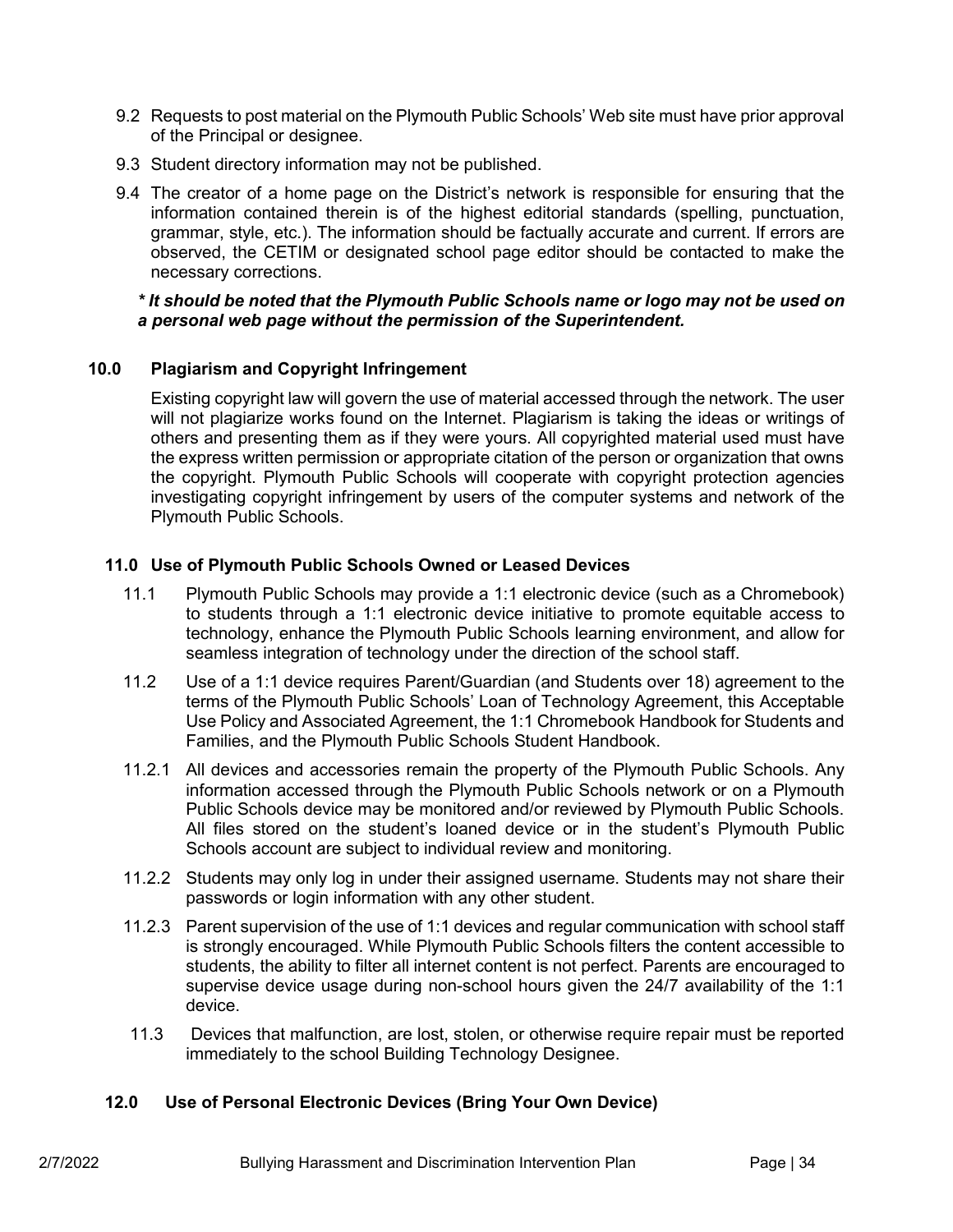- 12.1.1 Students may be permitted to utilize their own mobile electronic device at school and during school-related educational activities to assist and enhance their learning experiences, subject to the terms of this Acceptable Use Policy and the Procedures and Rules established by each building Principal. Each school's administrative team may set forth rules and guidelines to fit the needs of the school learning community, however, any changes may not supersede the guidelines set forth in this School Committee Acceptable Use Policy.
- 12.1.2 Student use of personal electronic devices is a privilege that may be taken away by school personnel.
- 12.1.3 Only the network connection provided by the Plymouth Public Schools may be accessed from a Student's personal device while on campus.
- 12.1.4 Plymouth Public Schools is not responsible for the security or maintenance of students' personal electronic devices.

#### **13.0 Remote Learning and Acceptable Use**

- 13.1.1 During periods of remote learning, as necessitated by public health concerns, emergency orders, or any other reason deemed necessary by the Superintendent, students must continue to abide by the Plymouth Public Schools' Code of Conduct, Rules, and this Acceptable Use Policy.
	- 13.2 By participating in remote learning, the parent/guardian understands and agrees that their child's image and voice may be transmitted over the internet and that the Plymouth Public Schools cannot guarantee or warrant confidentiality of such. Students' voices/images may be heard/viewed by school staff members conducting or supervising remote/online services, other students participating in their remote learning cohort, and by any other individuals who may be present in the location in which another student is participating in the remote/online service.
	- 13.3 Unauthorized recording by a parent or student of remote/online services provided by or through the Plymouth Public Schools and/or the dissemination of such recording is a violation of this policy, Plymouth Public Schools school, rules, and may result in a referral to law enforcement authorities and the potential issuance of criminal charges.

#### **14.0 Modification of this Policy**

The Plymouth Public Schools School Committee reserves the right to modify or change this policy and related implementation procedures at any time.

#### **15.0 Student Technology AUP Access Agreement**

Your signature on this document is legally binding and indicates that you have read the terms and conditions carefully and understand their significance and consequences. This policy is further supported by the rules and regulations found in each school's student handbook and discipline policies.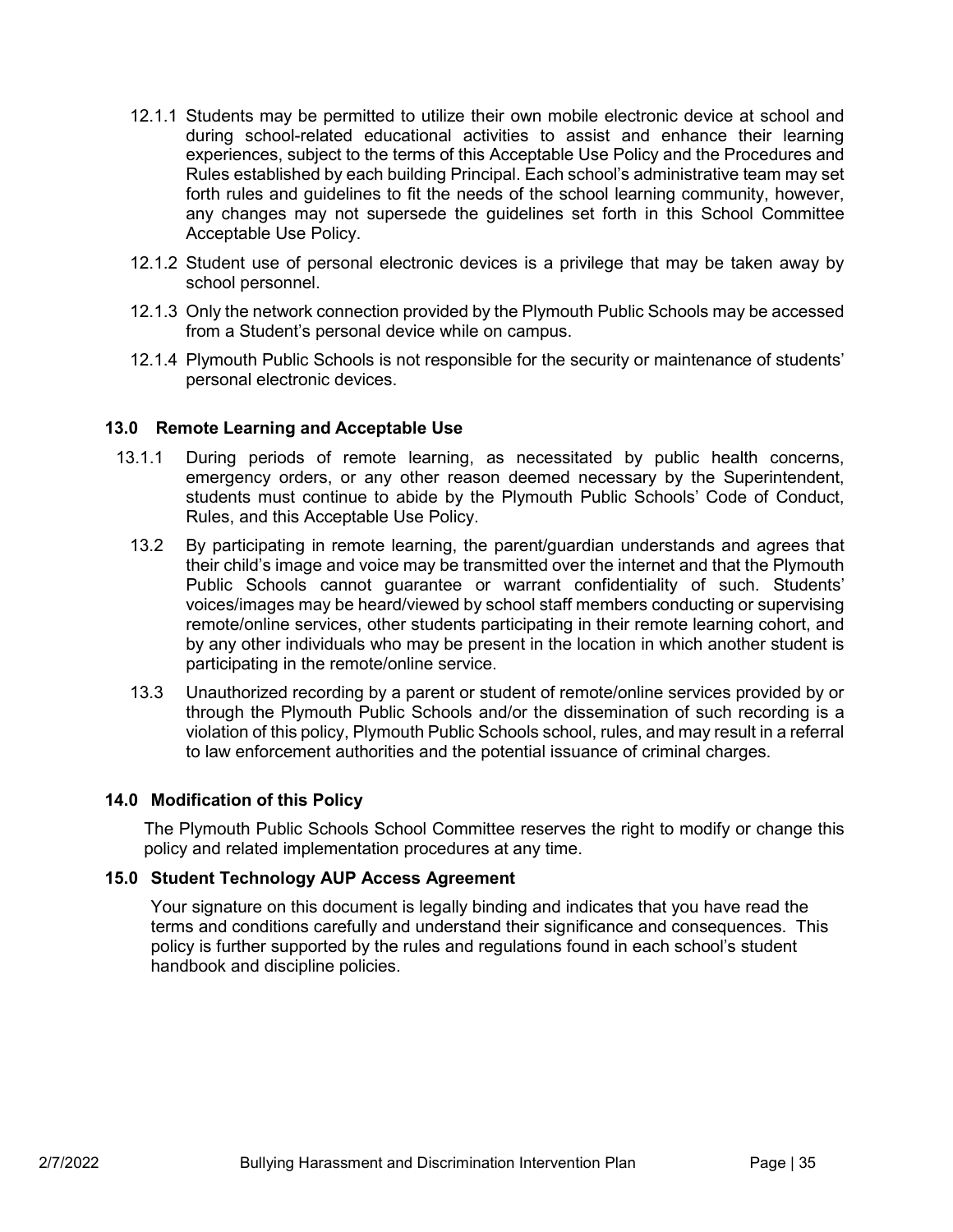#### <span id="page-35-0"></span>*STUDENT TECHNOLOGY AUP ACCESS AGREEMENT*

### **PLYMOUTH PUBLIC SCHOOLS TECHNOLOGY ACCEPTABLE USE POLICY SIGNATURE PAGE**

#### *STUDENT SECTION (***Must be signed by students in grades six and above.)**

**Student Name (print): Grade:**

**School:**

I have read the Technology AUP. I agree to follow the rules contained in this policy. I understand that if I violate the rules my access can be terminated and I may face other disciplinarymeasures.

#### **Student Signature: Date:**

#### *PARENT/ GUARDIAN SECTION*

#### **(The following section must be signed by a parent or guardian unless the student is over 18 years of age.)**

I have read the Technology AUP. I hereby release the Plymouth Public Schools, its personnel, and any institutions with which it is affiliated, from any and all claims and damages of any nature arising from my child's use of, or inability to use, the Plymouth Public Schools network, including, but not limited to, claims that may arise from the unauthorized use of the system to purchase products or services.

I will instruct my child regarding any restrictions against accessing material that is in addition to the restrictions set forth in the Technology AUP. I will emphasize to my child the importance of following the rules for personal safety.

I give permission for my child to access the Internet and certify that the information contained in this form is correct.

#### I **DO NOT** WISH FOR MY CHILD TO HAVE ACCESS TO THE INTERNET.

Parent/Guardian Name (print): Parent/Guardian Signature:

Home Address:

Telephone: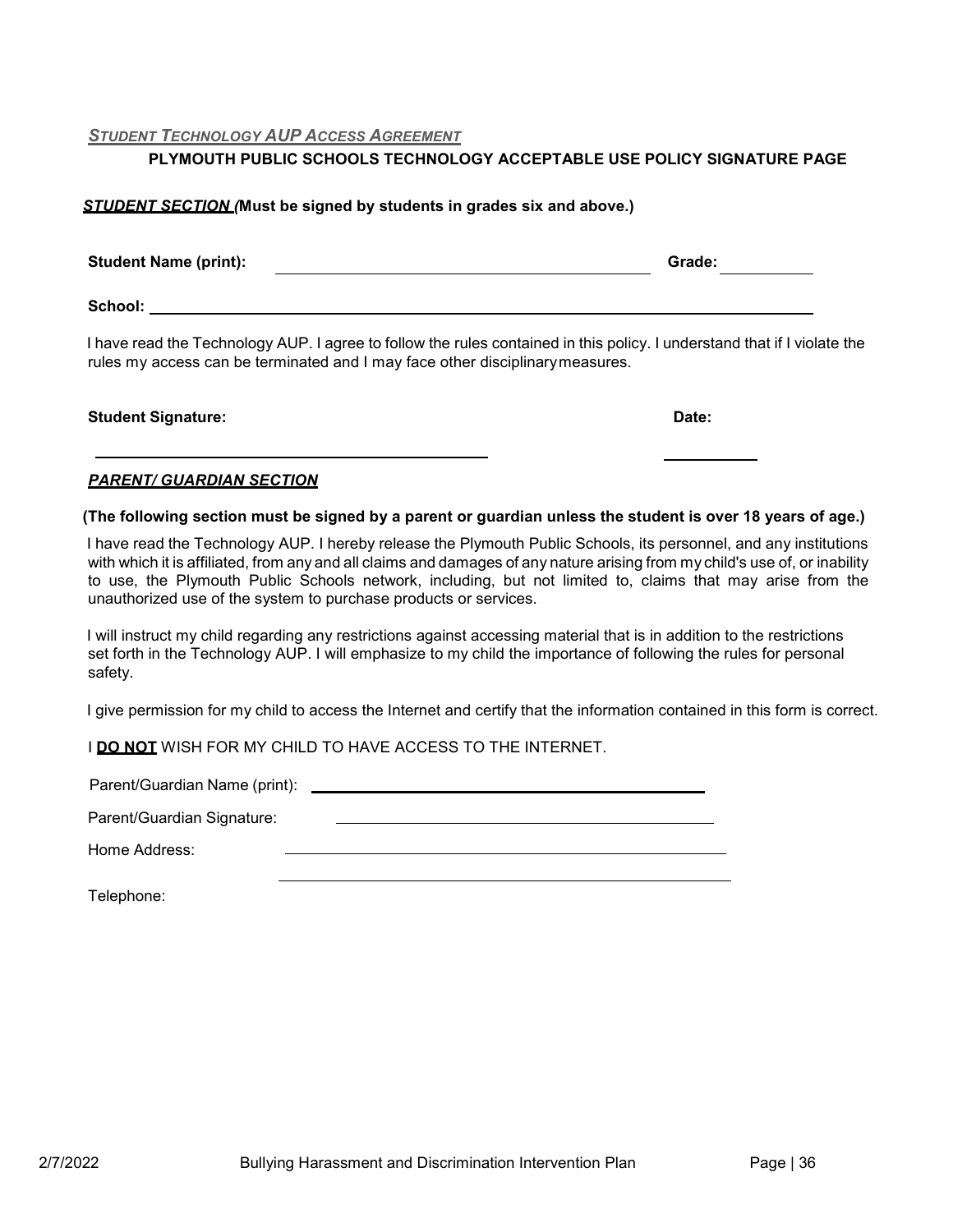#### <span id="page-36-1"></span><span id="page-36-0"></span>*MEMORANDUM OF UNDERSTANDING, BETWEEN PLYMOUTH PUBLIC SCHOOLS AND PLYMOUTH POLICE DEPARTMENT*

#### **GENERAL PRINCIPLES**

The Plymouth Public Schools and the Plymouth Police Department agree to coordinate their efforts to intervene and prevent violence involving the students of the Plymouth Public Schools, to prevent the improper and/or illegal use, abuse, and distribution of alcohol and other illegal drugs involving the students of Plymouth Public Schools and to promote a safe and nurturing environment in the schoolcommunity.

We agree to effectively and cooperatively respond to and address, for everyone's protection, school delinquency, criminal behavior, and other activity detrimental to the welfare of the school community. The joint and cooperative response efforts will focus on incidents that take place on school grounds, within school property, at school-sponsored events, and other locations in which students of the Plymouth Public Schools are involved.

We also agree to keep all information which is necessarily disclosed between the parties pursuant to M.G.L. c. 12 § 32; M.G.L. c. 71 § 37H1/2; M.G.L. c. 71 § 37L; 603 CMR 23; and 20 U.S.C. § 1232g, from public dissemination in accordance with State and Federal Laws

This agreement is intended to address issues of violence; attempted violence or threatened violence; the use, abuse, and/or distribution of alcohol or other drugs; or other incidents of conduct possibly detrimental to the welfare of the school community, where a law enforcement response is likely helpful orrequired:

- in a school setting
- during any school-sponsored activity, even if the event is off school grounds; or
- in the community involving students of the Plymouth Public Schools.

It will be the sole prerogative of school officials to impose discipline for infractions of school rules and policies. See the **school handbook** for specific policies and procedures.

#### <span id="page-36-2"></span>*SCHOOL AND POLICE DEPARTMENT DESIGNATED LIAISONS*

In order to facilitate prompt and clear communications between the school and police personnel, the Plymouth Public Schools and the Plymouth Police Department agree to identify individuals on their respective staffs who will function as" Designated Liaisons". These representatives shall serve as conduits between the school system and the police department for matters related to the school system and students.

#### *THE PLYMOUTH POLICE DEPARTMENT HAS DESIGNATED LIAISONS AT THE*

FOLLOWING LOCATIONS:

Plymouth North High School Plymouth South High School) Plymouth South Middle School Plymouth Community Intermediate School

CHIEF OF POLICE (Supervisor of School Resource Officers)

\*First contact to be made to designated School Resource Officer.

\* If unavailable, contact should be made with the on-duty Shift Commander.

The aforementioned police department designated liaisons are also considered the Plymouth School District's "Law Enforcement Unit" as defined in the Family Educational Rights and Privacy Act (FERPA)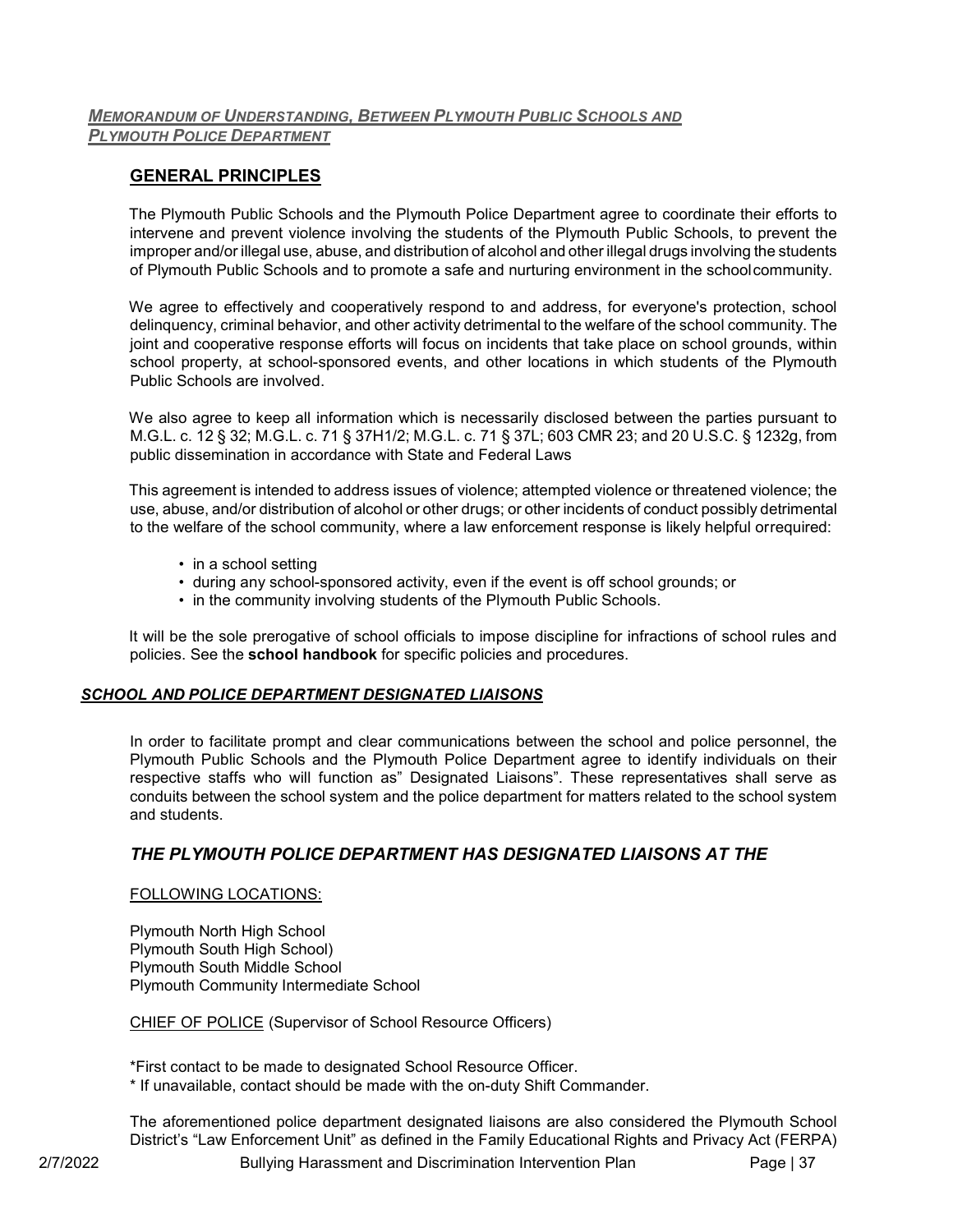(20 U.S.C. § 1232g) for purposes of sharing information between the Plymouth Public Schools and the Plymouth Police Department regarding students.

#### <span id="page-37-0"></span>*PROCESS FOR SELECTING SRO's:*

In accordance with G.L. c. 71, § 37P, the Plymouth Police Department shall select SROs who will foster an optimal learning environment and educational community. The selection of each SRO remains within the discretion of the Chief of Police, who shall consult with and give due weight to the opinions of the Superintendent of Schools and/or building principals in selecting an SRO. The appointment(s) shall not be based solely on seniority; rather, preference will be given to officers who demonstrate the requisite personality, character, skills, and interest to work in a school environment with children and educators and who have received specialized training related to working with children and adolescents, including cognitive development, de-escalation techniques, and alternatives to arrest and diversionstrategies.

Other factors for consideration in selecting an SRO include:

- Ability to work effectively with students within the age range at the assigned school(s).
- Familiarity with the cultural descriptors that make up the community's worldviews, including race, age, gender, gender identity, ethnicity, religion, culture, sexual orientation, physical or mental disability, immigration status, primary language, and English proficiency, socioeconomic status, educational level, and occupation.
- A commitment to making all students and the school community feel welcomed, valued, respected, and acknowledged regardless of cultural descriptors.
- Knowledge of school-based legal issues.
- Commitment to protecting students' legal and civil rights.
- Knowledge of school and community resources.
- An understanding of crime prevention problem solving and community policing in a school setting.
- Public speaking and teaching skills.
- Knowledge of school safety planning and technology.

The Superintendent of the Plymouth Public Schools retains the right to (1) decline the SRO appointed by the Chief of Police and (2) request the reassignment of an SRO.

#### <span id="page-37-1"></span>*SUPERVISION OF SRO's:*

The SRO is an employee of the Plymouth Police Department and shall be subject to the administration, supervision, and control of the police department. The SRO reports directly to the POLICE CAPTAIN.

When on school grounds or at school-related events, the SRO will coordinate with school officials. The Superintendent and building principals retain all rights and control over the Plymouth Public Schools and the management of their respective students, staff, events, and property.

In the event serious allegations of wrongdoing by the SRO are raised, the SRO will be temporarily removed from having contact with students, as appropriate. If allegations of abuse or misconduct by the SRO are substantiated, the SRO will be removed from any school assignments, as appropriate. The Chief of Police and Superintendent of Schools agree to cooperate in the investigation and resolution of any such matters.

#### <span id="page-37-2"></span>*ISSUES OF CONCERN TO THE DESIGNATED LIAISONS*

#### **A. REPORTABLE INCIDENTS:**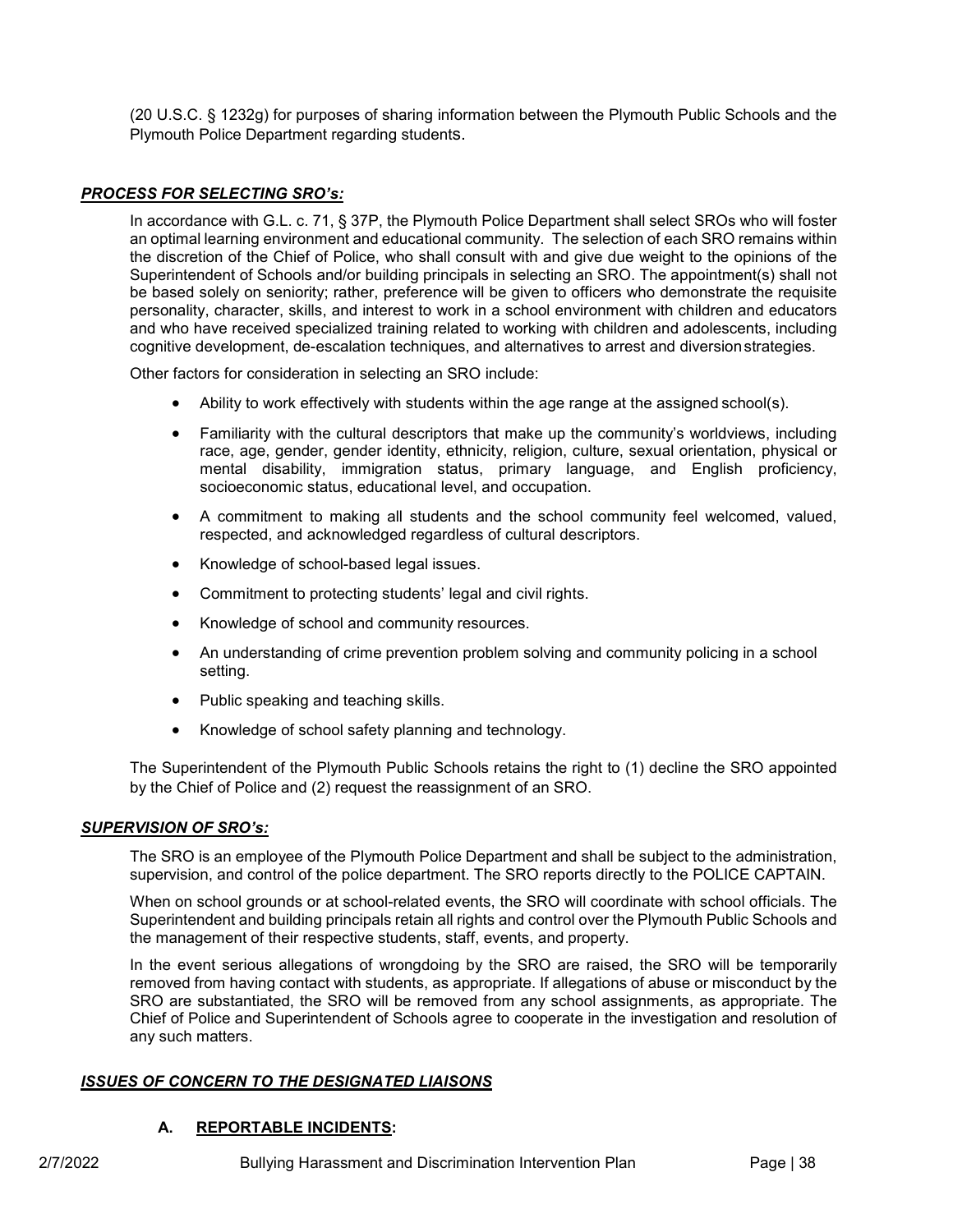- The Designated Liaisons from the Schools and Police Department will review all incidents classified as Mandatory Reportable Incidents, as defined in Section IV of this agreement.
- The Designated Liaisons for Schools and Law Enforcement will also review any incident or information that may affect the safety or well-being of students, faculty, or administrative personnel.
- Additionally, upon request from the District Attorney's Office, the Designated Liaisons for Schools and Police will provide appropriate information to the Office of the District Attorney which may be helpful in fashioning proposed terms and conditions to be imposed upon a student of the Plymouth Public Schools at both the pre-adjudication and post-adjudication stages of a proceeding within the court and criminal justice systems.

#### **B. PREVENTION STRATEGIES:**

#### *In addition to the above responsibilities, the Designated Liaisons from the School, the Police Department, and the Plymouth County District Attorney's Office will meet regularly for the following purposes:*

- to discuss the incidents of violence; any use, abuse, or distribution of alcohol and/or other drugs; criminal activity affecting students; or any other activity detrimental to the school community;
- to identify strategies to reduce such activities, and to promote a safe and nurturing school environment;
- to discuss resources available for students at risk of harm from violence, abuse, or neglect;
- to develop and be involved with prevention and intervention programs focused on antiviolence and corresponding strategies as required by M.G.L. c. 12 § 32; and
- to help outline a necessary action plan for the implementation of such strategies.

#### <span id="page-38-0"></span>*REPORTING GUIDELINES*

#### **A. SCHOOL REPORTS TO POLICE DEPARTMENT**

#### *The following shall be considered Mandatory Reportable Incidents:*

- possession, use, sale, or distribution of alcohol and/or other drugs by a student; at any time, or by a non-student where it is a crime or affects students;
- possession, use, or distribution of an inhalant or any controlled substance, as defined in M.G.L. c. 94C;
- any incident involving the threat of assaultive behavior or intentional assaultive or negligent behavior that results in personal injury;
- possession of a weapon as defined in either M.G. L. c. 269 § 10, or the **school handbook**;
- any incident involving crimes of intolerance, including, but not limited to, serious "bullying," certain civil rights violations, domestic abuse, dating violence, or a violation of M.G.L. c. 209A order;
- any incident involving a child suffering a physical or emotional injury resulting from abuse inflicted upon him or her which causes harm or the substantial risk of harm to the child's health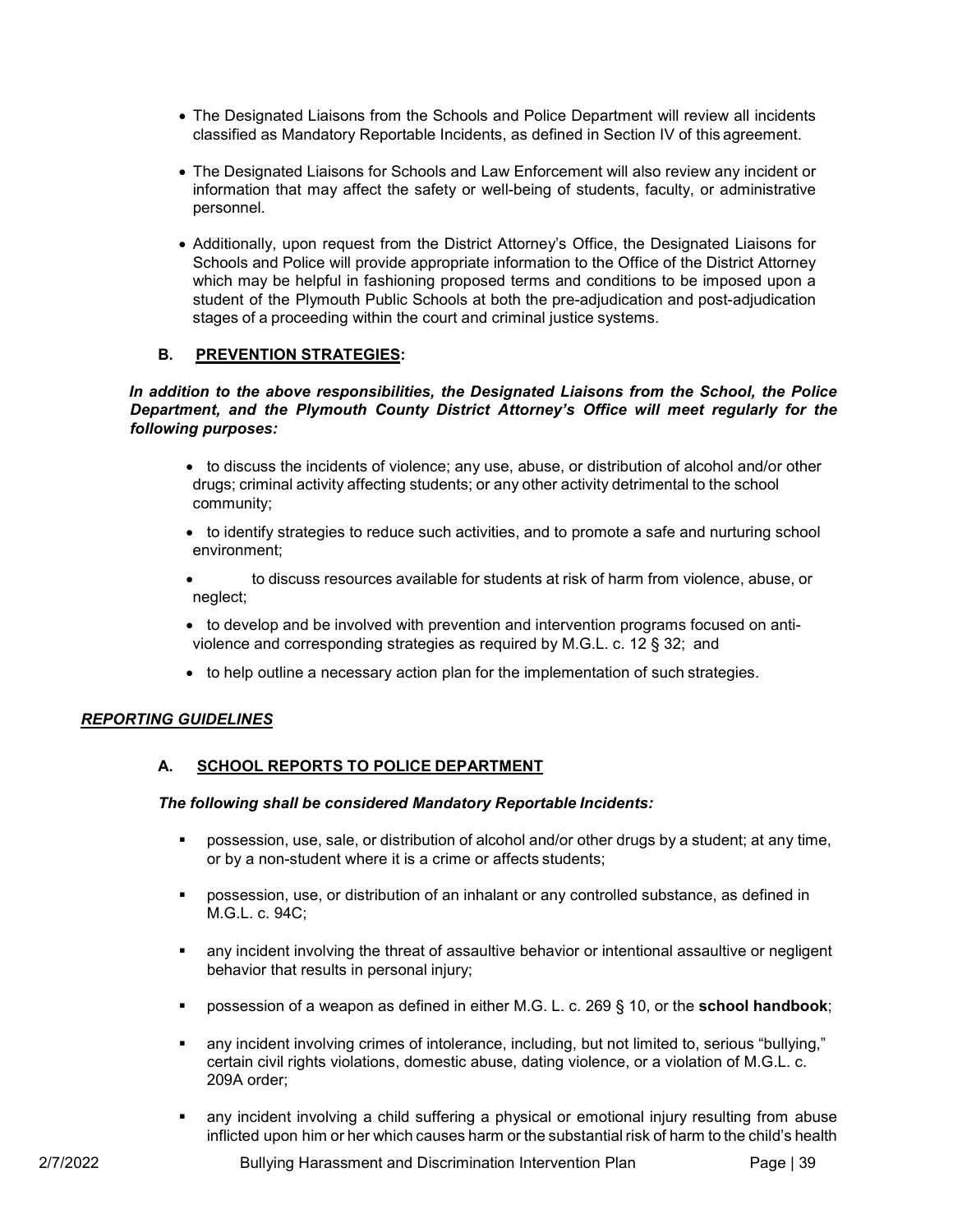or welfare, including sexual abuse or from neglect; (in addition to a report filed with the Department of Children and Families);

- any incident involving an actual or suspected hate crime or violation of civil rights, including but not limited to an assault or battery upon a person or damage to the real or personal property of a person with the intent to intimidate such person because of such person's race, color, national origin, sexual orientation, or disability in violation of M.G.L. c. 265 § 39;
- any incident resulting in significant damage to municipal or private property;
- any bomb threat, fire, threatened or attempted fire setting, threatened or attempted use of an explosive device or hoax device. Such reports shall include but not be limited to the requirements of M.G.L. c. 148 § 2A;
- any creation or possession of a document that identifies individuals targeted for violence or death;
- any threat, direct or indirect, against a student, school personnel, or another school employee; including but not limited to threats which occur via telecommunications (e.g. internet, text message, IM);
- any incident of "hazing" as defined by M.G.L. c. 269 § 17, involving a threatened or actual risk of physical or emotional harm to a student;
- any sexual assault, rape, or incident of gender-based harassment. This shall include but not be limited to any and all policies, procedures, and reporting requirements as defined in the **student handbook**.

#### *Mandatory Reportable Incidents will be immediately reported to the Plymouth Police Department if such incident:*

occurred on school property or in the vicinity;

occurred at a school-sponsored function;

occurred in a school-owned or contracted bus or another vehicle; or

involved a student of the Plymouth Public Schools.

#### **B. THE POLICE DEPARTMENT REPORTS TO THE SCHOOL**

#### *The appropriate Police Department Designated Liaison will inform the appropriate School Designated Liaison, subject to applicable statutes and regulations governing confidentiality, of:*

- 
- any activity which may be classified as a Mandatory Reportable Incident as listed in section IV. A(1) of this document;
- any arrest of a student or the filing of a complaint application or other police or court action was taken against any student of Plymouth Public Schools; if such activity is deemed a concern for the safe operation of the school.
- any occurrence involving a student of the Plymouth Public Schools, if the
- activity poses a serious and imminent threat to the safety of the student, other students, faculty, or administrative personnel;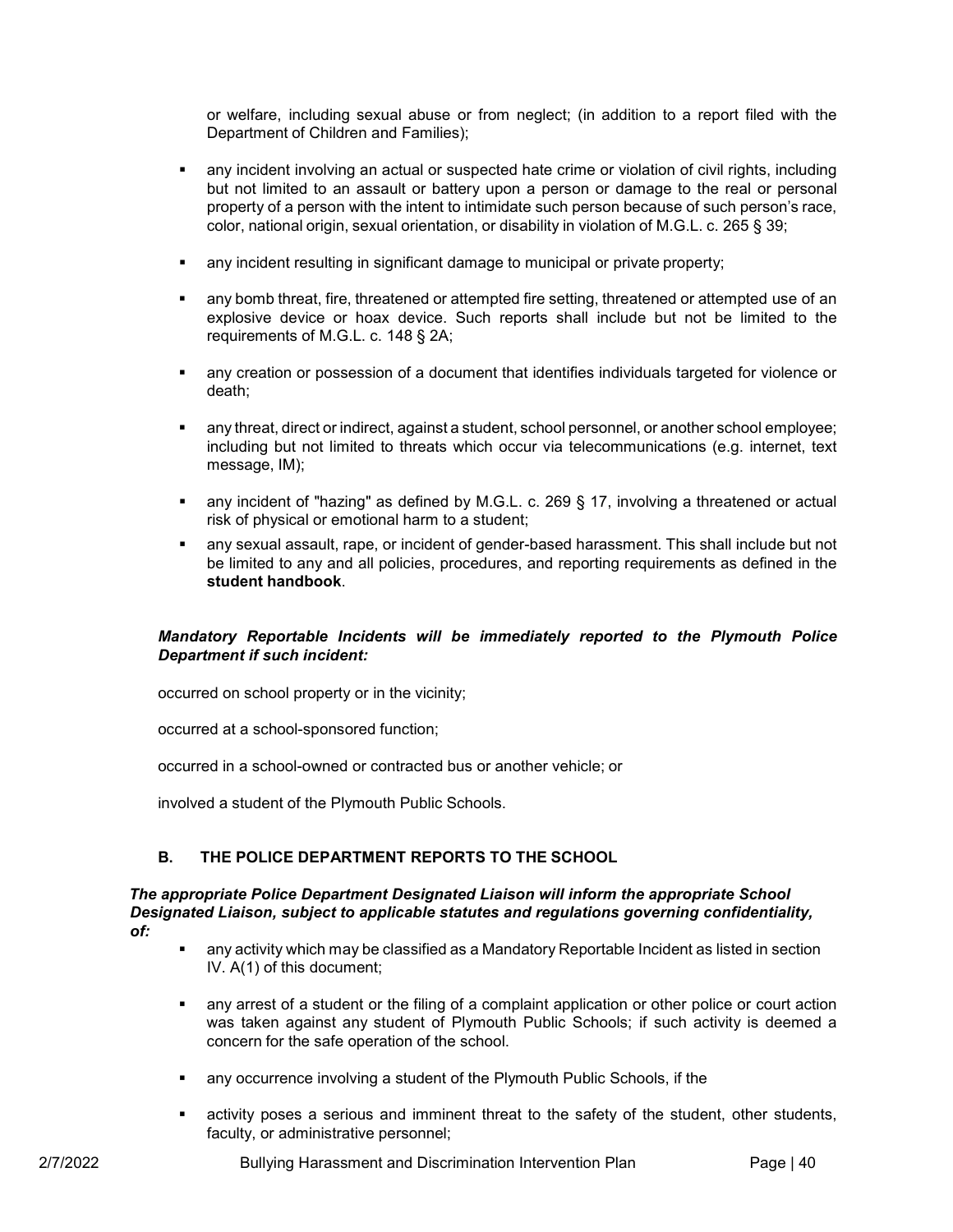making of such a report would facilitate supportive intervention by school personnel on behalf of the student.

#### <span id="page-40-0"></span>*PROCEDURE GUIDELINES*

#### **A. INTRODUCTION**

A concern of educators is to provide a safe and nurturing climate in which learning can take place, as is evidenced in the student handbook. It is also a concern of local law enforcement to promote a safe environment in the public school community.

As recent events have shown, any school is at risk for incidents of violence, threatened violence, or attempted violence, as well as the use, abuse, and distribution of alcohol and other drugs, all of which diminish the ability of the school community to focus upon the business of learning. In order to promote a safe and nurturing environment in our schools and our community, it is in our common interest to share information. It is through the collaborative efforts of the Plymouth Public Schools and the Plymouth Police Department that this can occur.

#### **B. REPORTING PROCEDURES FOR EMERGENCY SITUATIONS**

#### Definition:

An emergency situation is any incident that poses a threat to human safety or which may result in serious property damage. A teacher or other employee having knowledge of any emergency situation shall immediately notify or cause to be notified by both the Plymouth Police Department (911) and the School Principal or Assistant Principal. This requirement is in addition to any procedures outlined in the **student handbook**.

Where an emergency exists and there is an immediate need to avert or diffuse certain unusual conditions or disruptions in the school setting, the school will provide all necessary information to law enforcement personnel regarding the students at issue.

(See § 99.31(a)(10) of the FERPA regulations.)

#### **C. REPORTING PROCEDURES FOR NON-EMERGENCY SITUATIONS**

A teacher or other school employee has reasonable grounds to believe that a student has committed an act categorized as a mandatory reportable act and that student is on school grounds, he or she shall take or cause the student to be taken to the appropriate Designated School Liaison.

#### **D. NECESSARY FOLLOW-UP**

#### *A teacher or other school employee with knowledge of facts pertinent to the reportable act shall:*

- prepare and submit a report (see the **student handbook**)on the incident to the appropriate Designated School Liaison;
- notify the Designated School Liaison of the existence of any physical evidence; and
- **take reasonable steps to maintain any pertinent physical evidence and notify the Police of** existence and location.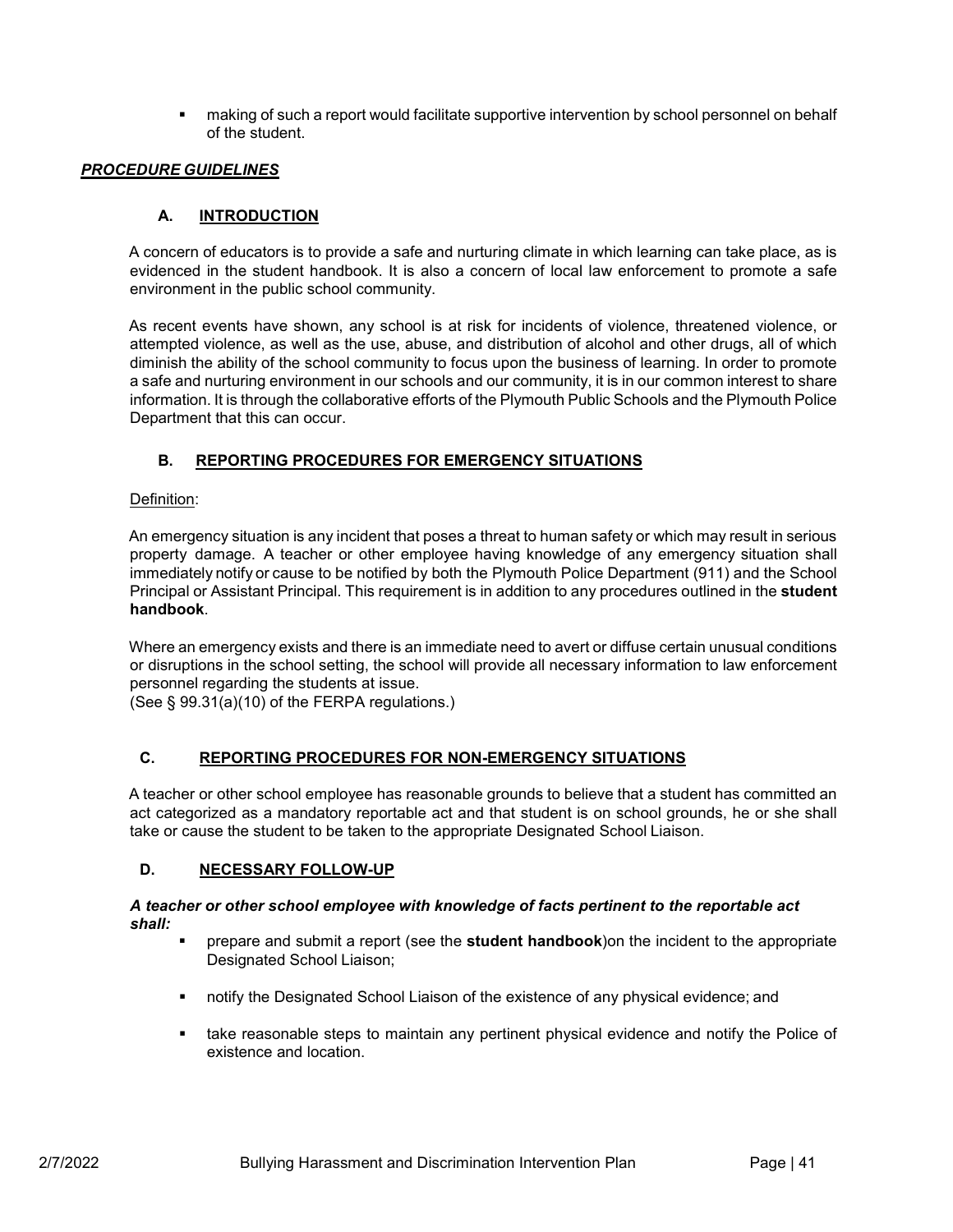#### **E. RESPONSIBILITY OF THE DESIGNATED SCHOOL LIAISON**

#### *Once a Designated School Liaison has been made aware of a mandatory reportable incident, it is her/his responsibility to:*

- notify the Police Department Designated Liaison and, when appropriate, parents;
- notify the Police Department Designated Liaison of the existence of pertinent physical evidence and speak with him or her about whether and how to take reasonable steps to maintain it in a secure place; and
- follow-up by forwarding any related reports (see the **student handbook**) to the Plymouth Police Department.

#### <span id="page-41-0"></span>*IMPLEMENTATION*

#### **A. TRAINING**

<span id="page-41-1"></span>The Plymouth Public Schools and the Plymouth Police Department agree in a collaborative effort to provide appropriate training to their respective staff to inform them of their roles and responsibilities under this agreement and to consult with the District Attorney's Office as appropriate regarding this training.